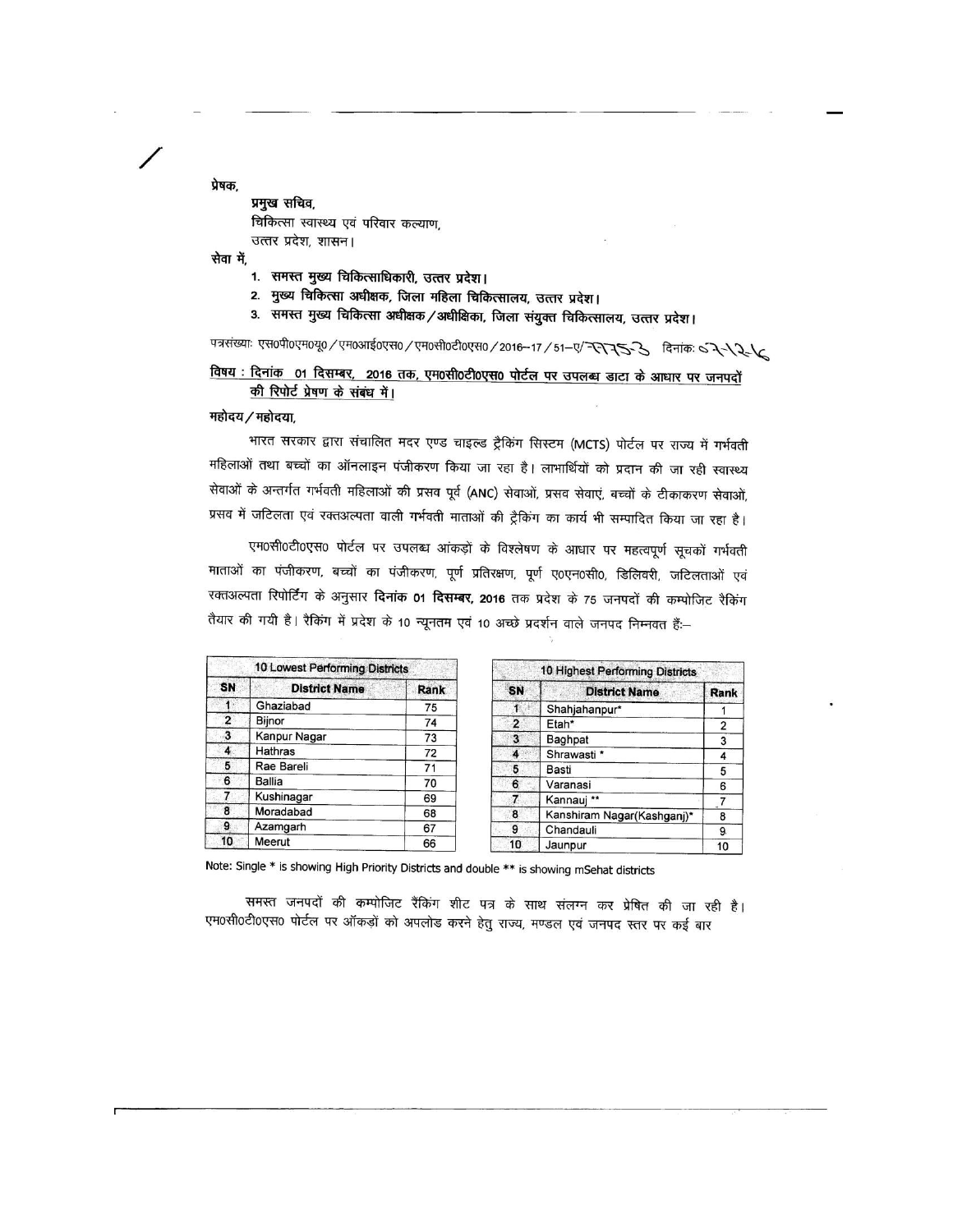समीक्षा एवं प्रशिक्षण आयोजित किये जा चुके है। प्रत्येक ब्लाक स्तर पर एक एम0सी0टी0एस0 ऑपरेटर की तैनाती एन0एच0एम0 द्वारा की गई है जिससे कि एम0सी0टी0एस0 के कार्यो को शत–प्रतिशत एवं ससमय किया जाये।

अतः आपको निर्देशित किया जाता है कि एम0सी0टी0एस0 ऑपरेटर से केवल एम0सी0टी0एस0 का कार्य ही लिया जाना सुनिश्चित किया जाये। साथ ही यह भी निर्देशित किया जाता है कि प्रतिदिन एम0सी0टी0एस0 पोर्टल पर उक्त बिन्दुओं के ऑकड़ो की समीक्षा करते हुए आवश्यक कार्यवाही करना सुनिश्चित करें।

### <u>संलग्नकः - यथोक्त</u>

भवदीय

 $3k$ (अरूण कुमार सिन्हा) प्रमुख सचिव

पत्रसंख्याः एस०पी०एम०यू० / एम०आई०एस० / एम०सी०टी०एस० / 2016-17 / 51-ए/

तददिनांकः

### प्रतिलिपिः निम्नलिखित को सूचनार्थ एवं आवश्यक कार्यवाही हेतु प्रेषित–

- 1. मिशन निदेशक, राष्ट्रीय स्वास्थ्य मिशन, उ0प्र0।
- 2. महानिदेशक, परिवार कल्याण, उत्तर प्रदेश।
- 3. महानिदेशक, चिकित्सा एवं स्वास्थ्य, स्वास्थ्य महानिदेशालय उत्तर प्रदेश, लखनऊ।
- 4. अपर निदेशक, यू0आई0पी0, परिवार कल्याण महानिदेशालय, उत्तर प्रदेश, लखनऊ।
- 5. समस्त मण्डलायुक्त, उत्तर प्रदेश।
- 6. समस्त जिलाधिकारी / अध्यक्ष, जिला स्वास्थ्य समिति उत्तर प्रदेश।
- 7. समस्त मण्डलीय अपर निदेशक, चिकित्सा स्वास्थ्य एवं परिवार कल्याण, उत्तर प्रदेश।
- 8. समस्त महाप्रबंधक, एस0पी0एम0यू0, एन0एच0एम0, उत्तर प्रदेश।
- 9. समस्त मण्डलीय परियोजना प्रबन्धक, सिफ्सा/एन0एच0एम0 उत्तर प्रदेश।
- 10. समस्त जिला प्रतिरक्षण अधिकारी, उत्तर प्रदेश।
- 11. समस्त जिला कार्यक्रम प्रबन्धक, एन0एच0एम0 उत्तर प्रदेश को इस आशय से कि दिए गए निर्देशानुसार निश्चित समयावधि में कार्य पूर्ण कराना सुनिश्चित करें।

(आलोक कुमार) मिशन निर्देशक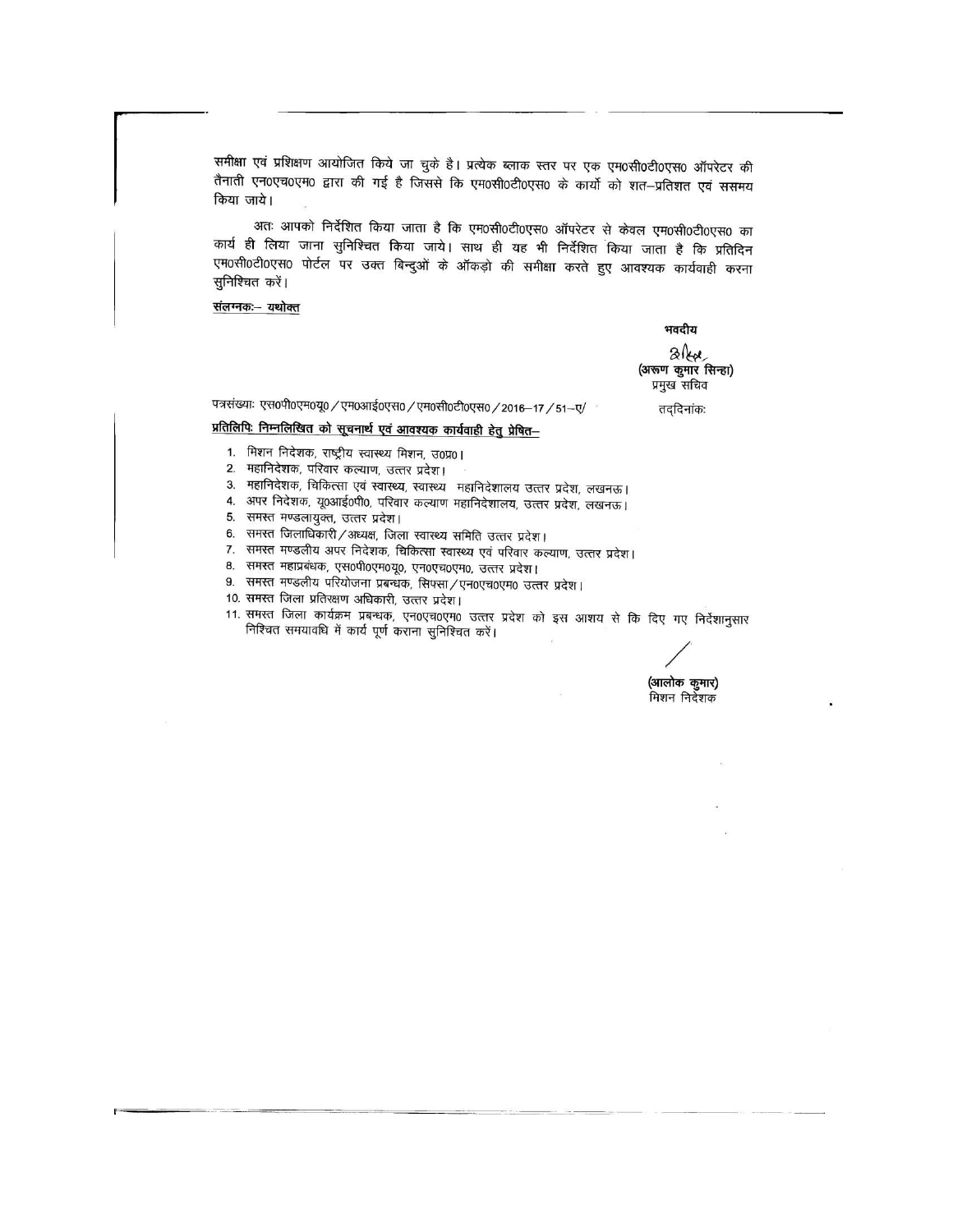# MCTS Progress As on 01 Dec,2016 FY 2016-17

(With Comparative progress of following indicators from 02 Nov, 2016 to 01 Dec,2016)

- 1. Mother Registration FY 2016-17 (Page 2,3 & 4)
- 2. Child Registration FY 2016-17 (Page 5,6 & 7)
- 3. Full Immunization FY 2015-16 (Page 8,9 & 10 ) (Indicator having conditionality)
- 4. Full ANC FY 2015-16 (Page 11,12 & 13 )
- 5. Delivery Reporting FY 2015-16 (Page 14, 15 & 16)
- 6. Mother Complications FY 2015-16 (Page 17, 18 & 19)
- 7. Mother Anemia(HB<7) (Page 20 to 22)
- 8. Ranking of Districts (Page 23 to 25)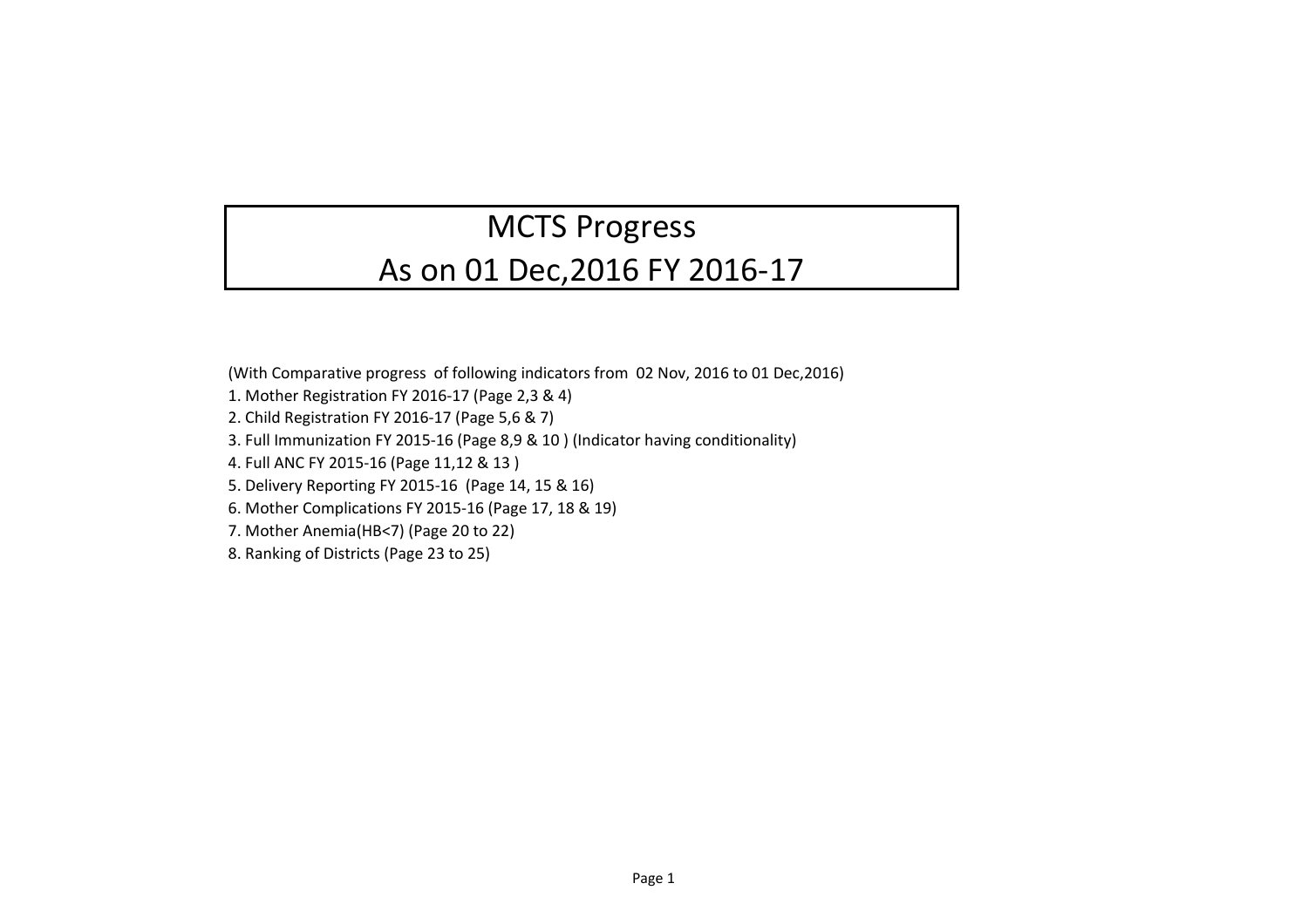# **Mother Registration (FY 2016-17)**

г

|                                      | And Comparative Progress, NHM-Uttar Pradesh (Data Source MCTS Portal) |                                                |                                                     |                                                                  |                                                     |                                                                  |                               |                    |  |  |  |  |
|--------------------------------------|-----------------------------------------------------------------------|------------------------------------------------|-----------------------------------------------------|------------------------------------------------------------------|-----------------------------------------------------|------------------------------------------------------------------|-------------------------------|--------------------|--|--|--|--|
| Estimated Level of Achievement (ELA) |                                                                       |                                                | As on 02 Nov , 2016                                 |                                                                  |                                                     | As on 01 Dec, 2016                                               | <b>Comparative Progress</b>   |                    |  |  |  |  |
|                                      | <b>District</b>                                                       | <b>Mother</b><br><b>Target</b><br>$(FY 16-17)$ | <b>PW Registration</b>                              |                                                                  |                                                     | <b>PW Registration</b>                                           | <b>Reporting Increased by</b> |                    |  |  |  |  |
|                                      |                                                                       |                                                | <b>State Average</b>                                | 36.18                                                            | <b>State Average</b>                                | 41.05                                                            | <b>Increased</b>              | 4.87               |  |  |  |  |
| S.No                                 |                                                                       |                                                | <b>Total PW</b><br><b>Registered</b><br>(Till Date) | <b>Mother</b><br><b>Registration</b><br><b>Cumulative</b><br>(%) | <b>Total PW</b><br><b>Registered</b><br>(Till Date) | <b>Mother</b><br><b>Registration</b><br><b>Cumulative</b><br>(%) | Increase in<br>Count          | Increase in<br>(%) |  |  |  |  |
| 1                                    | Agra                                                                  | 145151                                         | 50,542                                              | 34.82                                                            | 57,989                                              | 39.95                                                            | 7,447                         | 5.13               |  |  |  |  |
| $\overline{2}$                       | Aligarh                                                               | 121727                                         | 39,113                                              | 32.13                                                            | 50,545                                              | 41.52                                                            | 11,432                        | 9.39               |  |  |  |  |
|                                      | 3 Allahabad *                                                         | 197470                                         | 59,613                                              | 30.19                                                            | 66,934                                              | 33.90                                                            | 7,321                         | 3.71               |  |  |  |  |
|                                      | 4   Ambedkar Nagar                                                    | 79479                                          | 27,993                                              | 35.22                                                            | 31,632                                              | 39.80                                                            | 3,639                         | 4.58               |  |  |  |  |
| 5                                    | Amethi                                                                | 60036                                          | 32,465                                              | 54.08                                                            | 29,172                                              | 48.59                                                            | $-3,293$                      | $-5.49$            |  |  |  |  |
| 6                                    | Auraiya                                                               | 45468                                          | 18,711                                              | 41.15                                                            | 21,374                                              | 47.01                                                            | 2,663                         | 5.86               |  |  |  |  |
|                                      | Azamgarh                                                              | 152961                                         | 43,497                                              | 28.44                                                            | 47,812                                              | 31.26                                                            | 4,315                         | 2.82               |  |  |  |  |
| 8                                    | <b>Baghpat</b>                                                        | 43145                                          | 19,342                                              | 44.83                                                            | 21,636                                              | 50.15                                                            | 2,294                         | 5.32               |  |  |  |  |
| 9                                    | <b>Bahraich</b> *                                                     | 115247                                         | 52,000                                              | 45.12                                                            | 57,652                                              | 50.02                                                            | 5,652                         | 4.90               |  |  |  |  |
|                                      | 10 Ballia                                                             | 106810                                         | 38,045                                              | 35.62                                                            | 42,474                                              | 39.77                                                            | 4,429                         | 4.15               |  |  |  |  |
|                                      | 11 Balrampur *                                                        | 71207                                          | 35,483                                              | 49.83                                                            | 39,239                                              | 55.11                                                            | 3,756                         | 5.27               |  |  |  |  |
| 12 <sub>2</sub>                      | Banda                                                                 | 59626                                          | 25,338                                              | 42.50                                                            | 28,013                                              | 46.98                                                            | 2,675                         | 4.49               |  |  |  |  |
| 13                                   | Barabanki*                                                            | 107950                                         | 49,384                                              | 45.75                                                            | 56,814                                              | 52.63                                                            | 7,430                         | 6.88               |  |  |  |  |
|                                      | 14 Bareilly **                                                        | 147951                                         | 51,304                                              | 34.68                                                            | 57,714                                              | 39.01                                                            | 6,410                         | 4.33               |  |  |  |  |
|                                      | 15 Basti                                                              | 81544                                          | 30,677                                              | 37.62                                                            | 34,909                                              | 42.81                                                            | 4,232                         | 5.19               |  |  |  |  |
| 16                                   | Bijnor                                                                | 122062                                         | 37,039                                              | 30.34                                                            | 41,974                                              | 34.39                                                            | 4,935                         | 4.04               |  |  |  |  |
|                                      | 17 Budaun*                                                            | 105774                                         | 40,266                                              | 38.07                                                            | 44,474                                              | 42.05                                                            | 4,208                         | 3.98               |  |  |  |  |
|                                      | 18 Bulandshahr                                                        | 115918                                         | 46,172                                              | 39.83                                                            | 51,914                                              | 44.79                                                            | 5,742                         | 4.95               |  |  |  |  |
|                                      | 19 Chandauli                                                          | 64700                                          | 26,116                                              | 40.37                                                            | 31,015                                              | 47.94                                                            | 4,899                         | 7.57               |  |  |  |  |
| 20                                   | <b>Chitrakoot</b>                                                     | 32822                                          | 11,983                                              | 36.51                                                            | 13,707                                              | 41.76                                                            | 1,724                         | 5.25               |  |  |  |  |
|                                      | $\overline{21}$ Deoria                                                | 102668                                         | 39,637                                              | 38.61                                                            | 42,007                                              | 40.92                                                            | 2,370                         | 2.31               |  |  |  |  |
|                                      | $\overline{22}$ Etah *                                                | 58352                                          | 29,217                                              | 50.07                                                            | 32,712                                              | 56.06                                                            | 3,495                         | 5.99               |  |  |  |  |
|                                      | 23 Etawah                                                             | 52324                                          | 19,809                                              | 37.86                                                            | 24,222                                              | 46.29                                                            | 4,413                         | 8.43               |  |  |  |  |
|                                      | 24 Faizabad**                                                         | 81786                                          | 25,338                                              | 30.98                                                            | 28,199                                              | 34.48                                                            | 2,861                         | 3.50               |  |  |  |  |
|                                      | 25 Farrukhabad*                                                       | 62542                                          | 27,927                                              | 44.65                                                            | 31,747                                              | 50.76                                                            | 3,820                         | 6.11               |  |  |  |  |
|                                      | 26 Fatehpur                                                           | 87231                                          | 26,325                                              | 30.18                                                            | 31,685                                              | 36.32                                                            | 5,360                         | 6.14               |  |  |  |  |
|                                      | 27 Firozabad                                                          | 82726                                          | 32,332                                              | 39.08                                                            | 34,807                                              | 42.07                                                            | 2,475                         | 2.99               |  |  |  |  |
|                                      | 28 Gautam Budha Nagar                                                 | 55490                                          | 25,150                                              | 45.32                                                            | 28,145                                              | 50.72                                                            | 2,995                         | 5.40               |  |  |  |  |
|                                      | 29 Ghaziabad                                                          | 111946                                         | 19,622                                              | 17.53                                                            | 21,741                                              | 19.42                                                            | 2,119                         | 1.89               |  |  |  |  |
|                                      | 30 Ghazipur                                                           | 120031                                         | 51,573                                              | 42.97                                                            | 58,656                                              | 48.87                                                            | 7,083                         | 5.90               |  |  |  |  |
|                                      | 31 Gonda *                                                            | 113694                                         | 50,230                                              | 44.18                                                            | 54,216                                              | 47.69                                                            | 3,986                         | 3.51               |  |  |  |  |
|                                      | 32 Gorakhpur                                                          | 146990                                         | 47,272                                              | 32.16                                                            | 56,692                                              | 38.57                                                            | 9,420                         | 6.41               |  |  |  |  |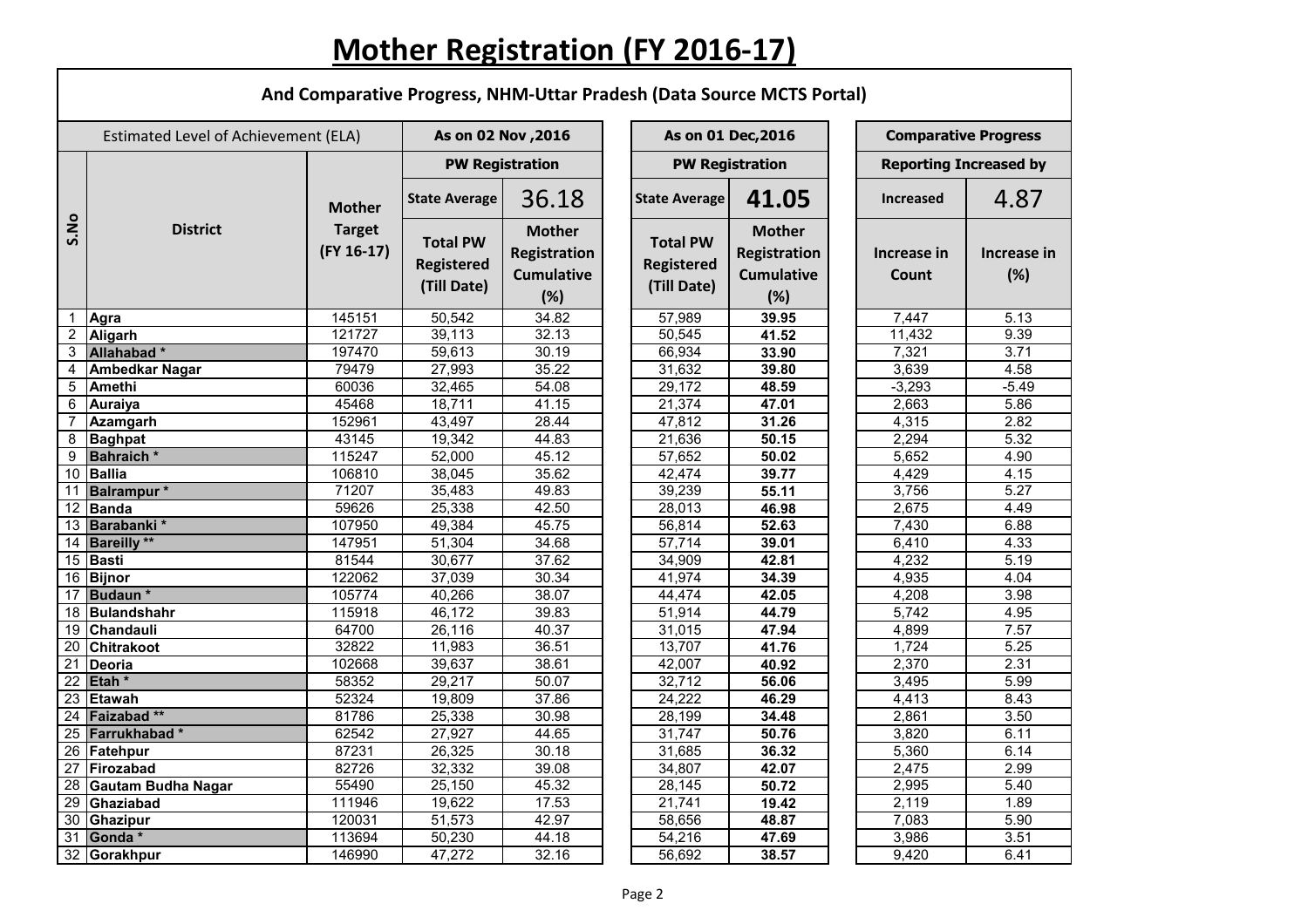|      | Estimated Level of Achievement (ELA) | As on 02 Nov , 2016           |                                                     |                                                                  | As on 01 Dec, 2016                                  | <b>Comparative Progress</b>                                      |                      |                               |
|------|--------------------------------------|-------------------------------|-----------------------------------------------------|------------------------------------------------------------------|-----------------------------------------------------|------------------------------------------------------------------|----------------------|-------------------------------|
|      |                                      |                               |                                                     | <b>PW Registration</b>                                           |                                                     | <b>PW Registration</b>                                           |                      | <b>Reporting Increased by</b> |
|      | <b>District</b>                      | <b>Mother</b>                 | <b>State Average</b>                                | 36.18                                                            | <b>State Average</b>                                | 41.05                                                            | <b>Increased</b>     | 4.87                          |
| S.No |                                      | <b>Target</b><br>$(FY 16-17)$ | <b>Total PW</b><br><b>Registered</b><br>(Till Date) | <b>Mother</b><br><b>Registration</b><br><b>Cumulative</b><br>(%) | <b>Total PW</b><br><b>Registered</b><br>(Till Date) | <b>Mother</b><br><b>Registration</b><br><b>Cumulative</b><br>(%) | Increase in<br>Count | Increase i<br>(%)             |
| 33   | Hamirpur                             | 36581                         | 12,739                                              | 34.82                                                            | 14,467                                              | 39.55                                                            | 1,728                | 4.72                          |
| 34   | <b>Hapur</b>                         | 42504                         | 14,272                                              | 33.58                                                            | 16,348                                              | 38.46                                                            | 2,076                | 4.88                          |
| 35   | Hardoi <sup>*</sup>                  | 135561                        | 52,634                                              | 38.83                                                            | 57,887                                              | 42.70                                                            | 5,253                | 3.88                          |
| 36   | Jalaun                               | 55356                         | 18,497                                              | 33.41                                                            | 20,134                                              | 36.37                                                            | 1,637                | 2.96                          |
| 37   | Jaunpur                              | 148307                        | 59,496                                              | 40.12                                                            | 65,761                                              | 44.34                                                            | 6,265                | 4.22                          |
| 38   | Jhansi                               | 66291                         | 23,479                                              | 35.42                                                            | 26,217                                              | 39.55                                                            | 2,738                | 4.13                          |
| 39   | Jyotiba P. Nagar (Amroha)            | 60925                         | 21,762                                              | 35.72                                                            | 24,008                                              | 39.41                                                            | 2,246                | 3.69                          |
| 40   | Kannauj **                           | 54936                         | 22,510                                              | 40.97                                                            | 27,203                                              | 49.52                                                            | 4,693                | 8.54                          |
| 41   | <b>Kanpur Dehat</b>                  | 59476                         | 19,605                                              | 32.96                                                            | 21,837                                              | 36.72                                                            | 2,232                | 3.75                          |
| 42   | <b>Kanpur Nagar</b>                  | 151517                        | 20,451                                              | 13.50                                                            | 23,869                                              | 15.75                                                            | 3,418                | 2.26                          |
| 43   | Kanshiram Nagar (Kashganj)*          | 47651                         | 20,888                                              | 43.84                                                            | 24,127                                              | 50.63                                                            | 3,239                | 6.80                          |
| 44   | Kaushambi*                           | 52911                         | 33,346                                              | 63.02                                                            | 34,030                                              | 64.32                                                            | 684                  | 1.29                          |
| 45   | Kheri Lakhimpur *                    | 132985                        | 51,173                                              | 38.48                                                            | 63,199                                              | 47.52                                                            | 12,026               | 9.04                          |
| 46   | Kushinagar                           | 117983                        | 41,080                                              | 34.82                                                            | 45,456                                              | 38.53                                                            | 4,376                | 3.71                          |
| 47   | Lalitpur                             | 40357                         | 15,543                                              | 38.51                                                            | 18,352                                              | 45.47                                                            | 2,809                | 6.96                          |
| 48   | Lucknow                              | 152032                        | 45,565                                              | 29.97                                                            | 52,837                                              | 34.75                                                            | 7,272                | 4.78                          |
| 49   | Mahamaya Nagar (Hathras)             | 51876                         | 19,568                                              | 37.72                                                            | 21,773                                              | 41.97                                                            | 2,205                | 4.25                          |
| 50   | Mahoba                               | 29027                         | 9,536                                               | 32.85                                                            | 11,103                                              | 38.25                                                            | 1,567                | 5.40                          |
| 51   | Mahrajganj <sup>*</sup>              | 88310                         | 40,733                                              | 46.12                                                            | 44,373                                              | 50.25                                                            | 3,640                | 4.12                          |
| 52   | <b>Mainpuri</b>                      | 61204                         | 21,229                                              | 34.69                                                            | 25,339                                              | 41.40                                                            | 4,110                | 6.72                          |
| 53   | <b>Mathura</b>                       | 84222                         | 27,363                                              | 32.49                                                            | 31,093                                              | 36.92                                                            | 3,730                | 4.43                          |
| 54   | <b>Mau</b>                           | 73066                         | 25,084                                              | 34.33                                                            | 29,682                                              | 40.62                                                            | 4,598                | 6.29                          |
| 55   | <b>Meerut</b>                        | 114224                        | 26,460                                              | 23.16                                                            | 29,697                                              | 26.00                                                            | 3,237                | 2.83                          |
| 56   | Mirzapur **                          | 82652                         | 25,590                                              | 30.96                                                            | 28,956                                              | 35.03                                                            | 3,366                | 4.07                          |
| 57   | Moradabad                            | 103974                        | 36,907                                              | 35.50                                                            | 40,999                                              | 39.43                                                            | 4,092                | 3.94                          |
|      | 58 Muzaffarnagar                     | 88816                         | 27,818                                              | 31.32                                                            | 31,703                                              | 35.70                                                            | 3,885                | 4.37                          |
| 59   | Pilibhit*                            | 67501                         | 25,501                                              | 37.78                                                            | 29,889                                              | 44.28                                                            | 4,388                | 6.50                          |
|      | 60 Pratapgarh                        | 105157                        | 37,175                                              | 35.35                                                            | 42,687                                              | 40.59                                                            | 5,512                | 5.24                          |
|      | 61 Rae Bareli                        | 96665                         | 25,062                                              | 25.93                                                            | 34,079                                              | 35.25                                                            | 9,017                | 9.33                          |
|      | 62 Rampur*                           | 77381                         | 34,728                                              | 44.88                                                            | 38,870                                              | 50.23                                                            | 4,142                | 5.35                          |
|      | 63 Saharanpur                        | 114782                        | 40,976                                              | $\overline{3}5.70$                                               | 46,982                                              | 40.93                                                            | 6,006                | 5.23                          |
|      | 64 Sambhal                           | 71417                         | 26,120                                              | 36.57                                                            | 30,608                                              | 42.86                                                            | 4,488                | 6.28                          |
|      | 65 Sant Kabir Nagar *                | 56801                         | 22,266                                              | 39.20                                                            | 25,660                                              | 45.18                                                            | 3,394                | 5.98                          |
|      | 66 Sant R. Nagar (Bhadohi)           | 51497                         | 20,948                                              | 40.68                                                            | 23,259                                              | 45.17                                                            | 2,311                | 4.49                          |
| 67   | Shahjahanpur*                        | 99480                         | 37,100                                              | 37.29                                                            | 46,367                                              | 46.61                                                            | 9,267                | 9.32                          |
|      | 68 Shamli                            | 48311                         | 16,512                                              | 34.18                                                            | 18,168                                              | 37.61                                                            | 1,656                | 3.43                          |
|      | 69 Shrawasti *                       | 36931                         | 25,766                                              | 69.77                                                            | 29,230                                              | 79.15                                                            | 3,464                | 9.38                          |
| 70   | Siddharthnagar*                      | 84607                         | 32,256                                              | 38.12                                                            | 33,596                                              | 39.71                                                            | 1,340                | 1.58                          |
|      |                                      |                               |                                                     |                                                                  |                                                     |                                                                  |                      |                               |

**Increase in (%)**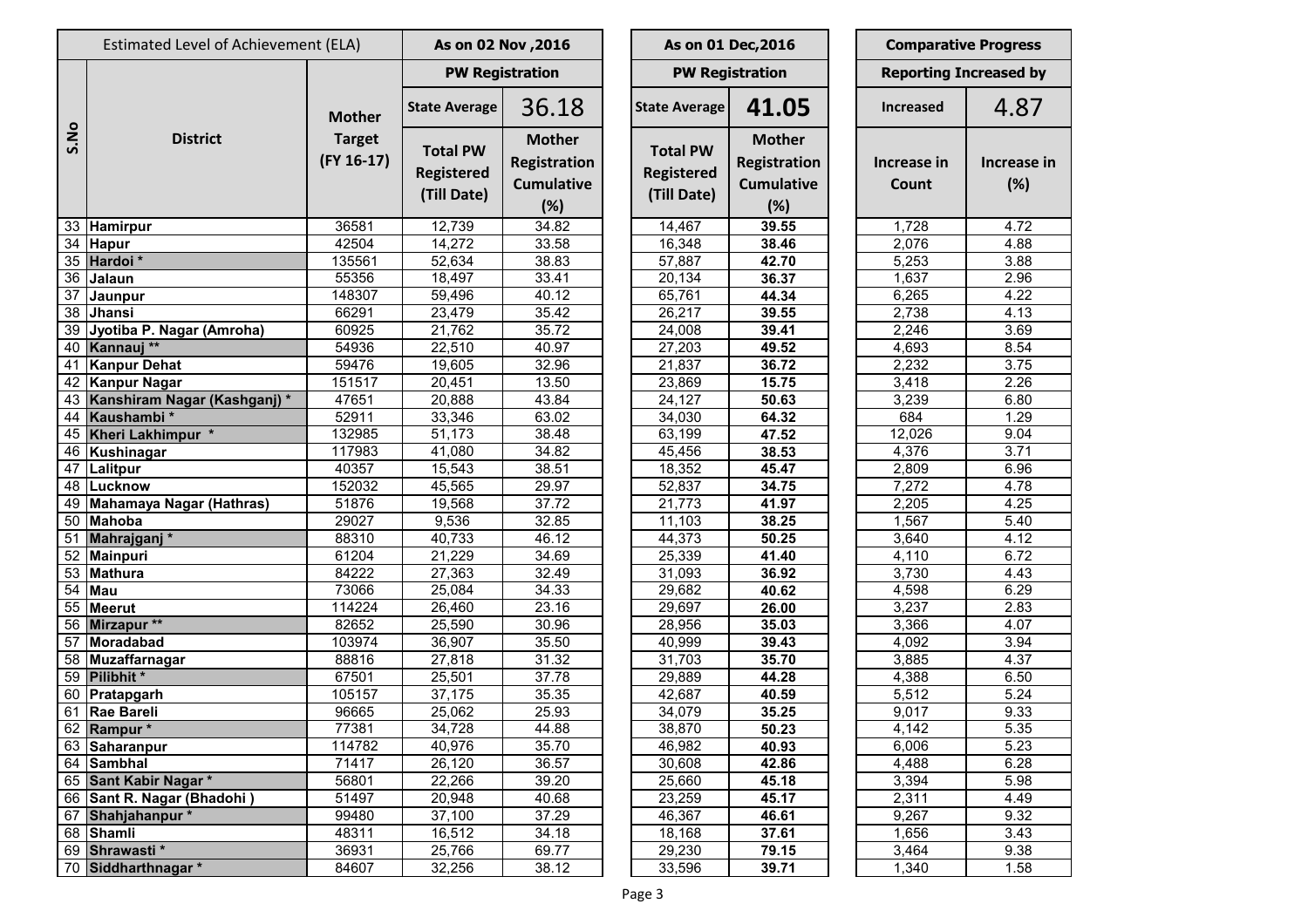|      | Estimated Level of Achievement (ELA) | As on 02 Nov , 2016               |                                                     | As on 01 Dec, 2016                                           |  |                                                     | <b>Comparative Progres</b>                                |  |                              |                |  |
|------|--------------------------------------|-----------------------------------|-----------------------------------------------------|--------------------------------------------------------------|--|-----------------------------------------------------|-----------------------------------------------------------|--|------------------------------|----------------|--|
|      |                                      | <b>Mother</b>                     | <b>PW Registration</b>                              |                                                              |  |                                                     | <b>PW Registration</b>                                    |  | <b>Reporting Increased I</b> |                |  |
| S.No |                                      |                                   | <b>State Average</b>                                | 36.18                                                        |  | <b>State Average</b>                                | 41.05                                                     |  | <b>Increased</b>             | $4.8^\circ$    |  |
|      | <b>District</b>                      | <b>Target</b><br>$($ FY 16-17 $)$ | <b>Total PW</b><br><b>Registered</b><br>(Till Date) | <b>Mother</b><br>Registration<br><b>Cumulative</b><br>$(\%)$ |  | <b>Total PW</b><br><b>Registered</b><br>(Till Date) | <b>Mother</b><br>Registration<br><b>Cumulative</b><br>(%) |  | Increase in<br>Count         | Increas<br>(%) |  |
| 71   | Sitapur **                           | 148252                            | 56,911                                              | 38.39                                                        |  | 66,148                                              | 44.62                                                     |  | 9,237                        | 6.23           |  |
|      | 72 Sonbhadra *                       | 61715                             | 20,898                                              | 33.86                                                        |  | 24,137                                              | 39.11                                                     |  | 3,239                        | 5.25           |  |
|      | 73 Sultanpur                         | 81693                             | 26,029                                              | 31.86                                                        |  | 28,730                                              | 35.17                                                     |  | 2,701                        | 3.31           |  |
|      | 74 Unnao                             | 103065                            | 40,071                                              | 38.88                                                        |  | 46,080                                              | 44.71                                                     |  | 6,009                        | 5.83           |  |
|      | 75 Varanasi                          | 122007                            | 41,156                                              | 33.73                                                        |  | 47,600                                              | 39.01                                                     |  | 6,444                        | 5.28           |  |
|      | <b>Uttar Pradesh:</b>                | 6612837                           | 2392318                                             | 36.18                                                        |  | 2714362                                             | 41.05                                                     |  | 322044                       | 4.87           |  |
|      | <b>Performance of Non HPD's</b>      | 4323188                           | 1469256                                             | 33.99                                                        |  | 1670989                                             | 38.65                                                     |  | 201733                       | 4.67           |  |
|      | Performance of HPD's *               | 2289648                           | 923062                                              | 40.31                                                        |  | 1043373                                             | 45.57                                                     |  | 120311                       | 5.25           |  |
|      | Performance of mSehat districts **   | 515578                            | 181653                                              | 35.23                                                        |  | 208220                                              | 40.39                                                     |  | 26567                        | 5.15           |  |

| As on 02 Nov , 2016                                 |                                                                  |  | As on 01 Dec, 2016                                  |                                                                  |  | <b>Comparative Progress</b>   |                   |  |
|-----------------------------------------------------|------------------------------------------------------------------|--|-----------------------------------------------------|------------------------------------------------------------------|--|-------------------------------|-------------------|--|
| <b>PW Registration</b>                              |                                                                  |  | <b>PW Registration</b>                              |                                                                  |  | <b>Reporting Increased by</b> |                   |  |
| 36.18<br><b>State Average</b>                       |                                                                  |  | <b>State Average</b>                                | 41.05                                                            |  | <b>Increased</b>              | 4.87              |  |
| <b>Total PW</b><br><b>Registered</b><br>(Till Date) | <b>Mother</b><br><b>Registration</b><br><b>Cumulative</b><br>(%) |  | <b>Total PW</b><br><b>Registered</b><br>(Till Date) | <b>Mother</b><br><b>Registration</b><br><b>Cumulative</b><br>(%) |  | Increase in<br>Count          | Increase i<br>(%) |  |
| 56,911                                              | 38.39                                                            |  | 66,148                                              | 44.62                                                            |  | 9,237                         | 6.23              |  |
| 20,898                                              | 33.86                                                            |  | 24,137                                              | 39.11                                                            |  | 3,239                         | 5.25              |  |
| 26,029                                              | 31.86                                                            |  | 28,730                                              | 35.17                                                            |  | 2,701                         | 3.31              |  |
| 40,071                                              | 38.88                                                            |  | 46,080                                              | 44.71                                                            |  | 6,009                         | 5.83              |  |
| 41,156                                              | 33.73                                                            |  | 47,600                                              | 39.01                                                            |  | 6,444                         | 5.28              |  |
| 2392318                                             | 36.18                                                            |  | 2714362                                             | 41.05                                                            |  | 322044                        | 4.87              |  |
| 1469256                                             | 33.99                                                            |  | 1670989                                             | 38.65                                                            |  | 201733                        | 4.67              |  |
| 923062                                              | 40.31                                                            |  | 1043373                                             | 45.57                                                            |  | 120311                        | 5.25              |  |
| 181653                                              | 35.23                                                            |  | 208220                                              | 40.39                                                            |  | 26567                         | 5.15              |  |

**Increase in (%)**

## **Lowest 10 Performing Districts**

|    | <b>District Name</b> | Cum.(%) | <b>SN</b>    | <b>District Name</b>         | Cum.(%) |
|----|----------------------|---------|--------------|------------------------------|---------|
|    | <b>Kanpur Nagar</b>  | 15.75   |              | Shrawasti*                   |         |
|    | Ghaziabad            | 19.42   | $\mathbf{2}$ | Kaushambi *                  |         |
|    | Meerut               | 26.00   | 3            | Etah <sup>*</sup>            |         |
|    | Azamgarh             | 31.26   | 4            | <b>Balrampur</b> *           |         |
|    | Allahabad*           | 33.90   | 5            | Barabanki*                   |         |
|    | Bijnor               | 34.39   | 6            | Farrukhabad*                 |         |
|    | Faizabad**           | 34.48   |              | <b>Gautam Budha Nagar</b>    |         |
|    | Lucknow              | 34.75   | 8            | Kanshiram Nagar (Kashganj) * |         |
|    | Mirzapur **          | 35.03   | 9            | Mahrajganj *                 |         |
| 10 | <b>Sultanpur</b>     | 35.17   | 10           | Rampur*                      |         |

| lsn             | <b>District Name</b> | Progress (%) | <b>SN</b>   | <b>District Name</b> | <b>Progress</b> |
|-----------------|----------------------|--------------|-------------|----------------------|-----------------|
| $\overline{1}$  | Amethi               | $-5.49$      |             | Aligarh              | 9.39            |
| $\overline{2}$  | Kaushambi *          | 1.29         | $\mathbf 2$ | Shrawasti*           | 9.38            |
| $\mathbf{3}$    | Siddharthnagar *     | 1.58         | 3           | <b>Rae Bareli</b>    | 9.33            |
| $\overline{4}$  | Ghaziabad            | 1.89         | 4           | Shahjahanpur*        | 9.32            |
| $5\phantom{1}$  | <b>Kanpur Nagar</b>  | 2.26         | 5           | Kheri Lakhimpur *    | 9.04            |
| $6\phantom{1}6$ | Deoria               | 2.31         | 6           | Kannauj **           | 8.54            |
| $\overline{7}$  | Azamgarh             | 2.82         | 7           | <b>Etawah</b>        | 8.43            |
| 8               | Meerut               | 2.83         | 8           | Chandauli            | 7.57            |
| 9               | Jalaun               | 2.96         | 9           | Lalitpur             | 6.96            |
| 10              | Firozabad            | 2.99         | 10          | Barabanki *          | 6.88            |

### **Highest 10 Performing Districts**

| <b>SN</b>      | <b>District Name</b>        | Cum.(%) |
|----------------|-----------------------------|---------|
| 1              | Shrawasti*                  | 79.15   |
| $\overline{2}$ | Kaushambi *                 | 64.32   |
| $\mathbf{3}$   | Etah *                      | 56.06   |
| 4              | Balrampur*                  | 55.11   |
| $5\phantom{1}$ | Barabanki *                 | 52.63   |
| 6              | Farrukhabad*                | 50.76   |
|                | <b>Gautam Budha Nagar</b>   | 50.72   |
| 8              | Kanshiram Nagar (Kashganj)* | 50.63   |
| 9              | Mahrajganj*                 | 50.25   |
| 10             | Rampur*                     | 50.23   |

### **Poor 10 In Comparative Progress Good 10 In Comparative Progress**

|                 | <b>District Name</b> | Progress (%) | <b>SN</b> | <b>District Name</b> | Progress (%) |
|-----------------|----------------------|--------------|-----------|----------------------|--------------|
|                 | Amethi               | $-5.49$      |           | Aligarh              |              |
|                 | Kaushambi *          | 1.29         | ŋ         | Shrawasti*           |              |
|                 | Siddharthnagar *     | 1.58         |           | Rae Bareli           |              |
|                 | Ghaziabad            | 1.89         | 4         | Shahjahanpur*        |              |
|                 | <b>Kanpur Nagar</b>  | 2.26         | 5         | Kheri Lakhimpur *    |              |
|                 | Deoria               | 2.31         | 6         | Kannauj **           |              |
|                 | Azamgarh             | 2.82         |           | <b>Etawah</b>        |              |
|                 | <b>Meerut</b>        | 2.83         | 8         | Chandauli            |              |
|                 | <b>Jalaun</b>        | 2.96         | 9         | Lalitpur             |              |
| 10 <sup>°</sup> | Firozabad            | 2.99         | 10        | Barabanki *          |              |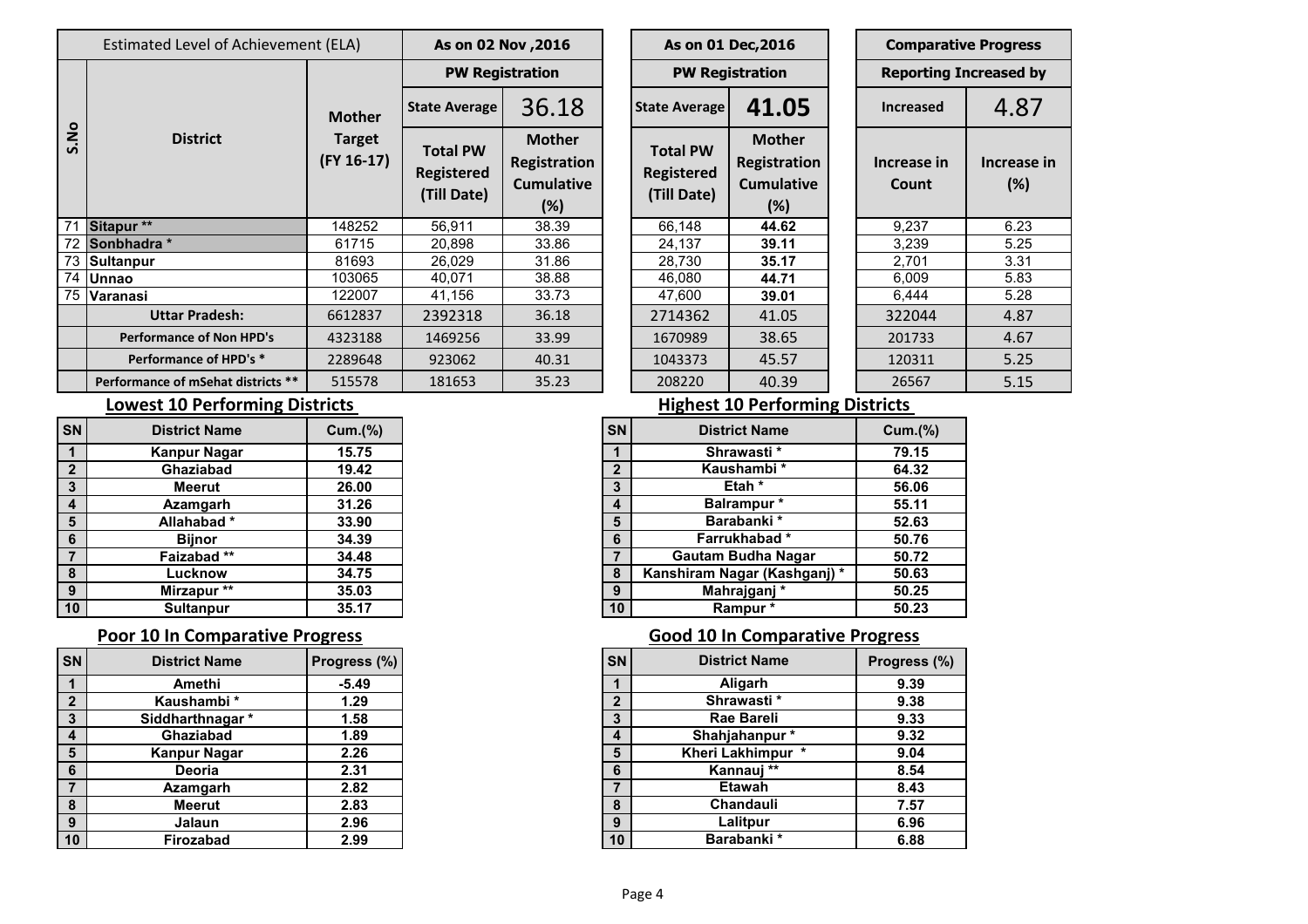# **Child Registration (FY 2016-17)**

Г

|                | And Comparative Progress, NHM-Uttar Pradesh (Data Source MCTS Portal) |                                             |                                                        |                                                          |  |                                                        |                                                          |                                |                    |  |  |  |  |
|----------------|-----------------------------------------------------------------------|---------------------------------------------|--------------------------------------------------------|----------------------------------------------------------|--|--------------------------------------------------------|----------------------------------------------------------|--------------------------------|--------------------|--|--|--|--|
|                | Estimated Level of Achievement (ELA)                                  |                                             | As on 02 Nov , 2016                                    |                                                          |  | As on 01 Dec, 2016                                     |                                                          | <b>Comparative Progress</b>    |                    |  |  |  |  |
|                | <b>District</b>                                                       | <b>Child</b><br><b>Target</b><br>(FY 16-17) | <b>Child Registration</b>                              |                                                          |  |                                                        | <b>Child Registration</b>                                | <b>Reporting Increased by:</b> |                    |  |  |  |  |
|                |                                                                       |                                             | <b>State Average</b>                                   | 26.69                                                    |  | <b>State Average</b>                                   | 31.33                                                    | <b>Increased</b>               | 4.64               |  |  |  |  |
| S.No           |                                                                       |                                             | <b>Total Child</b><br><b>Registered</b><br>(Till Date) | <b>Child</b><br>Registration<br><b>Cumulative</b><br>(%) |  | <b>Total Child</b><br><b>Registered</b><br>(Till Date) | <b>Child</b><br>Registration<br><b>Cumulative</b><br>(%) | Increase in<br>Count           | Increase in<br>(%) |  |  |  |  |
|                | Agra                                                                  | 125357                                      | 32,838                                                 | 26.20                                                    |  | 41,906                                                 | 33.43                                                    | 9,068                          | 7.23               |  |  |  |  |
| $\overline{2}$ | <b>Aligarh</b>                                                        | 105127                                      | 17,806                                                 | 16.94                                                    |  | 26,473                                                 | 25.18                                                    | 8,667                          | 8.24               |  |  |  |  |
| $\overline{3}$ | Allahabad*                                                            | 170541                                      | 36,082                                                 | 21.16                                                    |  | 40,281                                                 | 23.62                                                    | 4,199                          | 2.46               |  |  |  |  |
| 4              | <b>Ambedkar Nagar</b>                                                 | 68641                                       | 19,478                                                 | 28.38                                                    |  | 23,180                                                 | 33.77                                                    | 3,702                          | 5.39               |  |  |  |  |
| 5 <sup>5</sup> | <b>Amethi</b>                                                         | 51848                                       | 20,307                                                 | 39.17                                                    |  | 20,344                                                 | 39.24                                                    | $\overline{37}$                | 0.07               |  |  |  |  |
| 6              | <b>Auraiya</b>                                                        | 39269                                       | 10,355                                                 | 26.37                                                    |  | 12,505                                                 | 31.84                                                    | 2,150                          | 5.48               |  |  |  |  |
|                | Azamgarh                                                              | 132103                                      | 32,766                                                 | 24.80                                                    |  | 35,745                                                 | 27.06                                                    | 2,979                          | 2.26               |  |  |  |  |
| 8              | <b>Baghpat</b>                                                        | 37262                                       | 16,550                                                 | 44.42                                                    |  | 18,718                                                 | 50.23                                                    | 2,168                          | 5.82               |  |  |  |  |
| 9              | <b>Bahraich</b> *                                                     | 99532                                       | 22,340                                                 | 22.45                                                    |  | 27,404                                                 | 27.53                                                    | 5,064                          | 5.09               |  |  |  |  |
|                | 10 Ballia                                                             | 92246                                       | 26,266                                                 | 28.47                                                    |  | 29,794                                                 | 32.30                                                    | 3,528                          | 3.82               |  |  |  |  |
|                | 11 Balrampur *                                                        | 61496                                       | 18,262                                                 | 29.70                                                    |  | 21,497                                                 | 34.96                                                    | 3,235                          | 5.26               |  |  |  |  |
|                | 12 Banda                                                              | 51493                                       | 15,208                                                 | 29.53<br>35.17                                           |  | 17,350                                                 | 33.69                                                    | 2,142                          | 4.16               |  |  |  |  |
|                | 13 Barabanki*<br>14 Bareilly **                                       | 93228<br>127778                             | 32,791                                                 | 27.62                                                    |  | 38,715                                                 | 41.53<br>30.93                                           | 5,924                          | 6.35<br>3.31       |  |  |  |  |
|                | 15 Basti                                                              | 70423                                       | 35,292                                                 | 24.47                                                    |  | 39,518                                                 | 27.71                                                    | 4,226<br>2,286                 | 3.25               |  |  |  |  |
|                | 16 Bijnor                                                             | 105415                                      | 17,231<br>26,399                                       | 25.04                                                    |  | 19,517<br>31,747                                       | 30.12                                                    | 5,348                          | 5.07               |  |  |  |  |
| 17             | Budaun*                                                               | 91351                                       | 22,602                                                 | 24.74                                                    |  | 25,217                                                 | 27.60                                                    | 2,615                          | 2.86               |  |  |  |  |
|                | 18 Bulandshahr                                                        | 100112                                      | 32,089                                                 | 32.05                                                    |  | 37,277                                                 | 37.24                                                    | 5,188                          | 5.18               |  |  |  |  |
|                | 19 Chandauli                                                          | 55877                                       | 15,485                                                 | 27.71                                                    |  | 18,627                                                 | 33.34                                                    | 3,142                          | 5.62               |  |  |  |  |
|                | 20 Chitrakoot                                                         | 28346                                       | 6,675                                                  | 23.55                                                    |  | 8,066                                                  | 28.46                                                    | 1,391                          | 4.91               |  |  |  |  |
|                | $\overline{21}$ Deoria                                                | 88668                                       | 30,421                                                 | 34.31                                                    |  | 33,663                                                 | 37.97                                                    | 3,242                          | 3.66               |  |  |  |  |
|                | 22 Etah *                                                             | 50396                                       | 20,806                                                 | 41.29                                                    |  | 23,627                                                 | 46.88                                                    | 2,821                          | 5.60               |  |  |  |  |
|                | 23 Etawah                                                             | 45188                                       | 10,435                                                 | 23.09                                                    |  | 13,830                                                 | 30.61                                                    | 3,395                          | 7.51               |  |  |  |  |
|                | 24 Faizabad **                                                        | 70632                                       | 12,917                                                 | 18.29                                                    |  | 15,920                                                 | 22.54                                                    | 3,003                          | 4.25               |  |  |  |  |
|                | 25 Farrukhabad *                                                      | 54013                                       | 19,468                                                 | 36.04                                                    |  | 21,959                                                 | 40.65                                                    | 2,491                          | 4.61               |  |  |  |  |
|                | 26 Fatehpur                                                           | 75335                                       | 13,270                                                 | 17.61                                                    |  | 17,090                                                 | 22.69                                                    | 3,820                          | 5.07               |  |  |  |  |
|                | 27 Firozabad                                                          | 71446                                       | 20,921                                                 | 29.28                                                    |  | 23,103                                                 | 32.34                                                    | 2,182                          | 3.05               |  |  |  |  |
|                | 28 Gautam Budha Nagar                                                 | 47923                                       | 14,720                                                 | 30.72                                                    |  | 16,664                                                 | 34.77                                                    | 1,944                          | 4.06               |  |  |  |  |
|                | 29 Ghaziabad                                                          | 96680                                       | 11,053                                                 | 11.43                                                    |  | 13,299                                                 | 13.76                                                    | 2,246                          | 2.32               |  |  |  |  |
|                | 30 Ghazipur                                                           | 103670                                      | 34,578                                                 | 33.35                                                    |  | 40,715                                                 | 39.27                                                    | 6,137                          | 5.92               |  |  |  |  |
|                | 31 Gonda $*$                                                          | 98190                                       | 31,886                                                 | 32.47                                                    |  | 34,823                                                 | 35.46                                                    | 2,937                          | 2.99               |  |  |  |  |
|                | 32 Gorakhpur                                                          | 126946                                      | 34,241                                                 | 26.97                                                    |  | 41,646                                                 | 32.81                                                    | 7,405                          | 5.83               |  |  |  |  |
|                | 33 Hamirpur                                                           | 31593                                       | 6,699                                                  | 21.20                                                    |  | 8,539                                                  | 27.03                                                    | 1,840                          | 5.82               |  |  |  |  |
|                | 34 Hapur                                                              | 36708                                       | 12,367                                                 | 33.69                                                    |  | 14,281                                                 | 38.90                                                    | 1,914                          | 5.21               |  |  |  |  |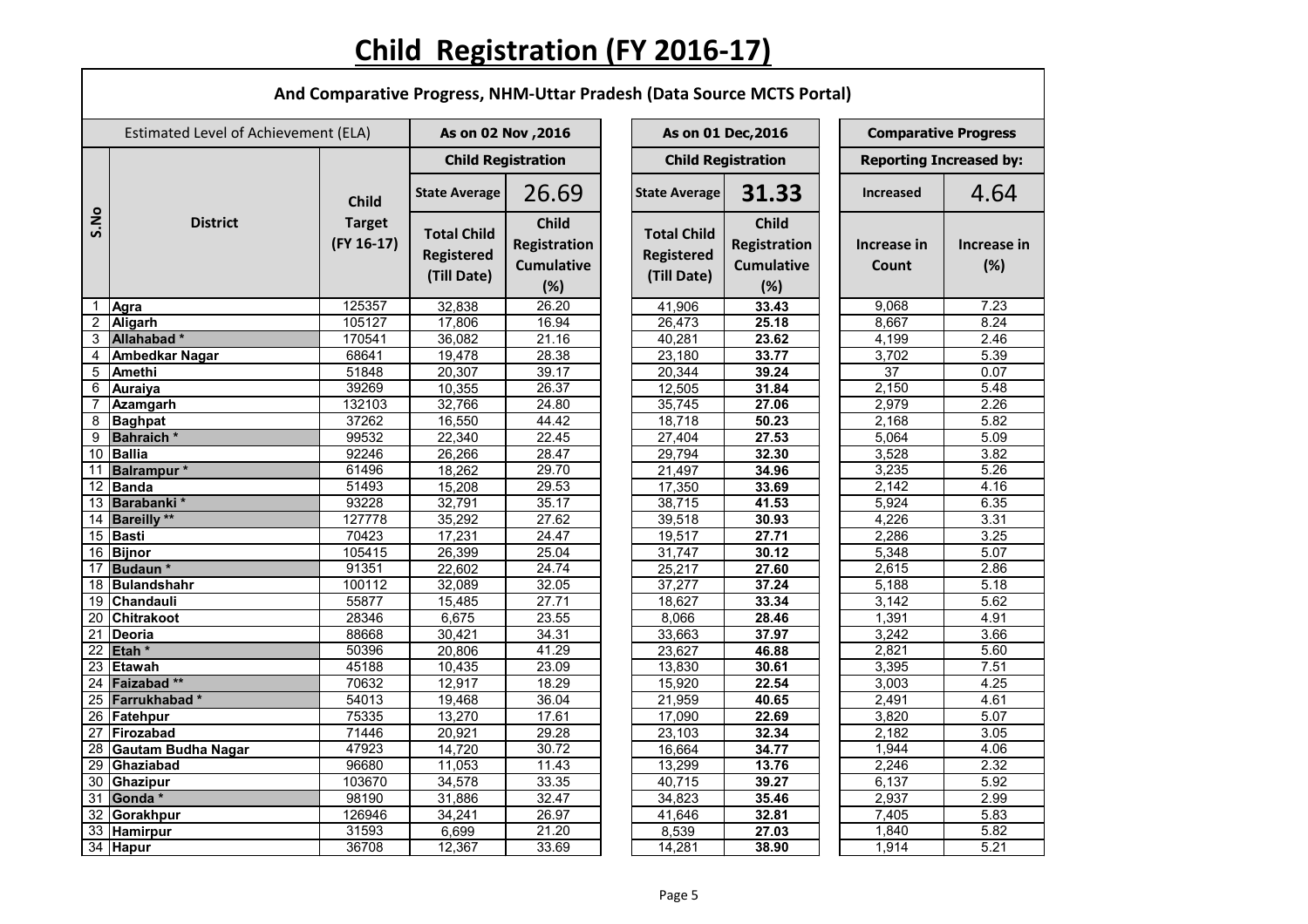| Estimated Level of Achievement (ELA) |                              |                                               | As on 02 Nov , 2016                                    |                                                                 |                                                        | As on 01 Dec, 2016                                       | <b>Comparative Progress</b> |                                |  |
|--------------------------------------|------------------------------|-----------------------------------------------|--------------------------------------------------------|-----------------------------------------------------------------|--------------------------------------------------------|----------------------------------------------------------|-----------------------------|--------------------------------|--|
|                                      |                              | <b>Child</b><br><b>Target</b><br>$(FY 16-17)$ | <b>Child Registration</b>                              |                                                                 |                                                        | <b>Child Registration</b>                                |                             | <b>Reporting Increased by:</b> |  |
|                                      |                              |                                               | <b>State Average</b>                                   | 26.69                                                           | <b>State Average</b>                                   | 31.33                                                    | <b>Increased</b>            | 4.64                           |  |
| S.No                                 | <b>District</b>              |                                               | <b>Total Child</b><br><b>Registered</b><br>(Till Date) | <b>Child</b><br><b>Registration</b><br><b>Cumulative</b><br>(%) | <b>Total Child</b><br><b>Registered</b><br>(Till Date) | <b>Child</b><br>Registration<br><b>Cumulative</b><br>(%) | Increase in<br>Count        | Increase ir<br>(%)             |  |
|                                      | 35 Hardoi *                  | 117076                                        | 35,884                                                 | 30.65                                                           | 39,524                                                 | 33.76                                                    | 3,640                       | 3.11                           |  |
| 36                                   | Jalaun                       | 47810                                         | 10,829                                                 | 22.65                                                           | 12,167                                                 | 25.45                                                    | 1,338                       | 2.80                           |  |
| 37                                   | Jaunpur                      | 128088                                        | 45,611                                                 | 35.61                                                           | 51,391                                                 | 40.12                                                    | 5,780                       | 4.51                           |  |
| 38                                   | <b>Jhansi</b>                | 57253                                         | 12,814                                                 | 22.38                                                           | 15,695                                                 | 27.41                                                    | 2,881                       | 5.03                           |  |
| 39                                   | Jyotiba P. Nagar (Amroha)    | 52617                                         | 14,089                                                 | 26.78                                                           | 16,971                                                 | 32.25                                                    | 2,882                       | 5.48                           |  |
|                                      | 40 Kannauj **                | 47446                                         | 13,242                                                 | 27.91                                                           | 16,705                                                 | 35.21                                                    | 3,463                       | 7.30                           |  |
| 41                                   | <b>Kanpur Dehat</b>          | 51367                                         | 11,295                                                 | 21.99                                                           | 12,709                                                 | 24.74                                                    | 1,414                       | 2.75                           |  |
| 42                                   | <b>Kanpur Nagar</b>          | 130857                                        | 22,427                                                 | 17.14                                                           | 26,551                                                 | 20.29                                                    | 4,124                       | 3.15                           |  |
| 43                                   | Kanshiram Nagar (Kashganj) * | 41153                                         | 14,603                                                 | 35.48                                                           | 18,171                                                 | 44.15                                                    | 3,568                       | 8.67                           |  |
| 44                                   | Kaushambi*                   | 45695                                         | 11,251                                                 | 24.62                                                           | 12,831                                                 | 28.08                                                    | 1,580                       | 3.46                           |  |
| 45                                   | Kheri Lakhimpur *            | 114852                                        | 31,793                                                 | 27.68                                                           | 39,177                                                 | 34.11                                                    | 7,384                       | 6.43                           |  |
| 46                                   | Kushinagar                   | 101894                                        | 28,327                                                 | 27.80                                                           | 30,684                                                 | 30.11                                                    | 2,357                       | 2.31                           |  |
| 47                                   | Lalitpur                     | 34854                                         | 10,252                                                 | 29.41                                                           | 11,544                                                 | 33.12                                                    | 1,292                       | 3.71                           |  |
| 48                                   | Lucknow                      | 131301                                        | 27,831                                                 | 21.20                                                           | 33,889                                                 | 25.81                                                    | 6,058                       | 4.61                           |  |
| 49                                   | Mahamaya Nagar (Hathras)     | 44803                                         | 11,678                                                 | 26.07                                                           | 12,295                                                 | 27.44                                                    | 617                         | 1.38                           |  |
| 50                                   | Mahoba                       | 25070                                         | 4,604                                                  | 18.36                                                           | 5,816                                                  | 23.20                                                    | 1,212                       | 4.83                           |  |
| 51                                   | Mahrajganj*                  | 76268                                         | 25,182                                                 | 33.02                                                           | 29,599                                                 | 38.81                                                    | 4,417                       | 5.79                           |  |
| 52                                   | Mainpuri                     | 52859                                         | 13,579                                                 | 25.69                                                           | 17,092                                                 | 32.34                                                    | 3,513                       | 6.65                           |  |
| 53                                   | <b>Mathura</b>               | 72738                                         | 19,151                                                 | 26.33                                                           | 22,346                                                 | 30.72                                                    | 3,195                       | 4.39                           |  |
| 54                                   | <b>Mau</b>                   | 63102                                         | 18,521                                                 | 29.35                                                           | 20,733                                                 | 32.86                                                    | 2,212                       | 3.51                           |  |
| 55                                   | <b>Meerut</b>                | 98650                                         | 23,484                                                 | 23.81                                                           | 27,371                                                 | 27.75                                                    | 3,887                       | 3.94                           |  |
| 56                                   | Mirzapur **                  | 71383                                         | 13,218                                                 | 18.52                                                           | 15,911                                                 | 22.29                                                    | $\overline{2,693}$          | 3.77                           |  |
| 57                                   | Moradabad                    | 89797                                         | 24,976                                                 | 27.81                                                           | 28,808                                                 | 32.08                                                    | 3,832                       | 4.27                           |  |
| 58                                   | Muzaffarnagar                | 76705                                         | 17,215                                                 | 22.44                                                           | 20,348                                                 | 26.53                                                    | 3,133                       | 4.08                           |  |
| 59                                   | Pilibhit*                    | 58295                                         | 15,834                                                 | 27.16                                                           | 19,920                                                 | 34.17                                                    | 4,086                       | 7.01                           |  |
|                                      | 60 Pratapgarh                | 90819                                         | 21,616                                                 | 23.80                                                           | 25,922                                                 | 28.54                                                    | 4,306                       | 4.74                           |  |
|                                      | 61   Rae Bareli              | 83485                                         | 12,615                                                 | 15.11                                                           | 17,185                                                 | 20.58                                                    | 4,570                       | $\overline{5.47}$              |  |
|                                      | 62 Rampur *                  | 66828                                         | 29,690                                                 | 44.43                                                           | 33,641                                                 | 50.34                                                    | 3,951                       | 5.91                           |  |
|                                      | 63 Saharanpur                | 99130                                         | 25,542                                                 | 25.77                                                           | 31,234                                                 | 31.51                                                    | 5,692                       | 5.74                           |  |
|                                      | $\overline{64}$ Sambhal      | 61677                                         | 17,674                                                 | 28.66                                                           | 20,294                                                 | 32.90                                                    | 2,620                       | 4.25                           |  |
|                                      | 65 Sant Kabir Nagar *        | 49056                                         | 13,473                                                 | 27.46                                                           | 16,271                                                 | 33.17                                                    | 2,798                       | 5.70                           |  |
|                                      | 66 Sant R. Nagar (Bhadohi)   | 44474                                         | 10,619                                                 | 23.88                                                           | 12,108                                                 | 27.22                                                    | 1,489                       | 3.35                           |  |
|                                      | 67 Shahjahanpur*             | 85914                                         | 22,954                                                 | 26.72                                                           | 37,383                                                 | 43.51                                                    | 14,429                      | 16.79                          |  |
|                                      | 68 Shamli                    | 41722                                         | 10,870                                                 | 26.05                                                           | 12,330                                                 | 29.55                                                    | 1,460                       | 3.50                           |  |
|                                      | 69 Shrawasti *               | 31895                                         | 16,858                                                 | 52.86                                                           | 18,738                                                 | 58.75                                                    | 1,880                       | 5.89                           |  |
| 70                                   | Siddharthnagar *             | 73070                                         | 20,205                                                 | 27.65                                                           | 20,584                                                 | 28.17                                                    | 379                         | 0.52                           |  |
| 71                                   | Sitapur **                   | 128037                                        | 29,325                                                 | 22.90                                                           | 35,073                                                 | 27.39                                                    | 5,748                       | 4.49                           |  |
| 72                                   | Sonbhadra *                  | 53299                                         | 14,277                                                 | 26.79                                                           | 17,443                                                 | 32.73                                                    | 3,166                       | 5.94                           |  |
|                                      | 73 Sultanpur                 | 70552                                         | 15,447                                                 | 21.89                                                           | 16,457                                                 | 23.33                                                    | 1,010                       | 1.43                           |  |

**Increase in (%)**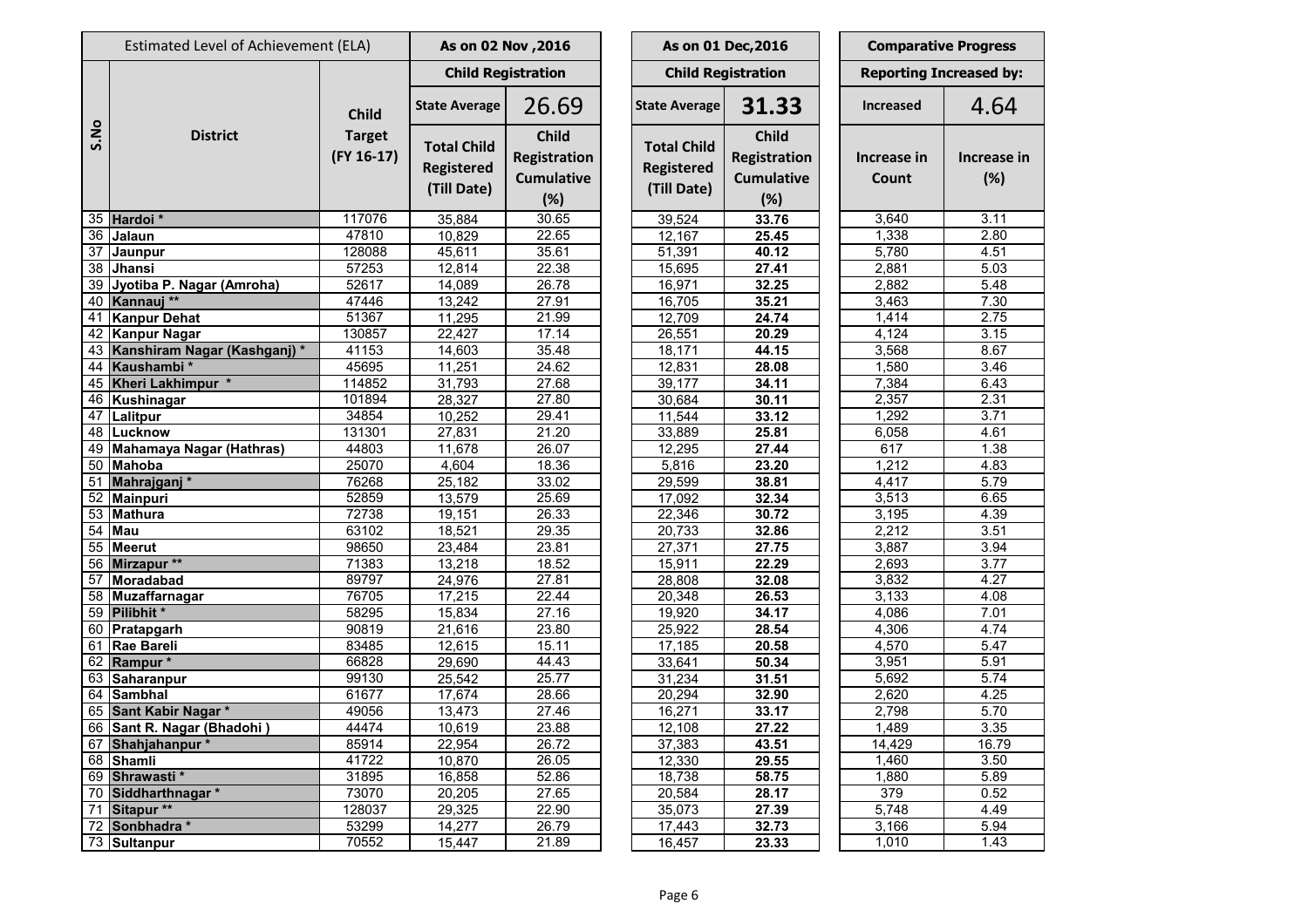|                 | Estimated Level of Achievement (ELA) | As on 02 Nov , 2016               |                                                        |                                                          | As on 01 Dec, 2016 |                                                        |                                                             | <b>Comparative Progress</b> |                               |                        |
|-----------------|--------------------------------------|-----------------------------------|--------------------------------------------------------|----------------------------------------------------------|--------------------|--------------------------------------------------------|-------------------------------------------------------------|-----------------------------|-------------------------------|------------------------|
|                 |                                      |                                   | <b>Child Registration</b>                              |                                                          |                    | <b>Child Registration</b>                              |                                                             |                             | <b>Reporting Increased by</b> |                        |
| ON.<br><u>ທ</u> | <b>District</b>                      | <b>Child</b>                      | <b>State Average</b>                                   | 26.69                                                    |                    | <b>State Average</b>                                   | 31.33                                                       |                             | <b>Increased</b>              | 4.64                   |
|                 |                                      | <b>Target</b><br>$($ FY 16-17 $)$ | <b>Total Child</b><br><b>Registered</b><br>(Till Date) | <b>Child</b><br>Registration<br><b>Cumulative</b><br>(%) |                    | <b>Total Child</b><br><b>Registered</b><br>(Till Date) | <b>Child</b><br>Registration<br><b>Cumulative</b><br>$(\%)$ |                             | Increase in<br><b>Count</b>   | <b>Increase</b><br>(%) |
|                 | 74 Unnao                             | 89011                             | 26,419                                                 | 29.68                                                    |                    | 31,752                                                 | 35.67                                                       |                             | 5,333                         | 5.99                   |
|                 | 75 Varanasi                          | 105355                            | 28,308                                                 | 26.87                                                    |                    | 31,734                                                 | 30.12                                                       |                             | 3,426                         | 3.25                   |
|                 | <b>Uttar Pradesh:</b>                | 5711087                           | 1524186                                                | 26.69                                                    |                    | 1789437                                                | 31.33                                                       |                             | 265251                        | 4.64                   |
|                 | <b>Performance of Non HPD's</b>      | 3733665                           | 963951                                                 | 25.82                                                    |                    | 1129505                                                | 30.25                                                       |                             | 165554                        | 4.43                   |
|                 | Performance of HPD's *               | 1977422                           | 560235                                                 | 28.33                                                    |                    | 659932                                                 | 33.37                                                       |                             | 99697                         | 5.04                   |
|                 | Performance of mSehat districts **   | 445275                            | 103994                                                 | 23.35                                                    |                    | 123127                                                 | 27.65                                                       |                             | 19133                         | 4.30                   |

| As on 02 Nov , 2016                                    |                                                          |                                                                                                                    |                           | As on 01 Dec, 2016 |                      |                                | <b>Comparative Progress</b> |  |  |  |
|--------------------------------------------------------|----------------------------------------------------------|--------------------------------------------------------------------------------------------------------------------|---------------------------|--------------------|----------------------|--------------------------------|-----------------------------|--|--|--|
| <b>Child Registration</b>                              |                                                          |                                                                                                                    | <b>Child Registration</b> |                    |                      | <b>Reporting Increased by:</b> |                             |  |  |  |
| 26.69<br><b>State Average</b>                          |                                                          |                                                                                                                    | <b>State Average</b>      | 31.33              |                      | <b>Increased</b>               | 4.64                        |  |  |  |
| <b>Total Child</b><br><b>Registered</b><br>(Till Date) | <b>Child</b><br>Registration<br><b>Cumulative</b><br>(%) | <b>Child</b><br><b>Total Child</b><br>Registration<br><b>Registered</b><br><b>Cumulative</b><br>(Till Date)<br>(%) |                           |                    | Increase in<br>Count | Increase in<br>(%)             |                             |  |  |  |
| 26,419                                                 | 29.68                                                    |                                                                                                                    | 31,752                    | 35.67              |                      | 5,333                          | 5.99                        |  |  |  |
| 28,308                                                 | 26.87                                                    |                                                                                                                    | 31,734                    | 30.12              |                      | 3,426                          | 3.25                        |  |  |  |
| 1524186                                                | 26.69                                                    |                                                                                                                    | 1789437                   | 31.33              |                      | 265251                         | 4.64                        |  |  |  |
| 963951                                                 | 25.82                                                    |                                                                                                                    | 1129505                   | 30.25              |                      | 165554                         | 4.43                        |  |  |  |
| 560235                                                 | 28.33                                                    |                                                                                                                    | 659932                    | 33.37              |                      | 99697                          | 5.04                        |  |  |  |
| 103994                                                 | 23.35                                                    |                                                                                                                    | 123127                    | 27.65              |                      | 19133                          | 4.30                        |  |  |  |

## **Lowest 10 Performing Districts Lowest 10 Performing Districts**

| <b>District Name</b> | Cum.(% ) | <b>SN</b>         | <b>District Name</b>         |
|----------------------|----------|-------------------|------------------------------|
| Ghaziabad            | 13.76    |                   | Shrawasti*                   |
| <b>Kanpur Nagar</b>  | 20.29    | $\mathbf{\Omega}$ | Rampur*                      |
| <b>Rae Bareli</b>    | 20.58    | 3                 | <b>Baghpat</b>               |
| Mirzapur **          | 22.29    | 4                 | Etah *                       |
| Faizabad**           | 22.54    |                   | Kanshiram Nagar (Kashganj) * |
| Fatehpur             | 22.69    | 6                 | Shahjahanpur*                |
| <b>Mahoba</b>        | 23.20    |                   | Barabanki *                  |
| <b>Sultanpur</b>     | 23.33    | 8                 | Farrukhabad*                 |
| Allahabad*           | 23.62    | 9                 | Jaunpur                      |
| <b>Kanpur Dehat</b>  | 24.74    | 10                | Ghazipur                     |

| <b>District Name</b>            | <b>Progress (%)</b> | <b>SN</b> | <b>District Name</b>         | Progress (%) |
|---------------------------------|---------------------|-----------|------------------------------|--------------|
| Amethi                          | 0.07                |           | Shahjahanpur*                |              |
| Siddharthnagar *                | 0.52                |           | Kanshiram Nagar (Kashganj) * |              |
| <b>Mahamaya Nagar (Hathras)</b> | 1.38                |           | Aligarh                      |              |
| <b>Sultanpur</b>                | 1.43                |           | <b>Etawah</b>                |              |
| Azamgarh                        | 2.26                | 5         | Kannauj **                   |              |
| Kushinagar                      | 2.31                | 6         | Agra                         |              |
| Ghaziabad                       | 2.32                |           | Pilibhit *                   |              |
| Allahabad*                      | 2.46                | 8         | <b>Mainpuri</b>              |              |
| <b>Kanpur Dehat</b>             | 2.75                | 9         | Kheri Lakhimpur *            |              |
| Jalaun                          | 2.80                | 10        | Barabanki *                  |              |

|                | DISUICL NAME        | $U$ ulli $(70)$ | 5N. | PISUIVU INGIIIU              |
|----------------|---------------------|-----------------|-----|------------------------------|
|                | Ghaziabad           | 13.76           |     | Shrawasti*                   |
|                | <b>Kanpur Nagar</b> | 20.29           |     | Rampur *                     |
| $\mathbf{3}$   | Rae Bareli          | 20.58           | 3   | <b>Baghpat</b>               |
| $\blacksquare$ | Mirzapur **         | 22.29           | 4   | Etah *                       |
| 5              | Faizabad**          | 22.54           | 5   | Kanshiram Nagar (Kashganj) * |
| -6             | <b>Fatehpur</b>     | 22.69           |     | Shahjahanpur*                |
|                | <b>Mahoba</b>       | 23.20           |     | Barabanki *                  |
| -8             | <b>Sultanpur</b>    | 23.33           | 8   | Farrukhabad*                 |
| 9              | Allahabad*          | 23.62           | 9   | Jaunpur                      |
| 10             | <b>Kanpur Dehat</b> | 24.74           | 10  | <b>Ghazipur</b>              |

### **Poor 10 In Comparative Progress Comparative Progress Good 10 In Comparative Progress**

| <b>SN</b>    | <b>District Name</b>            | Progress (%) | <b>SN</b> | <b>District Name</b>         | <b>Progress</b> |
|--------------|---------------------------------|--------------|-----------|------------------------------|-----------------|
|              | Amethi                          | 0.07         |           | Shahjahanpur*                | 16.79           |
| 2            | Siddharthnagar *                | 0.52         |           | Kanshiram Nagar (Kashganj) * |                 |
| $\mathbf{3}$ | <b>Mahamaya Nagar (Hathras)</b> | 1.38         |           | <b>Aligarh</b>               |                 |
|              | <b>Sultanpur</b>                | 1.43         | 4         | <b>Etawah</b>                |                 |
| 5            | Azamgarh                        | 2.26         | 5         | Kannauj **                   |                 |
| -6           | Kushinagar                      | 2.31         | 6         | Agra                         |                 |
|              | Ghaziabad                       | 2.32         |           | Pilibhit *                   |                 |
| 8            | Allahabad*                      | 2.46         |           | <b>Mainpuri</b>              |                 |
| -9           | Kanpur Dehat                    | 2.75         | 9         | Kheri Lakhimpur *            |                 |
| 10           | Jalaun                          | 2.80         | 10        | <b>Barabanki</b> *           |                 |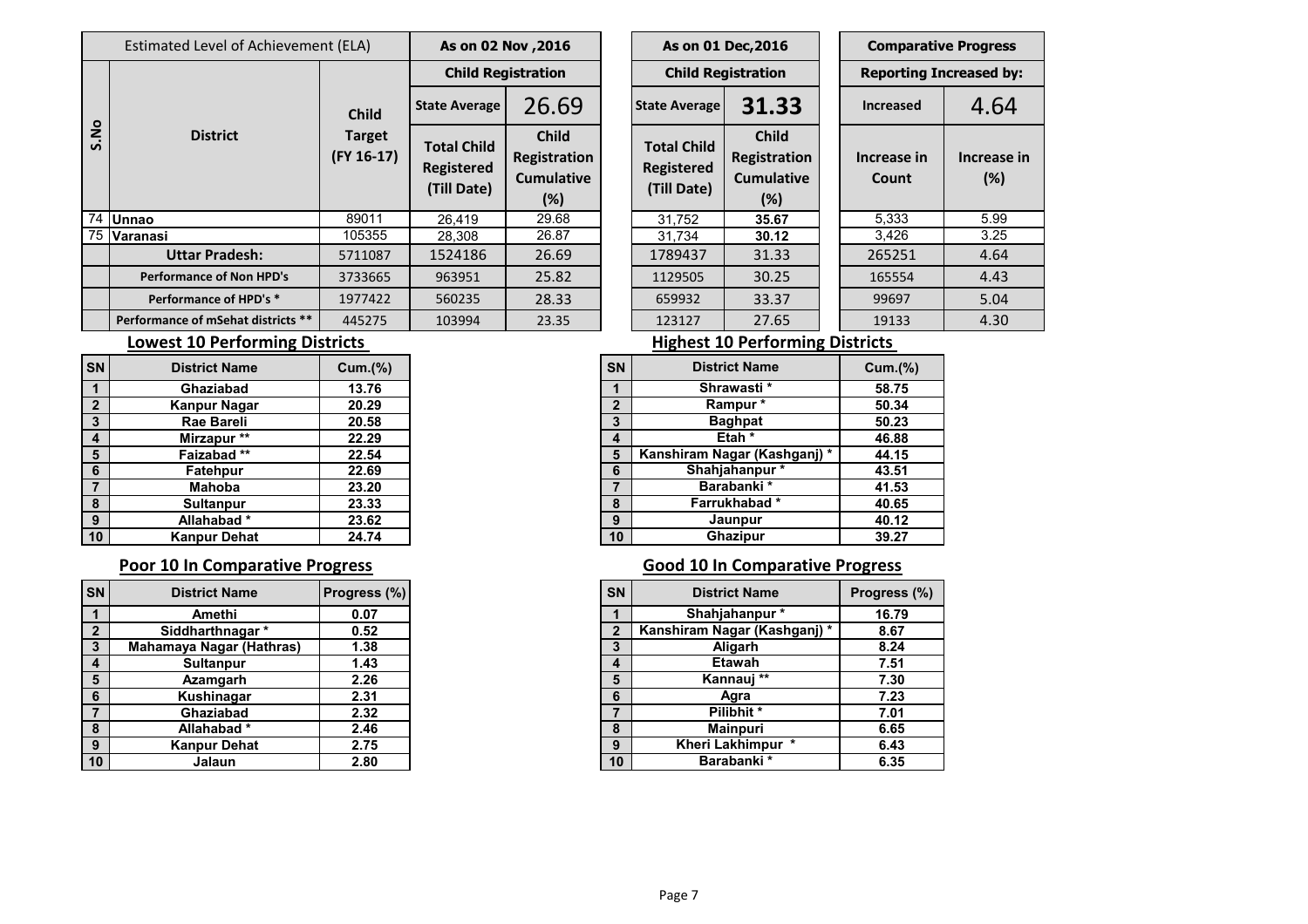|                                | <b>Full Immunization (FY 2015-16)</b>                                                                                                           |                                               |                                |                          |  |                                |                          |  |                                |                     |  |  |
|--------------------------------|-------------------------------------------------------------------------------------------------------------------------------------------------|-----------------------------------------------|--------------------------------|--------------------------|--|--------------------------------|--------------------------|--|--------------------------------|---------------------|--|--|
|                                | Full Immunization reporting of Child registered with DOB in FY 2015-16<br>And Comparative Progress, NHM-Uttar Pradesh (Data Source MCTS Portal) |                                               |                                |                          |  |                                |                          |  |                                |                     |  |  |
|                                | Estimated Level of Achievement (ELA)                                                                                                            |                                               |                                | As on 02 Nov , 2016      |  | As on 01 Dec, 2016             |                          |  | <b>Comparative Progress</b>    |                     |  |  |
|                                |                                                                                                                                                 |                                               |                                | <b>Full Immunization</b> |  |                                | <b>Full Immunization</b> |  | <b>Reporting Increased by:</b> |                     |  |  |
| $\circ$<br>$\mathbf{z}$<br>Sr. | <b>District Name</b>                                                                                                                            | <b>Child</b><br><b>Target</b><br>(FY 2015-16) | <b>State</b><br><b>Average</b> | 22.22                    |  | <b>State</b><br><b>Average</b> | 30.95                    |  | State Average                  | 8.73                |  |  |
|                                |                                                                                                                                                 |                                               | No.                            | (9/6)                    |  | No.                            | (%)                      |  | Increase In<br>Count           | Increase In<br>(% ) |  |  |
| 1                              | Agra                                                                                                                                            | 122938                                        | 17091                          | 13.90                    |  | 33501                          | 27.25                    |  | 16410                          | 13.35               |  |  |
| $\overline{2}$                 | <b>Aligarh</b>                                                                                                                                  | 103098                                        | 13887                          | 13.47                    |  | 26800                          | 25.99                    |  | 12913                          | 12.52               |  |  |
| 3                              | Allahabad <sup>*</sup>                                                                                                                          | 167250                                        | 40124                          | 23.99                    |  | 43005                          | 25.71                    |  | 2881                           | 1.72                |  |  |
| 4                              | <b>Ambedkar Nagar</b>                                                                                                                           | 67316                                         | 14538                          | 21.60                    |  | 28991                          | 43.07                    |  | 14453                          | 21.47               |  |  |
| 5                              | <b>Amethi</b>                                                                                                                                   | 50847                                         | 19956                          | 39.25                    |  | 19058                          | 37.48                    |  | $-898$                         | $-1.77$             |  |  |
| 6                              | <b>Auraiya</b>                                                                                                                                  | 38511                                         | 9216                           | 23.93                    |  | 9880                           | 25.66                    |  | 664                            | 1.72                |  |  |
| $\overline{\mathbf{z}}$        | <b>Azamgarh</b>                                                                                                                                 | 129554                                        | 24483                          | 18.90                    |  | 33182                          | 25.61                    |  | 8699                           | 6.71                |  |  |
| 8                              | <b>Baghpat</b>                                                                                                                                  | 36543                                         | 14176                          | 38.79                    |  | 14447                          | 39.53                    |  | 271                            | 0.74                |  |  |
| 9                              | <b>Bahraich</b> *                                                                                                                               | 97611                                         | 11926                          | 12.22                    |  | 34217                          | 35.05                    |  | 22291                          | 22.84               |  |  |
| 10                             | <b>Ballia</b>                                                                                                                                   | 90466                                         | 19467                          | 21.52                    |  | 20728                          | 22.91                    |  | 1261                           | 1.39                |  |  |
| 11                             | Balrampur*                                                                                                                                      | 60309                                         | 9652                           | 16.00                    |  | 21852                          | 36.23                    |  | 12200                          | 20.23               |  |  |
| 12                             | Banda                                                                                                                                           | 50499                                         | 17082                          | 33.83                    |  | 17349                          | 34.36                    |  | 267                            | 0.53                |  |  |
| 13                             | Barabanki*                                                                                                                                      | 91429                                         | 20431                          | 22.35                    |  | 34245                          | 37.46                    |  | 13814                          | 15.11               |  |  |
| 14                             | <b>Bareilly</b> **                                                                                                                              | 125312                                        | 25962                          | 20.72                    |  | 26373                          | 21.05                    |  | 411                            | 0.33                |  |  |
| 15                             | Basti                                                                                                                                           | 69064                                         | 21653                          | 31.35                    |  | 33433                          | 48.41                    |  | 11780                          | 17.06               |  |  |
| 16                             | Bijnor                                                                                                                                          | 103381                                        | 17115                          | 16.56                    |  | 17185                          | 16.62                    |  | 70                             | 0.07                |  |  |
| 17                             | Budaun <sup>*</sup>                                                                                                                             | 89588                                         | 17323                          | 19.34                    |  | 18294                          | 20.42                    |  | 971                            | 1.08                |  |  |
| 18                             | Bulandshahr                                                                                                                                     | 98180                                         | 39284                          | 40.01                    |  | 40472                          | 41.22                    |  | 1188                           | 1.21                |  |  |
| 19                             | <b>Chandauli</b>                                                                                                                                | 54799                                         | 17917                          | 32.70                    |  | 23282                          | 42.49                    |  | 5365                           | 9.79                |  |  |
| 20                             | <b>Chitrakoot</b>                                                                                                                               | 27799                                         | 9018                           | 32.44                    |  | 9086                           | 32.68                    |  | 68                             | 0.24                |  |  |
| 21                             | Deoria                                                                                                                                          | 86957                                         | 17510                          | 20.14                    |  | 31855                          | 36.63                    |  | 14345                          | 16.50               |  |  |
| 22                             | Etah <sup>*</sup>                                                                                                                               | 49423                                         | 27408                          | 55.46                    |  | 27725                          | 56.10                    |  | 317                            | 0.64                |  |  |
| 23                             | Etawah                                                                                                                                          | 44316                                         | 7525                           | 16.98                    |  | 13168                          | 29.71                    |  | 5643                           | 12.73               |  |  |
| 24                             | Faizabad**                                                                                                                                      | 69269                                         | 5340                           | 7.71                     |  | 22817                          | 32.94                    |  | 17477                          | 25.23               |  |  |
|                                | 25 Farrukhabad *                                                                                                                                | 52971                                         | 14686                          | 27.72                    |  | 21367                          | 40.34                    |  | 6681                           | 12.61               |  |  |
| 26                             | Fatehpur                                                                                                                                        | 73881                                         | 20038                          | 27.12                    |  | 20638                          | 27.93                    |  | 600                            | 0.81                |  |  |
| 27                             | Firozabad                                                                                                                                       | 70067                                         | 16080                          | 22.95                    |  | 16183                          | 23.10                    |  | 103                            | 0.15                |  |  |
| 28                             | Gautam Budha Nagar                                                                                                                              | 46998                                         | 5381                           | 11.45                    |  | 10926                          | 23.25                    |  | 5545                           | 11.80               |  |  |
| 29                             | Ghaziabad                                                                                                                                       | 94814                                         | 5602                           | 5.91                     |  | 17672                          | 18.64                    |  | 12070                          | 12.73               |  |  |
| 30                             | Ghazipur                                                                                                                                        | 101669                                        | 24531                          | 24.13                    |  | 28111                          | 27.65                    |  | 3580                           | 3.52                |  |  |
| 31                             | Gonda *                                                                                                                                         | 96295                                         | 19546                          | 20.30                    |  | 22953                          | 23.84                    |  | 3407                           | 3.54                |  |  |
| 32                             | Gorakhpur                                                                                                                                       | 124496                                        | 37782                          | 30.35                    |  | 45105                          | 36.23                    |  | 7323                           | 5.88                |  |  |
| 33                             | Hamirpur                                                                                                                                        | 30983                                         | 4550                           | 14.69                    |  | 10173                          | 32.83                    |  | 5623                           | 18.15               |  |  |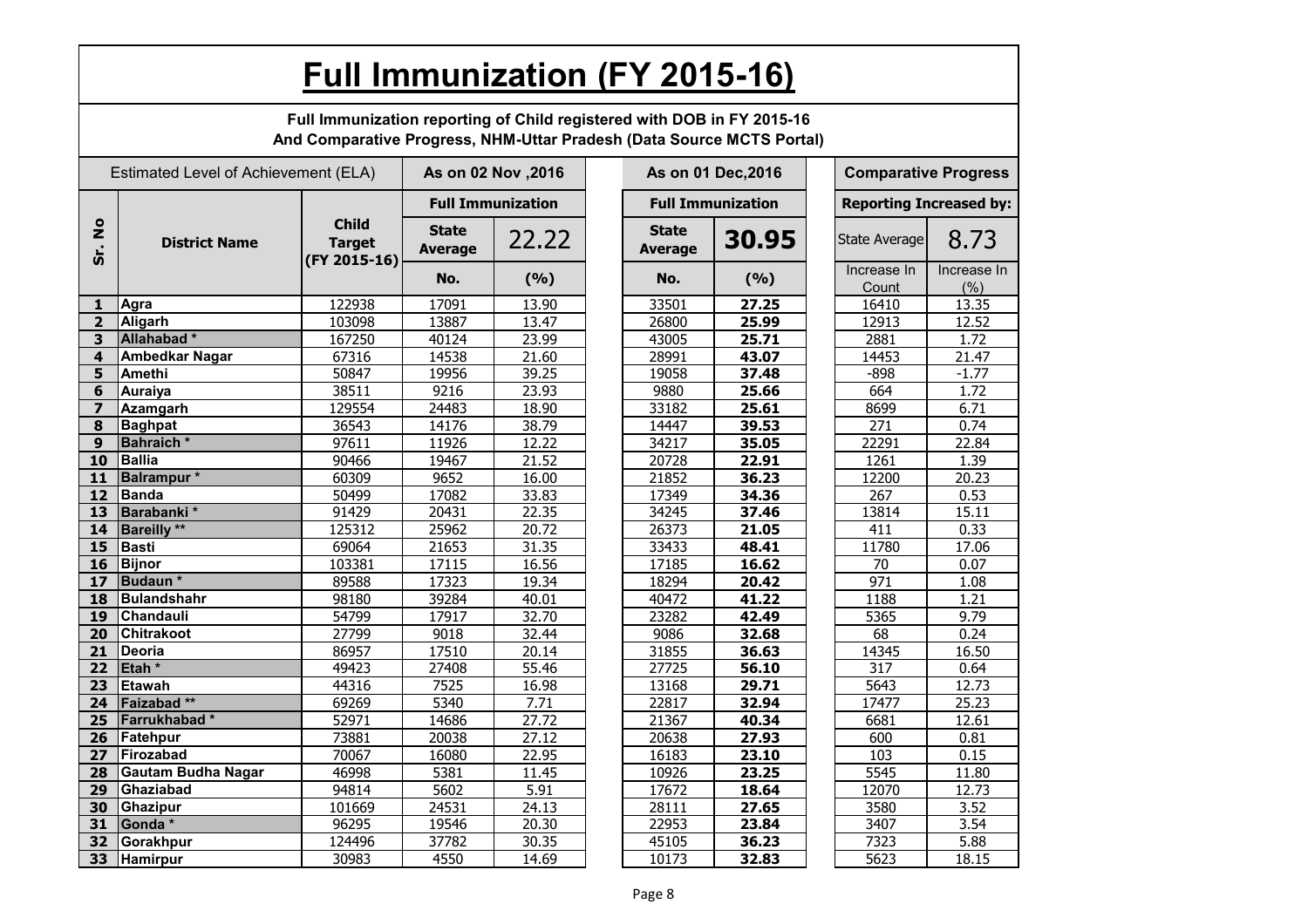| Estimated Level of Achievement (ELA) |                           | As on 02 Nov , 2016                           |                                |                          | As on 01 Dec, 2016             | <b>Comparative Progre</b> |                            |                  |
|--------------------------------------|---------------------------|-----------------------------------------------|--------------------------------|--------------------------|--------------------------------|---------------------------|----------------------------|------------------|
|                                      |                           |                                               |                                | <b>Full Immunization</b> |                                | <b>Full Immunization</b>  | <b>Reporting Increased</b> |                  |
| $\frac{1}{2}$<br>Sr.                 | <b>District Name</b>      | <b>Child</b><br><b>Target</b><br>(FY 2015-16) | <b>State</b><br><b>Average</b> | 22.22                    | <b>State</b><br><b>Average</b> | 30.95                     | State Average              | 8.73             |
|                                      |                           |                                               | No.                            | (%)                      | No.                            | (%)                       | Increase In<br>Count       | Increase<br>(% ) |
| 34                                   | <b>Hapur</b>              | 36000                                         | 10549                          | 29.30                    | 10607                          | 29.46                     | 58                         | 0.16             |
| 35                                   | Hardoi*                   | 114817                                        | 19953                          | 17.38                    | 22436                          | 19.54                     | 2483                       | 2.16             |
| 36                                   | Jalaun                    | 46887                                         | 10634                          | 22.68                    | 11318                          | 24.14                     | 684                        | 1.46             |
| 37                                   | Jaunpur                   | 125616                                        | 58231                          | 46.36                    | 59376                          | 47.27                     | 1145                       | 0.91             |
| 38                                   | Jhansi                    | 56148                                         | 13185                          | 23.48                    | 14350                          | 25.56                     | 1165                       | 2.07             |
| 39                                   | Jyotiba P. Nagar (Amroha) | 51602                                         | 8112                           | 15.72                    | 9170                           | 17.77                     | 1058                       | 2.05             |
| 40                                   | Kannauj **                | 46530                                         | 11686                          | 25.11                    | 11963                          | 25.71                     | 277                        | 0.60             |
| 41                                   | <b>Kanpur Dehat</b>       | 50376                                         | 7115                           | 14.12                    | 17910                          | 35.55                     | 10795                      | 21.43            |
| 42                                   | <b>Kanpur Nagar</b>       | 128332                                        | 24444                          | 19.05                    | 44909                          | 34.99                     | 20465                      | 15.95            |
| 43                                   | Kanshiram Nagar           | 40359                                         | 7900                           | 19.57                    | 16121                          | 39.94                     | 8221                       | 20.37            |
| 44                                   | Kaushambi*                | 44813                                         | 8018                           | 17.89                    | 8626                           | 19.25                     | 608                        | 1.36             |
| 45                                   | Kheri Lakhimpur *         | 112636                                        | 18625                          | 16.54                    | 28090                          | 24.94                     | 9465                       | 8.40             |
| 46                                   | <b>Kushinagar</b>         | 99928                                         | 24726                          | 24.74                    | 28935                          | 28.96                     | 4209                       | 4.21             |
| 47                                   | Lalitpur                  | 34181                                         | 6847                           | 20.03                    | 10632                          | 31.10                     | 3785                       | 11.07            |
| 48                                   | Lucknow                   | 128767                                        | 21515                          | 16.71                    | 49151                          | 38.17                     | 27636                      | 21.46            |
| 49                                   | <b>Mahamaya Nagar</b>     | 43938                                         | 9053                           | 20.60                    | 13472                          | 30.66                     | 4419                       | 10.06            |
| 50                                   | <b>Mahoba</b>             | 24586                                         | 6633                           | 26.98                    | 7854                           | 31.95                     | 1221                       | 4.97             |
| 51                                   | Mahrajganj <sup>*</sup>   | 74796                                         | 23118                          | 30.91                    | 23713                          | 31.70                     | 595                        | 0.80             |
| 52                                   | <b>Mainpuri</b>           | 51839                                         | 13097                          | 25.26                    | 15110                          | 29.15                     | 2013                       | 3.88             |
| 53                                   | <b>Mathura</b>            | 71334                                         | 15709                          | 22.02                    | 18451                          | 25.87                     | 2742                       | 3.84             |
| 54                                   | Mau                       | 61884                                         | 11201                          | 18.10                    | 12411                          | 20.06                     | 1210                       | 1.96             |
| 55                                   | <b>Meerut</b>             | 96746                                         | 15237                          | 15.75                    | 35922                          | 37.13                     | 20685                      | 21.38            |
| 56                                   | Mirzapur **               | 70005                                         | 8627                           | 12.32                    | 23498                          | 33.57                     | 14871                      | 21.24            |
| 57                                   | Moradabad                 | 88064                                         | 19976                          | 22.68                    | 24955                          | 28.34                     | 4979                       | 5.65             |
| 58                                   | <b>Muzaffarnagar</b>      | 75225                                         | 21293                          | 28.31                    | 27947                          | 37.15                     | 6654                       | 8.85             |
| 59                                   | Pilibhit*                 | 57170                                         | 17429                          | 30.49                    | 17945                          | 31.39                     | 516                        | 0.90             |
| 60                                   | Pratapgarh                | 89066                                         | 19860                          | 22.30                    | 22075                          | 24.78                     | 2215                       | 2.49             |
| 61                                   | <b>Rae Bareli</b>         | 81874                                         | 10528                          | 12.86                    | 12961                          | 15.83                     | 2433                       | 2.97             |
|                                      | 62 Rampur*                | 65538                                         | 16090                          | 24.55                    | 19996                          | 30.51                     | 3906                       | 5.96             |
| 63                                   | <b>Saharanpur</b>         | 97217                                         | 21419                          | 22.03                    | 32911                          | 33.85                     | 11492                      | 11.82            |
| 64                                   | Sambhal                   | 60487                                         | 10437                          | 17.25                    | 13194                          | 21.81                     | 2757                       | 4.56             |
| 65                                   | Sant Kabir Nagar*         | 48109                                         | 7847                           | 16.31                    | 17144                          | 35.64                     | 9297                       | 19.32            |
| 66                                   | Sant R. Nagar (Bhadohi)   | 43616                                         | 7715                           | 17.69                    | 15555                          | 35.66                     | 7840                       | 17.98            |
| 67                                   | Shahjahanpur*             | 84256                                         | 15657                          | 18.58                    | 40002                          | 47.48                     | 24345                      | 28.89            |
| 68                                   | <b>Shamli</b>             | 40917                                         | 8302                           | 20.29                    | 15793                          | 38.60                     | 7491                       | 18.31            |
| 69                                   | Shrawasti*                | 31279                                         | 6298                           | 20.13                    | 7045                           | 22.52                     | 747                        | 2.39             |
| 70                                   | Siddharthnagar *          | 71660                                         | 14176                          | 19.78                    | 27161                          | 37.90                     | 12985                      | 18.12            |
| 71                                   | Sitapur <sup>**</sup>     | 125566                                        | 38697                          | 30.82                    | 42575                          | 33.91                     | 3878                       | 3.09             |
| 72                                   | Sonbhadra *               | 52270                                         | 11477                          | 21.96                    | 22330                          | 42.72                     | 10853                      | 20.76            |
| 73                                   | Sultanpur                 | 69190                                         | 18574                          | 26.84                    | 19385                          | 28.02                     | 811                        | 1.17             |

|                                | As on 02 Nov , 2016      |                                | As on 01 Dec, 2016       |                                | <b>Comparative Progress</b> |  |  |  |  |
|--------------------------------|--------------------------|--------------------------------|--------------------------|--------------------------------|-----------------------------|--|--|--|--|
|                                | <b>Full Immunization</b> |                                | <b>Full Immunization</b> | <b>Reporting Increased by:</b> |                             |  |  |  |  |
| <b>State</b><br><b>Average</b> | 22.22                    | <b>State</b><br><b>Average</b> | 30.95                    | State Average                  | 8.73                        |  |  |  |  |
| No.                            | (9/6)                    | No.                            | (%)                      | Increase In<br>Count           | Increase In<br>(% )         |  |  |  |  |
| 10549                          | 29.30                    | 10607                          | 29.46                    | 58                             | 0.16                        |  |  |  |  |
| 19953                          | 17.38                    | 22436                          | 19.54                    | 2483                           | 2.16                        |  |  |  |  |
| 10634                          | 22.68                    | 11318                          | 24.14                    | 684                            | 1.46                        |  |  |  |  |
| 58231                          | 46.36                    | 59376                          | 47.27                    | 1145                           | 0.91                        |  |  |  |  |
| 13185                          | 23.48                    | 14350                          | 25.56                    | 1165                           | 2.07                        |  |  |  |  |
| 8112                           | 15.72                    | 9170                           | 17.77                    | 1058                           | 2.05                        |  |  |  |  |
| 11686                          | 25.11                    | 11963                          | 25.71                    | 277                            | 0.60                        |  |  |  |  |
| 7115                           | 14.12                    | 17910                          | 35.55                    | 10795                          | 21.43                       |  |  |  |  |
| 24444                          | 19.05                    | 44909                          | 34.99                    | 20465                          | 15.95                       |  |  |  |  |
| 7900                           | 19.57                    | 16121                          | 39.94                    | 8221                           | 20.37                       |  |  |  |  |
| 8018                           | 17.89                    | 8626                           | 19.25                    | 608                            | 1.36                        |  |  |  |  |
| 18625                          | 16.54                    | 28090                          | 24.94                    | 9465                           | 8.40                        |  |  |  |  |
| 24726                          | 24.74                    | 28935                          | 28.96                    | 4209                           | 4.21                        |  |  |  |  |
| 6847                           | 20.03                    | 10632                          | 31.10                    | 3785                           | 11.07                       |  |  |  |  |
| 21515                          | 16.71                    | 49151                          | 38.17                    | 27636                          | 21.46                       |  |  |  |  |
| 9053                           | 20.60                    | 13472                          | 30.66                    | 4419                           | 10.06                       |  |  |  |  |
| 6633                           | 26.98                    | 7854                           | 31.95                    | 1221                           | 4.97                        |  |  |  |  |
| 23118                          | 30.91                    | 23713                          | 31.70                    | 595                            | 0.80                        |  |  |  |  |
| 13097                          | 25.26                    | 15110                          | 29.15                    | 2013                           | 3.88                        |  |  |  |  |
| 15709                          | 22.02                    | 18451                          | 25.87                    | 2742                           | 3.84                        |  |  |  |  |
| 11201                          | 18.10                    | 12411                          | 20.06                    | 1210                           | 1.96                        |  |  |  |  |
| 15237                          | 15.75                    | 35922                          | 37.13                    | 20685                          | 21.38                       |  |  |  |  |
| 8627                           | 12.32                    | 23498                          | 33.57                    | 14871                          | 21.24                       |  |  |  |  |
| 19976                          | 22.68                    | 24955                          | 28.34                    | 4979                           | 5.65                        |  |  |  |  |
| 21293                          | 28.31                    | 27947                          | 37.15                    | 6654                           | 8.85                        |  |  |  |  |
| 17429                          | 30.49                    | 17945                          | 31.39                    | 516                            | 0.90                        |  |  |  |  |
| 19860                          | 22.30                    | 22075                          | 24.78                    | 2215                           | 2.49                        |  |  |  |  |
| 10528                          | 12.86                    | 12961                          | 15.83                    | 2433                           | 2.97                        |  |  |  |  |
| 16090                          | 24.55                    | 19996                          | 30.51                    | 3906                           | 5.96                        |  |  |  |  |
| 21419                          | 22.03                    | 32911                          | 33.85                    | 11492                          | 11.82                       |  |  |  |  |
| 10437                          | 17.25                    | 13194                          | 21.81                    | 2757                           | 4.56                        |  |  |  |  |
| 7847                           | 16.31                    | 17144                          | 35.64                    | 9297                           | 19.32                       |  |  |  |  |
| 7715                           | 17.69                    | 15555                          | 35.66                    | 7840                           | 17.98                       |  |  |  |  |
| 15657                          | 18.58                    | 40002                          | 47.48                    | 24345                          | 28.89                       |  |  |  |  |
| 8302                           | 20.29                    | 15793                          | 38.60                    | 7491                           | 18.31                       |  |  |  |  |
| 6298                           | 20.13                    | 7045                           | 22.52                    | 747                            | 2.39                        |  |  |  |  |
| 14176                          | 19.78                    | 27161                          | 37.90                    | 12985                          | 18.12                       |  |  |  |  |
| 38697                          | 30.82                    | 42575                          | 33.91                    | 3878                           | 3.09                        |  |  |  |  |
| 11477                          | 21.96                    | 22330                          | 42.72                    | 10853                          | 20.76                       |  |  |  |  |
| 18574                          | 26.84                    | 19385                          | 28.02                    | 811                            | 1 1 7                       |  |  |  |  |

| <b>Comparative Progress</b> |                                           |  |  |  |  |  |  |  |
|-----------------------------|-------------------------------------------|--|--|--|--|--|--|--|
|                             | <b>Reporting Increased by:</b>            |  |  |  |  |  |  |  |
| <b>State Average</b>        | 8.73                                      |  |  |  |  |  |  |  |
| Increase In                 | Increase In                               |  |  |  |  |  |  |  |
| Count                       | (% )                                      |  |  |  |  |  |  |  |
| 58                          | 0.16                                      |  |  |  |  |  |  |  |
| 2483                        | 2.16                                      |  |  |  |  |  |  |  |
| 684                         | 1.46                                      |  |  |  |  |  |  |  |
| 1145                        | 0.91                                      |  |  |  |  |  |  |  |
| 1165                        | 2.07                                      |  |  |  |  |  |  |  |
| 1058                        | 2.05                                      |  |  |  |  |  |  |  |
| 277                         | 0.60                                      |  |  |  |  |  |  |  |
| 10795                       | 21.43                                     |  |  |  |  |  |  |  |
| 20465                       | <u>15.95</u>                              |  |  |  |  |  |  |  |
| 8221                        | 20.37                                     |  |  |  |  |  |  |  |
| 608                         |                                           |  |  |  |  |  |  |  |
| 9465                        | 1.36<br>8.40                              |  |  |  |  |  |  |  |
|                             |                                           |  |  |  |  |  |  |  |
| 4209                        | 4.21                                      |  |  |  |  |  |  |  |
| 3785                        | 11.07                                     |  |  |  |  |  |  |  |
| 27636                       | 21.46                                     |  |  |  |  |  |  |  |
| 4419                        | 10.06                                     |  |  |  |  |  |  |  |
| 1221                        | 4.97                                      |  |  |  |  |  |  |  |
| 595                         | 0.80                                      |  |  |  |  |  |  |  |
| 2013                        | 3.88                                      |  |  |  |  |  |  |  |
| $\frac{1}{2742}$            | 3.84                                      |  |  |  |  |  |  |  |
| 1210                        | 1.96                                      |  |  |  |  |  |  |  |
| 20685                       | 21.38                                     |  |  |  |  |  |  |  |
| 14871                       | 21.24                                     |  |  |  |  |  |  |  |
| 4979                        | 5.65                                      |  |  |  |  |  |  |  |
| 6654                        | 8.85                                      |  |  |  |  |  |  |  |
| 516                         | 0.90                                      |  |  |  |  |  |  |  |
| 2215                        | <u>2.49</u>                               |  |  |  |  |  |  |  |
| 2433                        | 2.97                                      |  |  |  |  |  |  |  |
| <u>3906</u>                 | 5.96                                      |  |  |  |  |  |  |  |
| 11492                       | 11.82                                     |  |  |  |  |  |  |  |
| $\frac{2757}{ }$            | 4.56                                      |  |  |  |  |  |  |  |
| 9297                        | 19.32                                     |  |  |  |  |  |  |  |
| 7840                        | $\frac{17.98}{17.98}$                     |  |  |  |  |  |  |  |
| 24345                       | 28.89                                     |  |  |  |  |  |  |  |
| 7491                        |                                           |  |  |  |  |  |  |  |
|                             |                                           |  |  |  |  |  |  |  |
| 747                         | $\frac{18.31}{2.39}$ $\frac{2.39}{18.12}$ |  |  |  |  |  |  |  |
| 12985                       |                                           |  |  |  |  |  |  |  |
| 3878                        | 3.09                                      |  |  |  |  |  |  |  |
| 10853                       | 20.76                                     |  |  |  |  |  |  |  |
| 811                         | 1.17                                      |  |  |  |  |  |  |  |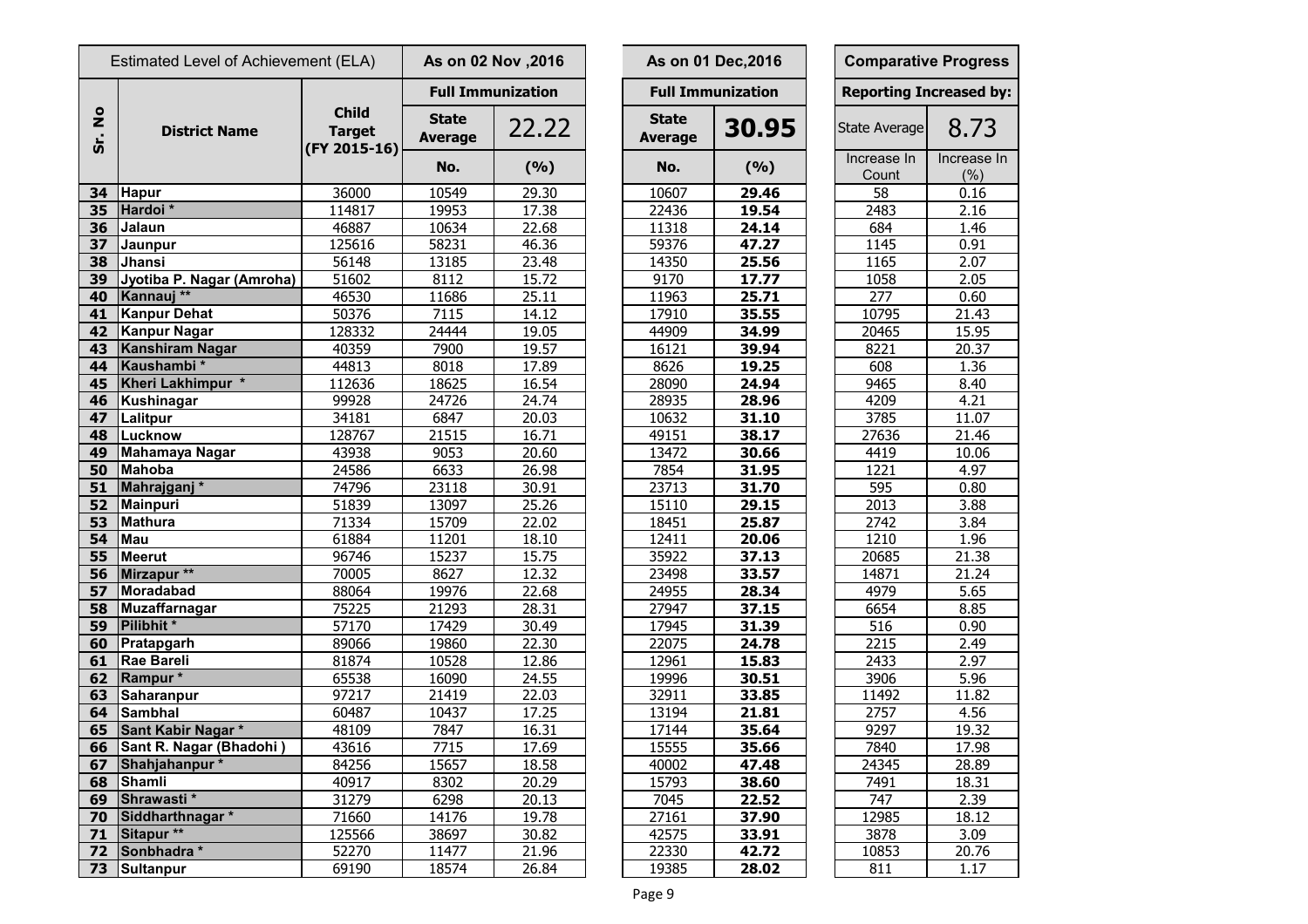| Estimated Level of Achievement (ELA)   |                                 |                                               | As on 02 Nov , 2016            |       | As on 01 Dec, 2016             |                          | <b>Comparative Progre</b> |                            |                    |  |  |
|----------------------------------------|---------------------------------|-----------------------------------------------|--------------------------------|-------|--------------------------------|--------------------------|---------------------------|----------------------------|--------------------|--|--|
|                                        | <b>District Name</b>            | <b>Child</b><br><b>Target</b><br>(FY 2015-16) | <b>Full Immunization</b>       |       |                                | <b>Full Immunization</b> |                           | <b>Reporting Increased</b> |                    |  |  |
| $\frac{1}{2}$<br>$\boldsymbol{\omega}$ |                                 |                                               | <b>State</b><br><b>Average</b> | 22.22 | <b>State</b><br><b>Average</b> | 30.95                    |                           | State Average              | $8.7^{\circ}$      |  |  |
|                                        |                                 |                                               | No.                            | (%)   | No.                            | (9/6)                    |                           | Increase In<br>Count       | Increase<br>$(\%)$ |  |  |
| 74                                     | <b>Unnao</b>                    | 87293                                         | 21295                          | 24.39 | 21508                          | 24.64                    |                           | 213                        | 0.24               |  |  |
| 75                                     | <b>Varanasi</b>                 | 103322                                        | 16996                          | 16.45 | 44885                          | 43.44                    |                           | 27889                      | 26.99              |  |  |
|                                        | <b>Uttar Pradesh:</b>           | 5600872                                       | 1244561                        | 22.22 | 1733465                        | 30.95                    |                           | 488904                     | 8.73               |  |  |
|                                        | <b>Performance of Non HPD's</b> | 3661611                                       | 826565                         | 22.57 | 1131972                        | 30.91                    |                           | 305407                     | 8.34               |  |  |
|                                        | Performance of HPD's *          | 1939261                                       | 417996                         | 21.55 | 601493                         | 31.02                    |                           | 183497                     | 9.46               |  |  |
|                                        | Penomente o mpend<br>dictricts  | 436682                                        | 90312                          | 20.68 | 127226                         | 29.13                    |                           | 36914                      | 8.45               |  |  |

| 2016, s on 02 Nov     |                  |  |                                         | As on 01 Dec, 2016 |  | <b>Comparative Progress</b>    |                    |  |  |  |
|-----------------------|------------------|--|-----------------------------------------|--------------------|--|--------------------------------|--------------------|--|--|--|
|                       | ull Immunization |  | <b>Full Immunization</b>                |                    |  | <b>Reporting Increased by:</b> |                    |  |  |  |
| <b>itate</b><br>erage | 22.22            |  | <b>State</b><br>30.95<br><b>Average</b> |                    |  | <b>State Average</b>           | 8.73               |  |  |  |
| No.                   | (9/0)            |  | No.                                     | (9/6)              |  | Increase In<br>Count           | Increase In<br>(%) |  |  |  |
| 1295                  | 24.39            |  | 21508                                   | 24.64              |  | 213                            | 0.24               |  |  |  |
| 6996                  | 16.45            |  | 44885                                   | 43.44              |  | 27889                          | 26.99              |  |  |  |
| 44561                 | 22.22            |  | 1733465                                 | 30.95              |  | 488904                         | 8.73               |  |  |  |
| 26565                 | 22.57            |  | 1131972                                 | 30.91              |  | 305407                         | 8.34               |  |  |  |
| <b>17996</b>          | 21.55            |  | 601493                                  | 31.02              |  | 183497                         | 9.46               |  |  |  |
| 0312                  | 20.68            |  | 127226                                  | 29.13              |  | 36914                          | 8.45               |  |  |  |

| <b>SN</b>               | <b>District Name</b>      | Cum.(%) |
|-------------------------|---------------------------|---------|
| 1                       | Rae Bareli                | 15.83   |
| $\mathbf{2}$            | <b>Bijnor</b>             | 16.62   |
| $\overline{\mathbf{3}}$ | Jyotiba P. Nagar (Amroha) | 17.77   |
| 4                       | Ghaziabad                 | 18.64   |
| 5                       | Kaushambi *               | 19.25   |
| 6                       | Hardoi *                  | 19.54   |
| $\overline{7}$          | Mau                       | 20.06   |
| 8                       | <b>Budaun</b> *           | 20.42   |
| 9                       | <b>Bareilly</b> **        | 21.05   |
| 10                      | <b>Sambhal</b>            | 21.81   |

### **Poor 10 In Comparative Progress Comparative Progress Good 10 In Comparative Progress**

| <b>SN</b>    | <b>District Name</b> | Progress (%) |
|--------------|----------------------|--------------|
| 1            | Amethi               | $-1.77$      |
| $\mathbf{2}$ | <b>Bijnor</b>        | 0.07         |
| 3            | Firozabad            | 0.15         |
| 4            | <b>Hapur</b>         | 0.16         |
| 5            | Unnao                | 0.24         |
| 6            | <b>Chitrakoot</b>    | 0.24         |
| 7            | <b>Bareilly</b> **   | 0.33         |
| 8            | <b>Banda</b>         | 0.53         |
| 9            | Kannauj **           | 0.60         |
| 10           | Etah *               | 0.64         |

### **Lowest 10 Performing Districts Matter Community Property Performing Districts**

| <b>SN</b>        | <b>District Name</b>      | <b>Cum.(%)</b> |
|------------------|---------------------------|----------------|
| 1                | <b>Rae Bareli</b>         | 15.83          |
| $\overline{2}$   | <b>Bijnor</b>             | 16.62          |
| $\mathbf{3}$     | Jyotiba P. Nagar (Amroha) | 17.77          |
| $\boldsymbol{4}$ | Ghaziabad                 | 18.64          |
| $5\phantom{1}$   | Kaushambi *               | 19.25          |
| 6                | Hardoi *                  | 19.54          |
| $\overline{7}$   | Mau                       | 20.06          |
| 8                | Budaun *                  | 20.42          |
| 9                | <b>Bareilly</b> **        | 21.05          |
| 10 <sup>°</sup>  | <b>Sambhal</b>            | 21.81          |

| <b>SN</b>               | <b>District Name</b> | Progress (%) | <b>SN</b> | <b>District Name</b>  | <b>Progress (%)</b> |
|-------------------------|----------------------|--------------|-----------|-----------------------|---------------------|
| $\overline{1}$          | Amethi               | $-1.77$      |           | Shahjahanpur*         | 28.89               |
| $\overline{2}$          | <b>Bijnor</b>        | 0.07         | າ         | Varanasi              | 26.99               |
| $\mathbf{3}$            | <b>Firozabad</b>     | 0.15         | 3         | Faizabad**            | 25.23               |
| $\overline{\mathbf{4}}$ | <b>Hapur</b>         | 0.16         | 4         | <b>Bahraich*</b>      | 22.84               |
| $5\phantom{1}$          | Unnao                | 0.24         | 5         | <b>Ambedkar Nagar</b> | 21.47               |
| 6                       | <b>Chitrakoot</b>    | 0.24         | 6         | Lucknow               | 21.46               |
| $\overline{7}$          | <b>Bareilly</b> **   | 0.33         |           | <b>Kanpur Dehat</b>   | 21.43               |
| 8                       | <b>Banda</b>         | 0.53         | 8         | <b>Meerut</b>         | 21.38               |
| 9                       | Kannauj **           | 0.60         | 9         | Mirzapur **           | 21.24               |
| 10                      | Etah *               | 0.64         | 10        | Sonbhadra *           | 20.76               |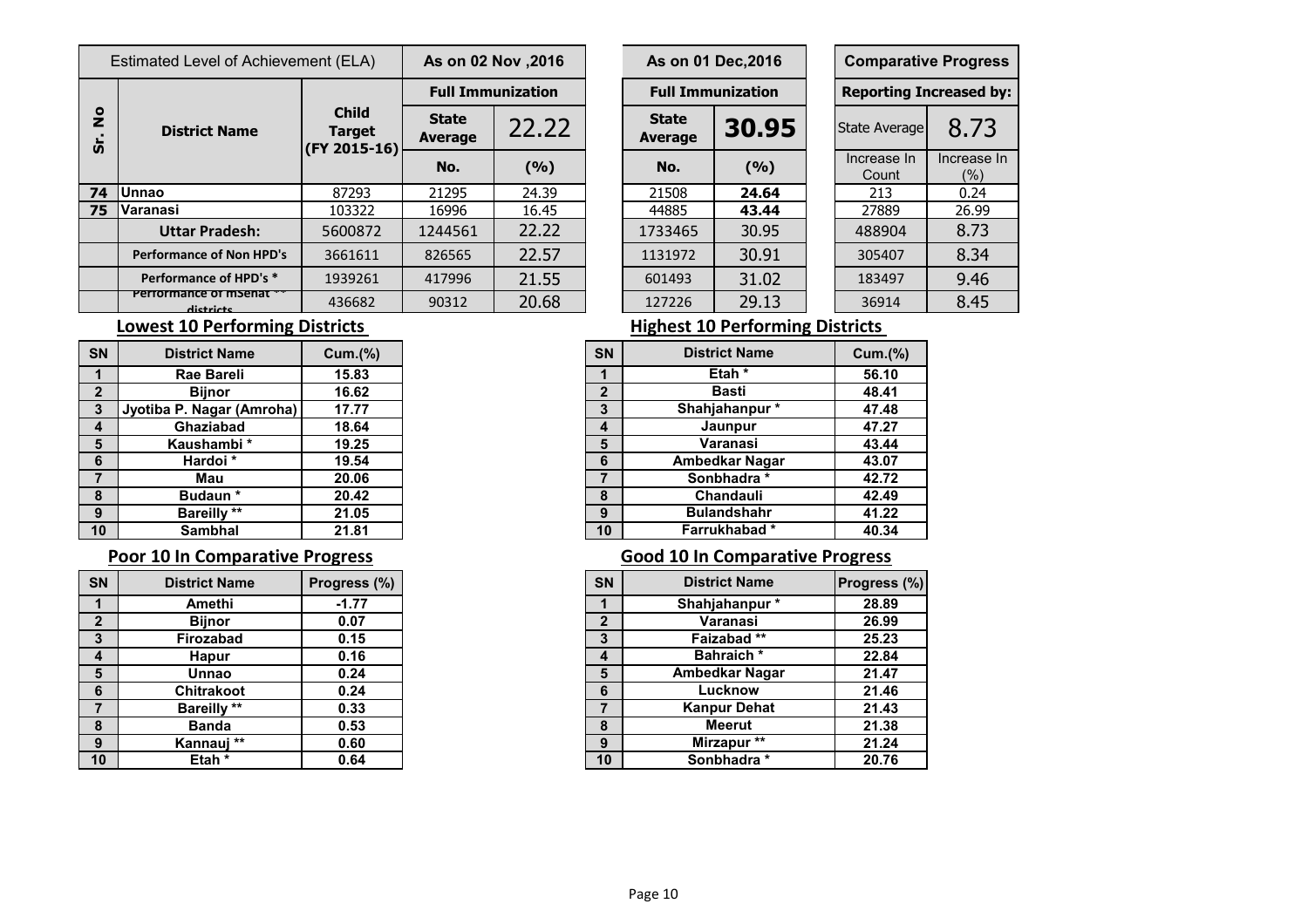# **Full ANC (FY 2015-16)**

|                      |                                      | And Comparative Progress, NHM-Uttar Pradesh (Data Source MCTS Portal) |                                | Full ANC reporting of PW registered with LMP in FY 2015-16 |                                |                    |                      |                                |
|----------------------|--------------------------------------|-----------------------------------------------------------------------|--------------------------------|------------------------------------------------------------|--------------------------------|--------------------|----------------------|--------------------------------|
|                      | Estimated Level of Achievement (ELA) |                                                                       |                                | As on 02 Nov, 2016                                         |                                | As on 01 Dec, 2016 |                      | <b>Comparative Progress</b>    |
|                      |                                      |                                                                       |                                | <b>Full ANC</b>                                            |                                | <b>Full ANC</b>    |                      | <b>Reporting Increased by:</b> |
| $\frac{1}{2}$<br>Śr. | <b>District Name</b>                 | <b>PW</b><br><b>Target</b><br>(FY 2015-16)                            | <b>State</b><br><b>Average</b> | 15.07                                                      | <b>State</b><br><b>Average</b> | 17.15              | <b>Increased</b>     | 2.07                           |
|                      |                                      |                                                                       | No.                            | (9/6)                                                      | No.                            | (9/6)              | Increase In<br>Count | Increase In<br>(% )            |
| 1                    | Agra                                 | 142350                                                                | 6640                           | 4.66                                                       | 9739                           | 6.84               | 3099                 | 2.18                           |
| $\overline{2}$       | Aligarh                              | 119378                                                                | 14283                          | 11.96                                                      | 16196                          | 13.57              | 1913                 | 1.60                           |
| 3                    | Allahabad*                           | 193659                                                                | 22064                          | 11.39                                                      | 22734                          | 11.74              | 670                  | 0.35                           |
| 4                    | <b>Ambedkar Nagar</b>                | 77945                                                                 | 18662                          | 23.94                                                      | 19950                          | 25.59              | 1288                 | 1.65                           |
| 5                    | Amethi                               | 58877                                                                 | 9031                           | 15.34                                                      | 7978                           | 13.55              | $-1053$              | $-1.79$                        |
| 6                    | <b>Auraiya</b>                       | 44591                                                                 | 5034                           | 11.29                                                      | 5978                           | 13.41              | 944                  | 2.12                           |
|                      | <b>Azamgarh</b>                      | 150009                                                                | 16405                          | 10.94                                                      | 18012                          | 12.01              | 1607                 | 1.07                           |
| 8                    | <b>Baghpat</b>                       | 42312                                                                 | 18549                          | 43.84                                                      | 19354                          | 45.74              | 805                  | 1.90                           |
| 9                    | <b>Bahraich</b> *                    | 113023                                                                | 4882                           | 4.32                                                       | 5516                           | 4.88               | 634                  | 0.56                           |
| 10                   | <b>Ballia</b>                        | 104749                                                                | 5597                           | 5.34                                                       | 5970                           | 5.70               | 373                  | 0.36                           |
| 11                   | <b>Balrampur</b> *                   | 69833                                                                 | 10224                          | 14.64                                                      | 10788                          | 15.45              | 564                  | 0.81                           |
|                      | 12 Banda                             | 58475                                                                 | 16117                          | 27.56                                                      | 16718                          | 28.59              | 601                  | 1.03                           |
|                      | 13 Barabanki*                        | 105867                                                                | 5978                           | 5.65                                                       | 6567                           | 6.20               | 589                  | 0.56                           |
|                      | 14 Bareilly **                       | 145096                                                                | 9412                           | 6.49                                                       | 9831                           | 6.78               | 419                  | 0.29                           |
|                      | 15 Basti                             | 79970                                                                 | 30048                          | 37.57                                                      | 34174                          | 42.73              | 4126                 | 5.16                           |
|                      | 16 Bijnor                            | 119706                                                                | 8320                           | 6.95                                                       | 11377                          | 9.50               | 3057                 | 2.55                           |
| 17                   | Budaun <sup>*</sup>                  | 103733                                                                | 16839                          | 16.23                                                      | 22969                          | 22.14              | 6130                 | 5.91                           |
| 18                   | <b>Bulandshahr</b>                   | 113681                                                                | 39167                          | 34.45                                                      | 41920                          | 36.88              | 2753                 | 2.42                           |
| 19                   | Chandauli                            | 63451                                                                 | 15260                          | 24.05                                                      | 21011                          | 33.11              | 5751                 | 9.06                           |
| 20                   | <b>Chitrakoot</b>                    | 32189                                                                 | 8096                           | 25.15                                                      | 8829                           | 27.43              | 733                  | 2.28                           |
| 21                   | <b>Deoria</b>                        | 100687                                                                | 7317                           | 7.27                                                       | 10457                          | 10.39              | 3140                 | 3.12                           |
| 22                   | Etah <sup>*</sup>                    | 57226                                                                 | 8330                           | 14.56                                                      | 9261                           | 16.18              | 931                  | 1.63                           |
| 23                   | Etawah                               | 51314                                                                 | 3717                           | 7.24                                                       | 4143                           | 8.07               | 426                  | 0.83                           |
|                      | 24 Faizabad**                        | 80208                                                                 | 8017                           | 10.00                                                      | 11378                          | 14.19              | 3361                 | 4.19                           |
|                      | 25 Farrukhabad*                      | 61335                                                                 | 2559                           | 4.17                                                       | 3152                           | 5.14               | 593                  | 0.97                           |
|                      | 26 Fatehpur                          | 85548                                                                 | 20178                          | 23.59                                                      | 21272                          | 24.87              | 1094                 | 1.28                           |
|                      | 27 Firozabad                         | 81130                                                                 | 4513                           | 5.56                                                       | 4877                           | 6.01               | 364                  | 0.45                           |
|                      | 28 Gautam Budha Nagar                | 54419                                                                 | 4420                           | 8.12                                                       | 6580                           | 12.09              | 2160                 | 3.97                           |
|                      | 29 Ghaziabad                         | 109786                                                                | 12405                          | 11.30                                                      | 13414                          | 12.22              | 1009                 | 0.92                           |
|                      | 30 Ghazipur                          | 117715                                                                | 11481                          | 9.75                                                       | 12639                          | 10.74              | 1158                 | 0.98                           |
|                      | 31 Gonda $*$                         | 111500                                                                | 15834                          | 14.20                                                      | 19421                          | 17.42              | 3587                 | 3.22                           |
|                      | 32 Gorakhpur                         | 144153                                                                | 34701                          | 24.07                                                      | 37478                          | 26.00              | 2777                 | 1.93                           |
|                      | 33 Hamirpur                          | 35875                                                                 | 8762                           | 24.42                                                      | 10003                          | 27.88              | 1241                 | 3.46                           |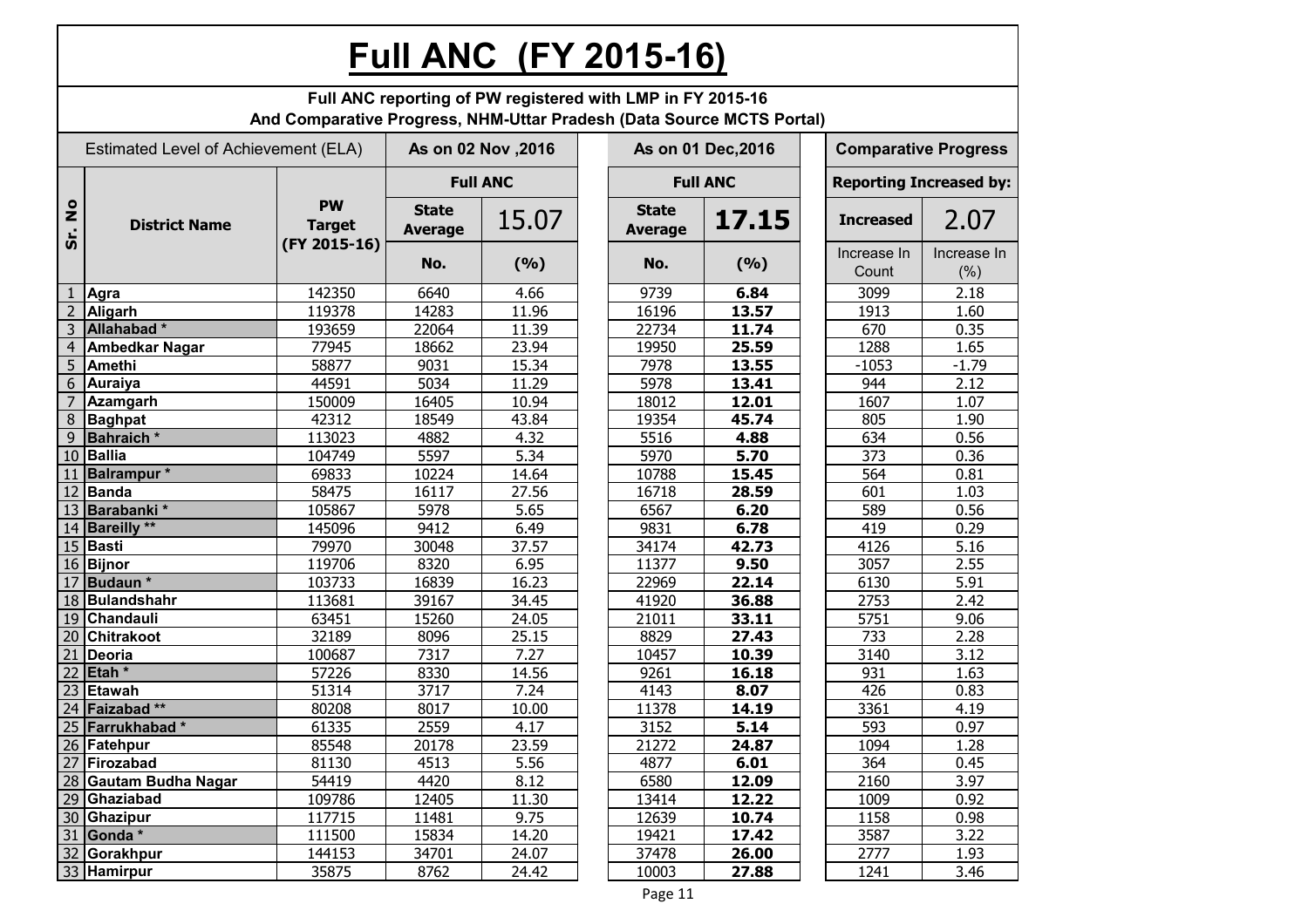|                      | Estimated Level of Achievement (ELA) |                            |                                | As on 02 Nov , 2016 |                                | As on 01 Dec, 2016 | <b>Comparative Progre</b>  |                     |
|----------------------|--------------------------------------|----------------------------|--------------------------------|---------------------|--------------------------------|--------------------|----------------------------|---------------------|
|                      |                                      |                            |                                | <b>Full ANC</b>     |                                | <b>Full ANC</b>    | <b>Reporting Increased</b> |                     |
| $\frac{1}{2}$<br>Sr. | <b>District Name</b>                 | <b>PW</b><br><b>Target</b> | <b>State</b><br><b>Average</b> | 15.07               | <b>State</b><br><b>Average</b> | 17.15              | <b>Increased</b>           | 2.07                |
|                      |                                      | (FY 2015-16)               | No.                            | (9/6)               | No.                            | (9/6)              | Increase In<br>Count       | Increase<br>$(\% )$ |
|                      | 34 Hapur                             | 41684                      | 5831                           | 13.99               | 6164                           | 14.79              | 333                        | 0.80                |
|                      | 35 Hardoi *                          | 132945                     | 20999                          | 15.80               | 22992                          | 17.29              | 1993                       | 1.50                |
|                      | 36 Jalaun                            | 54288                      | 7571                           | 13.95               | 8165                           | 15.04              | 594                        | 1.09                |
|                      | 37 Jaunpur                           | 145445                     | 53490                          | 36.78               | 55703                          | 38.30              | 2213                       | 1.52                |
|                      | 38 Jhansi                            | 65012                      | 20640                          | 31.75               | 22847                          | 35.14              | 2207                       | 3.39                |
|                      | 39 Jyotiba P. Nagar (Amroha)         | 59749                      | 6857                           | 11.48               | 7640                           | 12.79              | 783                        | 1.31                |
|                      | 40 Kannauj **                        | 53876                      | 21385                          | 39.69               | 21436                          | 39.79              | 51                         | 0.09                |
|                      | 41 Kanpur Dehat                      | 58328                      | 6107                           | 10.47               | 6953                           | 11.92              | 846                        | 1.45                |
|                      | 42 Kanpur Nagar                      | 148593                     | 20414                          | 13.74               | 22561                          | 15.18              | 2147                       | 1.44                |
|                      | 43 Kanshiram Nagar                   | 46731                      | 4187                           | 8.96                | 4825                           | 10.33              | 638                        | 1.37                |
|                      | 44 Kaushambi*                        | 51890                      | 2934                           | 5.65                | 2990                           | 5.76               | 56                         | 0.11                |
|                      | 45 Kheri Lakhimpur *                 | 130419                     | 12050                          | 9.24                | 12897                          | 9.89               | 847                        | 0.65                |
|                      | 46 Kushinagar                        | 115706                     | 3293                           | 2.85                | 3406                           | 2.94               | 113                        | 0.10                |
|                      | 47   Lalitpur                        | 39578                      | 4654                           | 11.76               | 5020                           | 12.68              | 366                        | 0.92                |
|                      | 48 Lucknow                           | 149098                     | 21555                          | 14.46               | 31676                          | 21.25              | 10121                      | 6.79                |
|                      | 49 Mahamaya Nagar                    | 50875                      | 866                            | 1.70                | 1029                           | 2.02               | 163                        | 0.32                |
|                      | 50 Mahoba                            | 28467                      | 2479                           | 8.71                | 2979                           | 10.46              | 500                        | 1.76                |
|                      | 51 Mahrajganj*                       | 86606                      | 20107                          | 23.22               | 20698                          | 23.90              | 591                        | 0.68                |
|                      | 52 Mainpuri                          | 60023                      | 7653                           | 12.75               | 8150                           | 13.58              | 497                        | 0.83                |
|                      | 53 Mathura                           | 82597                      | 14971                          | 18.13               | 16365                          | 19.81              | 1394                       | 1.69                |
|                      | $54$ Mau                             | 71656                      | 8804                           | 12.29               | 9688                           | 13.52              | 884                        | 1.23                |
|                      | 55 Meerut                            | 112020                     | 14893                          | 13.29               | 16805                          | 15.00              | 1912                       | 1.71                |
|                      | 56 Mirzapur **                       | 81057                      | 8972                           | 11.07               | 10336                          | 12.75              | 1364                       | 1.68                |
|                      | 57 Moradabad                         | 101967                     | 4734                           | 4.64                | 4868                           | 4.77               | 134                        | 0.13                |
|                      | 58 Muzaffarnagar                     | 87102                      | 13499                          | 15.50               | 14894                          | 17.10              | 1395                       | 1.60                |
|                      | 59 Pilibhit *                        | 66198                      | 13958                          | 21.09               | 16792                          | 25.37              | 2834                       | 4.28                |
|                      | 60 Pratapgarh                        | 103128                     | 12273                          | 11.90               | 13695                          | 13.28              | 1422                       | 1.38                |
|                      | 61 Rae Bareli                        | 94800                      | 12843                          | 13.55               | 15410                          | 16.26              | 2567                       | 2.71                |
|                      | 62 Rampur *                          | 75888                      | 11488                          | 15.14               | 12676                          | 16.70              | 1188                       | 1.57                |
|                      | 63 Saharanpur                        | 112567                     | 27214                          | 24.18               | 30007                          | 26.66              | 2793                       | 2.48                |
|                      | 64 Sambhal                           | 70039                      | 4590                           | 6.55                | 4799                           | 6.85               | 209                        | 0.30                |
|                      | 65 Sant Kabir Nagar *                | 55705                      | 11368                          | 20.41               | 13186                          | 23.67              | 1818                       | 3.26                |
|                      | 66 Sant R. Nagar (Bhadohi)           | 50503                      | 7389                           | 14.63               | 8296                           | 16.43              | 907                        | 1.80                |
|                      | 67 Shahjahanpur*                     | 97560                      | 11825                          | 12.12               | 31709                          | 32.50              | 19884                      | 20.38               |
|                      | 68 Shamli                            | 47379                      | 14055                          | 29.67               | 15406                          | 32.52              | 1351                       | 2.85                |
|                      | 69 Shrawasti*                        | 36218                      | 5038                           | 13.91               | 5668                           | 15.65              | 630                        | 1.74                |
|                      | 70 Siddharthnagar *                  | 82974                      | 7604                           | 9.16                | 7967                           | 9.60               | 363                        | 0.44                |
|                      | 71 Sitapur **                        | 145391                     | 30055                          | 20.67               | 33539                          | 23.07              | 3484                       | 2.40                |
|                      | 72 Sonbhadra *                       | 60524                      | 4597                           | 7.60                | 5073                           | 8.38               | 476                        | 0.79                |

|                                | As on 02 Nov , 2016 |                                | As on 01 Dec, 2016 | <b>Comparative Progress</b>    |                     |
|--------------------------------|---------------------|--------------------------------|--------------------|--------------------------------|---------------------|
|                                | <b>Full ANC</b>     |                                | <b>Full ANC</b>    | <b>Reporting Increased by:</b> |                     |
| <b>State</b><br><b>Average</b> | 15.07               | <b>State</b><br><b>Average</b> | 17.15              | <b>Increased</b>               | 2.07                |
| No.                            | (9/6)               | No.                            | (%)                | Increase In<br>Count           | Increase In<br>(% ) |
| 5831                           | 13.99               | 6164                           | 14.79              | 333                            | 0.80                |
| 20999                          | 15.80               | 22992                          | 17.29              | 1993                           | 1.50                |
| 7571                           | 13.95               | 8165                           | 15.04              | 594                            | 1.09                |
| 53490                          | 36.78               | 55703                          | 38.30              | 2213                           | 1.52                |
| 20640                          | 31.75               | 22847                          | 35.14              | 2207                           | 3.39                |
| 6857                           | 11.48               | 7640                           | 12.79              | 783                            | 1.31                |
| 21385                          | 39.69               | 21436                          | 39.79              | 51                             | 0.09                |
| 6107                           | 10.47               | 6953                           | $11.\overline{92}$ | 846                            | 1.45                |
| 20414                          | 13.74               | 22561                          | 15.18              | 2147                           | 1.44                |
| 4187                           | 8.96                | 4825                           | 10.33              | 638                            | 1.37                |
| 2934                           | 5.65                | 2990                           | 5.76               | 56                             | 0.11                |
| 12050                          | 9.24                | 12897                          | 9.89               | 847                            | 0.65                |
| 3293                           | 2.85                | 3406                           | 2.94               | 113                            | 0.10                |
| 4654                           | 11.76               | 5020                           | 12.68              | 366                            | 0.92                |
| 21555                          | 14.46               | 31676                          | 21.25              | 10121                          | 6.79                |
| 866                            | 1.70                | 1029                           | 2.02               | 163                            | 0.32                |
| 2479                           | 8.71                | 2979                           | 10.46              | 500                            | 1.76                |
| 20107                          | 23.22               | 20698                          | 23.90              | 591                            | 0.68                |
| 7653                           | 12.75               | 8150                           | 13.58              | 497                            | 0.83                |
| 14971                          | 18.13               | 16365                          | 19.81              | 1394                           | 1.69                |
| 8804                           | 12.29               | 9688                           | 13.52              | 884                            | 1.23                |
| 14893                          | 13.29               | 16805                          | 15.00              | 1912                           | 1.71                |
| 8972                           | 11.07               | 10336                          | 12.75              | 1364                           | 1.68                |
| 4734                           | 4.64                | 4868                           | 4.77               | 134                            | 0.13                |
| 13499                          | 15.50               | 14894                          | 17.10              | 1395                           | 1.60                |
| 13958                          | 21.09               | 16792                          | 25.37              | 2834                           | 4.28                |
| 12273                          | 11.90               | 13695                          | 13.28              | 1422                           | 1.38                |
| 12843                          | 13.55               | 15410                          | 16.26              | 2567                           | 2.71                |
| 11488                          | 15.14               | 12676                          | 16.70              | 1188                           | 1.57                |
| 27214                          | 24.18               | 30007                          | 26.66              | 2793                           | 2.48                |
| 4590                           | 6.55                | 4799                           | 6.85               | 209                            | 0.30                |
| 11368                          | 20.41               | 13186                          | 23.67              | 1818                           | 3.26                |
| 7389                           | 14.63               | 8296                           | 16.43              | 907                            | 1.80                |
| 11825                          | 12.12               | 31709                          | 32.50              | 19884                          | 20.38               |
| 14055                          | 29.67               | 15406                          | 32.52              | 1351                           | 2.85                |
| 5038                           | 13.91               | 5668                           | 15.65              | 630                            | 1.74                |
| 7604                           | 9.16                | 7967                           | 9.60               | 363                            | 0.44                |
| 30055                          | 20.67               | 33539                          | 23.07              | 3484                           | 2.40                |
| 4597                           | 7.60                | 5073                           | 8.38               | 476                            | 0.79                |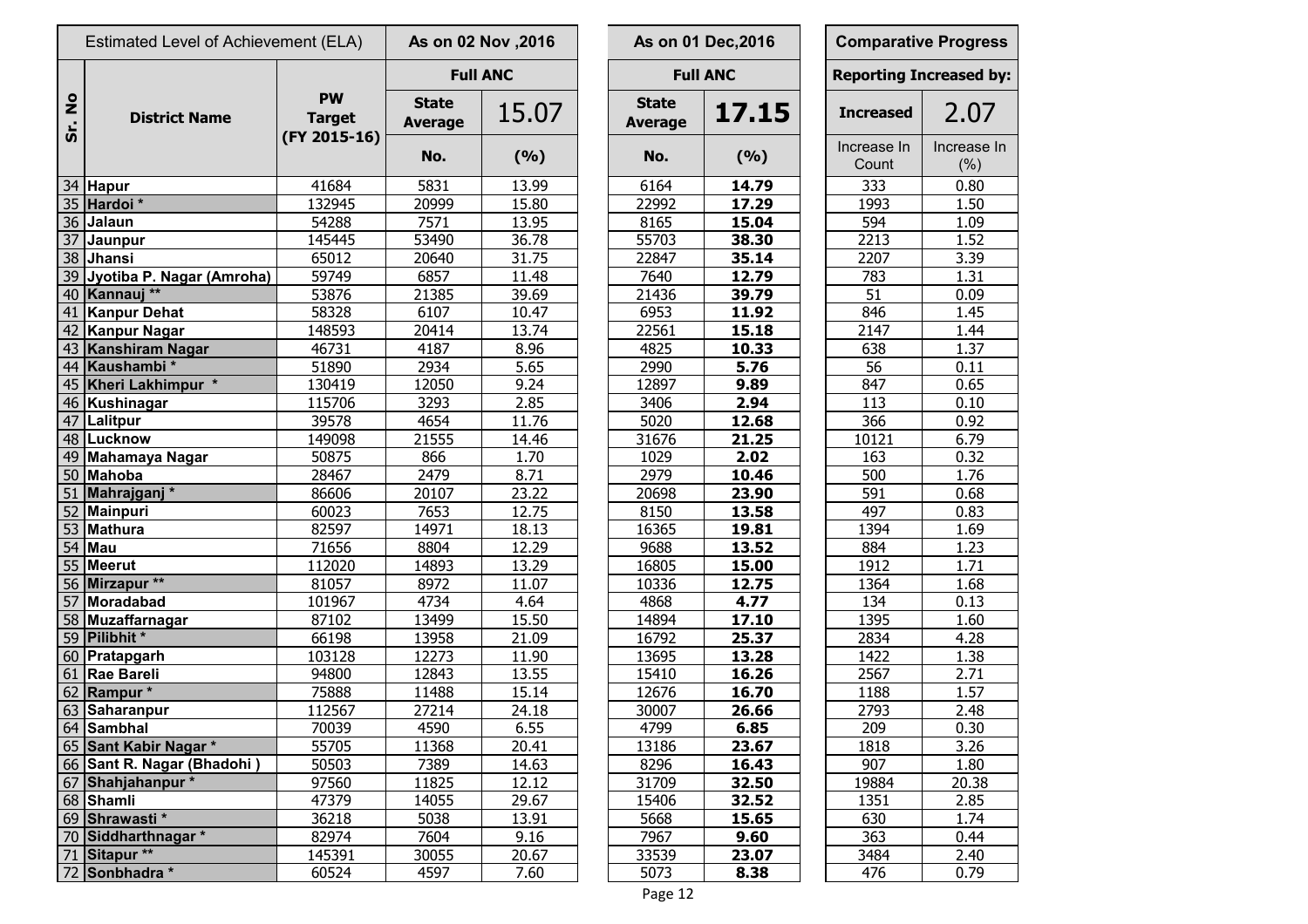|                | Estimated Level of Achievement (ELA) |                            | As on 02 Nov , 2016            |                 |                         | As on 01 Dec, 2016 | <b>Comparative Progre</b>  |                     |
|----------------|--------------------------------------|----------------------------|--------------------------------|-----------------|-------------------------|--------------------|----------------------------|---------------------|
|                |                                      |                            |                                | <b>Full ANC</b> |                         | <b>Full ANC</b>    | <b>Reporting Increased</b> |                     |
| $\frac{1}{2}$  | <b>District Name</b>                 | <b>PW</b><br><b>Target</b> | <b>State</b><br><b>Average</b> | 15.07           | <b>State</b><br>Average | 17.15              | <b>Increased</b>           | 2.0                 |
| $\overline{v}$ |                                      | (FY 2015-16)               | No.                            | (9/6)           | No.                     | (9/0)              | Increase In<br>Count       | Increase<br>$(\% )$ |
|                | 73 Sultanpur                         | 80116                      | 16788                          | 20.95           | 17618                   | 21.99              | 830                        | 1.04                |
|                | 74 Unnao                             | 101076                     | 17387                          | 17.20           | 18964                   | 18.76              | 1577                       | 1.56                |
|                | 75 Varanasi                          | 119652                     | 37070                          | 30.98           | 40313                   | 33.69              | 3243                       | 2.71                |
|                | <b>Uttar Pradesh:</b>                | 6485220                    | 977329                         | 15.07           | 1111891                 | 17.15              | 134562                     | 2.07                |
|                | <b>Performance of Non HPD's</b>      | 4239758                    | 686623                         | 16.19           | 767490                  | 18.10              | 80867                      | 1.91                |
|                | Performance of HPD's *               | 2245462                    | 290706                         | 12.95           | 344401                  | 15.34              | 53695                      | 2.39                |
|                | Performance of msenat<br>dictricts   | 505628                     | 77841                          | 15.39           | 86520                   | 17.11              | 8679                       | 1.72                |

|                | s on 02 Nov ,2016 |                                | As on 01 Dec, 2016 | <b>Comparative Progress</b>    |                     |
|----------------|-------------------|--------------------------------|--------------------|--------------------------------|---------------------|
|                | <b>Full ANC</b>   |                                | <b>Full ANC</b>    | <b>Reporting Increased by:</b> |                     |
| itate<br>erage | 15.07             | <b>State</b><br><b>Average</b> | 17.15              | <b>Increased</b>               | 2.07                |
| No.            | (9/6)             | No.                            | (9/6)              | Increase In<br>Count           | Increase In<br>(% ) |
| 6788           | 20.95             | 17618                          | 21.99              | 830                            | 1.04                |
| 7387           | 17.20             | 18964                          | 18.76              | 1577                           | 1.56                |
| 7070           | 30.98             | 40313                          | 33.69              | 3243                           | 2.71                |
| 7329           | 15.07             | 1111891                        | 17.15              | 134562                         | 2.07                |
| 36623          | 16.19             | 767490                         | 18.10              | 80867                          | 1.91                |
| 90706          | 12.95             | 344401                         | 15.34              | 53695                          | 2.39                |
| 7841           | 15.39             | 86520                          | 17.11              | 8679                           | 1.72                |

| <b>SN</b>       | <b>District Name</b> | Cum.(% ) | <b>SN</b>      | <b>District Name</b> | Cum.( |
|-----------------|----------------------|----------|----------------|----------------------|-------|
|                 | Mahamaya Nagar       | 2.02     |                | <b>Baghpat</b>       | 45.74 |
| $\overline{2}$  | Kushinagar           | 2.94     | $\overline{2}$ | Basti                | 42.73 |
| $\mathbf{3}$    | <b>Moradabad</b>     | 4.77     | 3              | Kannauj **           | 39.79 |
| $\overline{4}$  | Bahraich*            | 4.88     | $\overline{4}$ | Jaunpur              | 38.30 |
| $5\phantom{1}$  | Farrukhabad*         | 5.14     | 5              | <b>Bulandshahr</b>   | 36.88 |
| $6\phantom{1}6$ | <b>Ballia</b>        | 5.70     | 6              | Jhansi               | 35.14 |
| $\overline{7}$  | Kaushambi*           | 5.76     |                | Varanasi             | 33.69 |
| 8               | <b>Firozabad</b>     | 6.01     | 8              | Chandauli            | 33.11 |
| 9               | Barabanki*           | 6.20     | 9              | Shamli               | 32.52 |
| 10              | <b>Bareilly **</b>   | 6.78     | 10             | Shahjahanpur*        | 32.50 |

|                         | <b>District Name</b> | Progress (%) | <b>SN</b>               | <b>District Name</b>      | <b>Progress</b> |
|-------------------------|----------------------|--------------|-------------------------|---------------------------|-----------------|
|                         | Amethi               | $-1.79$      |                         | Shahjahanpur*             |                 |
| $\overline{2}$          | Kannauj **           | 0.09         | C                       | Chandauli                 |                 |
| $\mathbf{3}$            | Kushinagar           | 0.10         | 3                       | Lucknow                   |                 |
| $\overline{\mathbf{4}}$ | Kaushambi*           | 0.11         | $\overline{\mathbf{4}}$ | <b>Budaun</b> *           |                 |
| $5\phantom{1}$          | <b>Moradabad</b>     | 0.13         | 5                       | Basti                     |                 |
| $6\phantom{1}6$         | <b>Bareilly **</b>   | 0.29         | 6                       | Pilibhit*                 |                 |
|                         | <b>Sambhal</b>       | 0.30         |                         | Faizabad **               |                 |
| 8                       | Mahamaya Nagar       | 0.32         | 8                       | <b>Gautam Budha Nagar</b> |                 |
| 9                       | Allahabad*           | 0.35         | 9                       | Hamirpur                  |                 |
| 10                      | <b>Ballia</b>        | 0.36         | 10                      | Jhansi                    |                 |

### **Lowest 10 Performing Districts Highest 10 Performing Districts**

| snl              | <b>District Name</b> | Cum.(%) |
|------------------|----------------------|---------|
| $\mathbf 1$      | Mahamaya Nagar       | 2.02    |
| $\mathbf{2}$     | Kushinagar           | 2.94    |
| $\mathbf{3}$     | Moradabad            | 4.77    |
| $\boldsymbol{4}$ | <b>Bahraich*</b>     | 4.88    |
| 5                | Farrukhabad*         | 5.14    |
| $6\phantom{1}6$  | <b>Ballia</b>        | 5.70    |
| $\overline{7}$   | Kaushambi*           | 5.76    |
| 8                | Firozabad            | 6.01    |
| 9                | Barabanki*           | 6.20    |
| 10 <sub>l</sub>  | <b>Bareilly **</b>   | 6.78    |

## **Poor 10 In Comparative Progress Collection 20 and 10 In Comparative Progress**

| snl             | <b>District Name</b> | Progress (%) | <b>SN</b>      | <b>District Name</b>      | Progress (%) |
|-----------------|----------------------|--------------|----------------|---------------------------|--------------|
|                 | Amethi               | $-1.79$      |                | Shahjahanpur*             | 20.38        |
| $\overline{2}$  | Kannauj **           | 0.09         | $\overline{2}$ | Chandauli                 | 9.06         |
| $\mathbf{3}$    | Kushinagar           | 0.10         | 3              | Lucknow                   | 6.79         |
| $\overline{4}$  | Kaushambi*           | 0.11         | 4              | <b>Budaun</b> *           | 5.91         |
| 5               | <b>Moradabad</b>     | 0.13         | $5\phantom{1}$ | <b>Basti</b>              | 5.16         |
| $6\phantom{1}6$ | <b>Bareilly **</b>   | 0.29         | 6              | Pilibhit *                | 4.28         |
| $\overline{7}$  | <b>Sambhal</b>       | 0.30         |                | Faizabad**                | 4.19         |
| 8               | Mahamaya Nagar       | 0.32         | 8              | <b>Gautam Budha Nagar</b> | 3.97         |
| 9               | Allahabad*           | 0.35         | 9              | <b>Hamirpur</b>           | 3.46         |
| 10 <sub>1</sub> | <b>Ballia</b>        | 0.36         | 10             | Jhansi                    | 3.39         |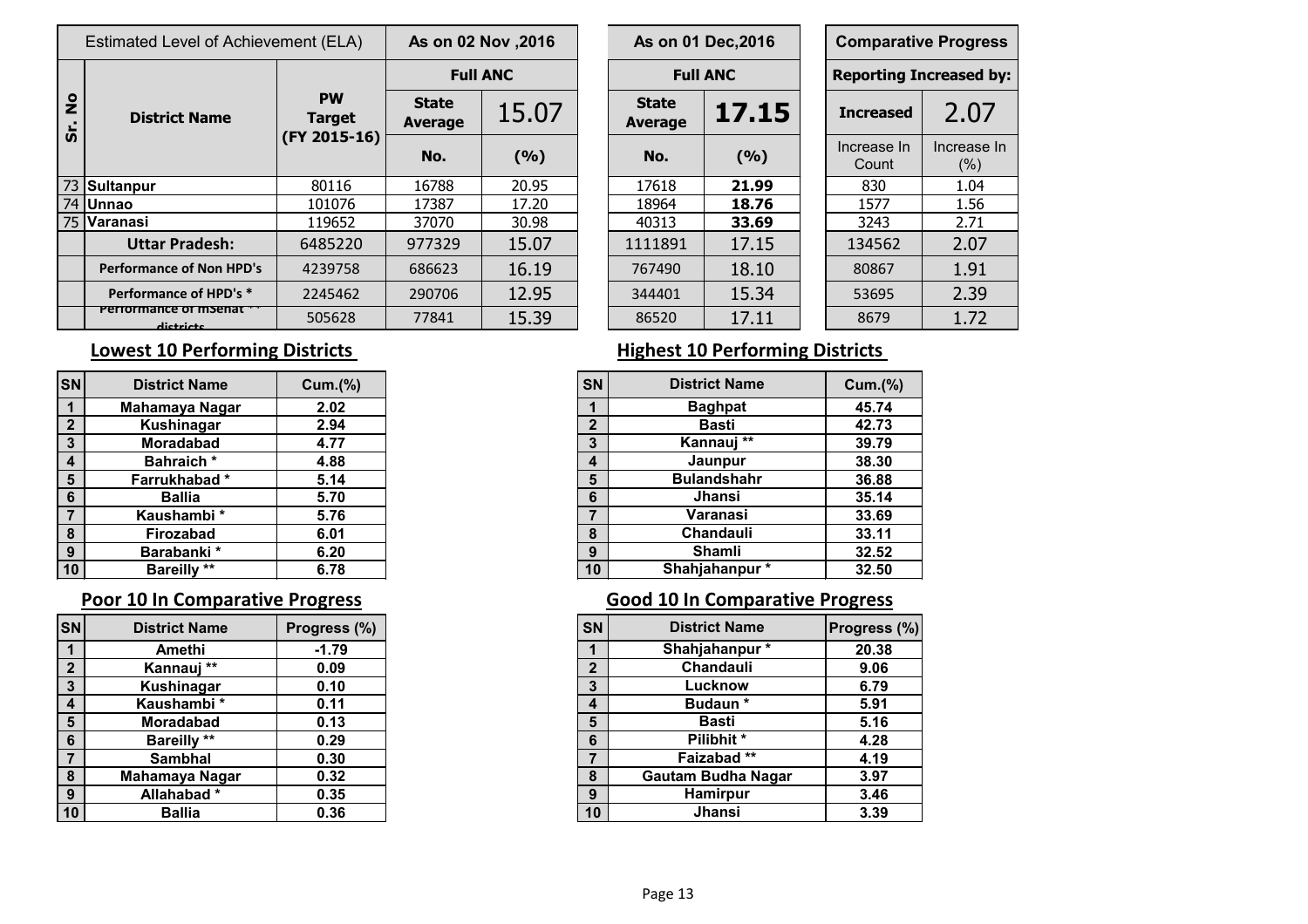|                      | <b>Delivery Reporting (FY 2015-16)</b>                                                                                              |                                            |                                |       |  |                                |       |  |                                |                     |  |  |
|----------------------|-------------------------------------------------------------------------------------------------------------------------------------|--------------------------------------------|--------------------------------|-------|--|--------------------------------|-------|--|--------------------------------|---------------------|--|--|
|                      | Delevery reporting of PW registered with LMP in FY 2015-16<br>And Comparative Progress, NHM-Uttar Pradesh (Data Source MCTS Portal) |                                            |                                |       |  |                                |       |  |                                |                     |  |  |
|                      | Estimated Level of Achievement (ELA)                                                                                                |                                            | As on 02 Nov , 2016            |       |  | As on 01 Dec, 2016             |       |  | <b>Comparative Progress</b>    |                     |  |  |
|                      |                                                                                                                                     |                                            | <b>Delivery Reported</b>       |       |  | <b>Delivery Reported</b>       |       |  | <b>Reporting Increased by:</b> |                     |  |  |
| $\frac{1}{2}$<br>Sr. | <b>District Name</b>                                                                                                                | <b>PW</b><br><b>Target</b><br>(FY 2015-16) | <b>State</b><br><b>Average</b> | 13.87 |  | <b>State</b><br><b>Average</b> | 16.13 |  | <b>Increased</b>               | 2.26                |  |  |
|                      |                                                                                                                                     |                                            | No.                            | (9/6) |  | No.                            | (9/6) |  | Increase In<br>Count           | Increase In<br>(% ) |  |  |
|                      | Agra                                                                                                                                | 142350                                     | 7047                           | 4.95  |  | 11015                          | 7.74  |  | 3968                           | 2.79                |  |  |
| $\overline{2}$       | Aligarh                                                                                                                             | 119378                                     | 6910                           | 5.79  |  | 7730                           | 6.48  |  | 820                            | 0.69                |  |  |
| 3                    | Allahabad*                                                                                                                          | 193659                                     | 38425                          | 19.84 |  | 40872                          | 21.11 |  | 2447                           | 1.26                |  |  |
| $\overline{4}$       | <b>Ambedkar Nagar</b>                                                                                                               | 77945                                      | 11591                          | 14.87 |  | 12946                          | 16.61 |  | 1355                           | 1.74                |  |  |
| 5                    | <b>Amethi</b>                                                                                                                       | 58877                                      | 13078                          | 22.21 |  | 11237                          | 19.09 |  | $-1841$                        | $-3.13$             |  |  |
| 6                    | <b>Auraiya</b>                                                                                                                      | 44591                                      | 5231                           | 11.73 |  | 6057                           | 13.58 |  | 826                            | 1.85                |  |  |
| $\overline{7}$       | <b>Azamgarh</b>                                                                                                                     | 150009                                     | 20042                          | 13.36 |  | 21738                          | 14.49 |  | 1696                           | 1.13                |  |  |
| 8                    | <b>Baghpat</b>                                                                                                                      | 42312                                      | 4456                           | 10.53 |  | 4773                           | 11.28 |  | 317                            | 0.75                |  |  |
| 9                    | <b>Bahraich</b> *                                                                                                                   | 113023                                     | 9884                           | 8.75  |  | 10885                          | 9.63  |  | 1001                           | 0.89                |  |  |
| 10                   | <b>Ballia</b>                                                                                                                       | 104749                                     | 6376                           | 6.09  |  | 6702                           | 6.40  |  | 326                            | 0.31                |  |  |
| 11                   | <b>Balrampur</b> *                                                                                                                  | 69833                                      | 11255                          | 16.12 |  | 11848                          | 16.97 |  | 593                            | 0.85                |  |  |
| 12                   | <b>Banda</b>                                                                                                                        | 58475                                      | 6670                           | 11.41 |  | 7978                           | 13.64 |  | 1308                           | 2.24                |  |  |
| 13                   | Barabanki*                                                                                                                          | 105867                                     | 7463                           | 7.05  |  | 8035                           | 7.59  |  | 572                            | 0.54                |  |  |
| 14                   | <b>Bareilly</b> **                                                                                                                  | 145096                                     | 15594                          | 10.75 |  | 15925                          | 10.98 |  | 331                            | 0.23                |  |  |
| 15                   | <b>Basti</b>                                                                                                                        | 79970                                      | 16620                          | 20.78 |  | 20515                          | 25.65 |  | 3895                           | 4.87                |  |  |
| 16                   | <b>Bijnor</b>                                                                                                                       | 119706                                     | 6795                           | 5.68  |  | 8767                           | 7.32  |  | 1972                           | 1.65                |  |  |
| 17                   | Budaun*                                                                                                                             | 103733                                     | 12782                          | 12.32 |  | 15880                          | 15.31 |  | 3098                           | 2.99                |  |  |
| 18                   | <b>Bulandshahr</b>                                                                                                                  | 113681                                     | 4934                           | 4.34  |  | 5470                           | 4.81  |  | 536                            | 0.47                |  |  |
| 19                   | Chandauli                                                                                                                           | 63451                                      | 9733                           | 15.34 |  | 12470                          | 19.65 |  | 2737                           | 4.31                |  |  |
| 20                   | <b>Chitrakoot</b>                                                                                                                   | 32189                                      | 9538                           | 29.63 |  | 10617                          | 32.98 |  | 1079                           | 3.35                |  |  |
| 21                   | Deoria                                                                                                                              | 100687                                     | 9591                           | 9.53  |  | 15407                          | 15.30 |  | 5816                           | 5.78                |  |  |
| $\overline{22}$      | Etah <sup>*</sup>                                                                                                                   | 57226                                      | 9479                           | 16.56 |  | 10416                          | 18.20 |  | 937                            | 1.64                |  |  |
| $\overline{23}$      | Etawah                                                                                                                              | 51314                                      | 4228                           | 8.24  |  | 4337                           | 8.45  |  | 109                            | 0.21                |  |  |
| 24                   | Faizabad **                                                                                                                         | 80208                                      | 5478                           | 6.83  |  | 9358                           | 11.67 |  | 3880                           | 4.84                |  |  |
| 25                   | Farrukhabad*                                                                                                                        | 61335                                      | 8955                           | 14.60 |  | 9833                           | 16.03 |  | 878                            | 1.43                |  |  |
| 26                   | Fatehpur                                                                                                                            | 85548                                      | 12647                          | 14.78 |  | 13643                          | 15.95 |  | 996                            | 1.16                |  |  |
| 27                   | Firozabad                                                                                                                           | 81130                                      | 9889                           | 12.19 |  | 10200                          | 12.57 |  | 311                            | 0.38                |  |  |
| 28                   | <b>Gautam Budha Nagar</b>                                                                                                           | 54419                                      | 644                            | 1.18  |  | 665                            | 1.22  |  | $\overline{21}$                | 0.04                |  |  |
| 29                   | Ghaziabad                                                                                                                           | 109786                                     | 10476                          | 9.54  |  | 11463                          | 10.44 |  | 987                            | 0.90                |  |  |
| 30                   | <b>Ghazipur</b>                                                                                                                     | 117715                                     | 18538                          | 15.75 |  | 20327                          | 17.27 |  | 1789                           | 1.52                |  |  |
| 31                   | Gonda*                                                                                                                              | 111500                                     | 20611                          | 18.49 |  | 29030                          | 26.04 |  | 8419                           | 7.55                |  |  |
| 32                   | Gorakhpur                                                                                                                           | 144153                                     | 20853                          | 14.47 |  | 25658                          | 17.80 |  | 4805                           | 3.33                |  |  |
| 33                   |                                                                                                                                     |                                            |                                |       |  |                                |       |  |                                |                     |  |  |
|                      | <b>Hamirpur</b>                                                                                                                     | 35875                                      | 8345                           | 23.26 |  | 10007                          | 27.89 |  | 1662                           | 4.63                |  |  |

Page 14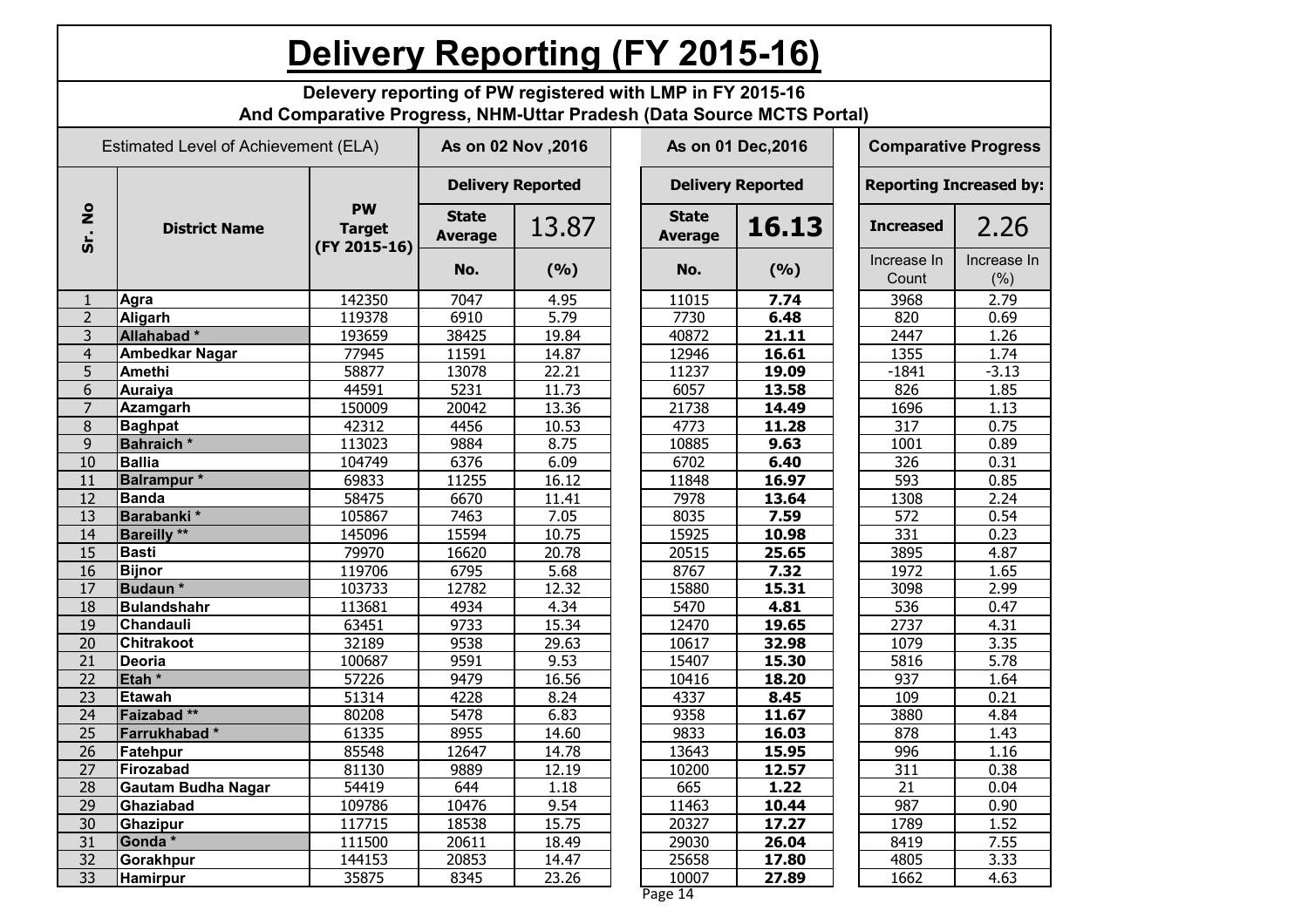|                       | Estimated Level of Achievement (ELA) |                                            |                                | As on 02 Nov , 2016      |  |                                | As on 01 Dec, 2016       | <b>Comparative Progress</b>    |                    |  |  |
|-----------------------|--------------------------------------|--------------------------------------------|--------------------------------|--------------------------|--|--------------------------------|--------------------------|--------------------------------|--------------------|--|--|
|                       | <b>District Name</b>                 | <b>PW</b><br><b>Target</b><br>(FY 2015-16) |                                | <b>Delivery Reported</b> |  |                                | <b>Delivery Reported</b> | <b>Reporting Increased by:</b> |                    |  |  |
| $\bullet$<br>Ž<br>Śr. |                                      |                                            | <b>State</b><br><b>Average</b> | 13.87                    |  | <b>State</b><br><b>Average</b> | 16.13                    | <b>Increased</b>               | 2.26               |  |  |
|                       |                                      |                                            | No.                            | (9/6)                    |  | No.                            | (%)                      | Increase In<br>Count           | Increase In<br>(%) |  |  |
| 34                    | <b>Hapur</b>                         | 41684                                      | 1633                           | 3.92                     |  | 1888                           | 4.53                     | 255                            | 0.61               |  |  |
| 35                    | Hardoi*                              | 132945                                     | 34044                          | 25.61                    |  | 36600                          | 27.53                    | 2556                           | 1.92               |  |  |
| 36                    | Jalaun                               | 54288                                      | 13609                          | 25.07                    |  | 14837                          | 27.33                    | 1228                           | 2.26               |  |  |
| 37                    | Jaunpur                              | 145445                                     | 8895                           | 6.12                     |  | 9268                           | 6.37                     | 373                            | 0.26               |  |  |
| $\overline{38}$       | Jhansi                               | 65012                                      | 18229                          | 28.04                    |  | 20969                          | 32.25                    | 2740                           | 4.21               |  |  |
| 39                    | Jyotiba P. Nagar (Amroha)            | 59749                                      | 8010                           | 13.41                    |  | 9057                           | 15.16                    | 1047                           | 1.75               |  |  |
| 40                    | Kannauj **                           | 53876                                      | 14883                          | 27.62                    |  | 15700                          | 29.14                    | 817                            | 1.52               |  |  |
| 41                    | <b>Kanpur Dehat</b>                  | 58328                                      | 7301                           | 12.52                    |  | 8034                           | 13.77                    | 733                            | 1.26               |  |  |
| 42                    | Kanpur Nagar                         | 148593                                     | 11727                          | 7.89                     |  | 14961                          | 10.07                    | 3234                           | 2.18               |  |  |
| 43                    | Kanshiram Nagar                      | 46731                                      | 11966                          | 25.61                    |  | 14046                          | 30.06                    | 2080                           | 4.45               |  |  |
| 44                    | Kaushambi*                           | 51890                                      | 8161                           | 15.73                    |  | 8232                           | 15.86                    | $\overline{71}$                | 0.14               |  |  |
| 45                    | Kheri Lakhimpur *                    | 130419                                     | 19878                          | 15.24                    |  | 21284                          | 16.32                    | 1406                           | 1.08               |  |  |
| 46                    | Kushinagar                           | 115706                                     | 8419                           | 7.28                     |  | 8716                           | 7.53                     | 297                            | 0.26               |  |  |
| 47                    | Lalitpur                             | 39578                                      | 14401                          | 36.39                    |  | 15759                          | 39.82                    | 1358                           | 3.43               |  |  |
| 48                    | Lucknow                              | 149098                                     | 13951                          | 9.36                     |  | 19368                          | 12.99                    | 5417                           | 3.63               |  |  |
| 49                    | Mahamaya Nagar                       | 50875                                      | 754                            | 1.48                     |  | 755                            | 1.48                     | $\mathbf{1}$                   | 0.00               |  |  |
| 50                    | <b>Mahoba</b>                        | 28467                                      | 4364                           | 15.33                    |  | 5356                           | 18.81                    | 992                            | 3.48               |  |  |
| $\overline{51}$       | Mahrajganj <sup>*</sup>              | 86606                                      | 11747                          | 13.56                    |  | 12464                          | 14.39                    | $\overline{717}$               | 0.83               |  |  |
| 52                    | <b>Mainpuri</b>                      | 60023                                      | 3195                           | 5.32                     |  | 3368                           | 5.61                     | 173                            | 0.29               |  |  |
| 53                    | <b>Mathura</b>                       | 82597                                      | 8054                           | 9.75                     |  | 9800                           | 11.86                    | 1746                           | 2.11               |  |  |
| 54                    | <b>Mau</b>                           | 71656                                      | 6484                           | 9.05                     |  | 7175                           | 10.01                    | 691                            | 0.96               |  |  |
| 55                    | <b>Meerut</b>                        | 112020                                     | 5655                           | 5.05                     |  | 6297                           | 5.62                     | 642                            | 0.57               |  |  |
| 56                    | Mirzapur **                          | 81057                                      | 13907                          | 17.16                    |  | 15406                          | 19.01                    | 1499                           | 1.85               |  |  |
| 57                    | <b>Moradabad</b>                     | 101967                                     | 4485                           | 4.40                     |  | 4849                           | 4.76                     | 364                            | 0.36               |  |  |
| 58                    | <b>Muzaffarnagar</b>                 | 87102                                      | 13074                          | 15.01                    |  | 14449                          | 16.59                    | 1375                           | 1.58               |  |  |
| 59                    | Pilibhit*                            | 66198                                      | 10567                          | 15.96                    |  | 11559                          | 17.46                    | 992                            | 1.50               |  |  |
| 60                    | <b>Pratapgarh</b>                    | 103128                                     | 12469                          | 12.09                    |  | 14995                          | 14.54                    | 2526                           | 2.45               |  |  |
| 61                    | Rae Bareli                           | 94800                                      | 11380                          | 12.00                    |  | 15277                          | 16.11                    | 3897                           | 4.11               |  |  |
| 62                    | Rampur*                              | 75888                                      | 11997                          | 15.81                    |  | 12889                          | 16.98                    | 892                            | 1.18               |  |  |
| 63                    | Saharanpur                           | 112567                                     | 30392                          | 27.00                    |  | 34423                          | 30.58                    | 4031                           | 3.58               |  |  |
| 64                    | <b>Sambhal</b>                       | 70039                                      | 6617                           | 9.45                     |  | 7048                           | 10.06                    | 431                            | 0.62               |  |  |
| 65                    | Sant Kabir Nagar *                   | 55705                                      | 11965                          | 21.48                    |  | 14075                          | 25.27                    | 2110                           | 3.79               |  |  |
| 66                    | Sant R. Nagar (Bhadohi)              | 50503                                      | 6161                           | 12.20                    |  | 6706                           | 13.28                    | 545                            | 1.08               |  |  |
| 67                    | Shahjahanpur*                        | 97560                                      | 14887                          | 15.26                    |  | 44547                          | 45.66                    | 29660                          | 30.40              |  |  |
| 68                    | Shamli                               | 47379                                      | 14289                          | 30.16                    |  | 15770                          | 33.28                    | 1481                           | 3.13               |  |  |
| 69                    | Shrawasti*                           | 36218                                      | 5957                           | 16.45                    |  | 6342                           | 17.51                    | 385                            | 1.06               |  |  |
| 70                    | Siddharthnagar *                     | 82974                                      | 10046                          | 12.11                    |  | 10077                          | 12.14                    | 31                             | 0.04               |  |  |
| 71                    | Sitapur <sup>**</sup>                | 145391                                     | 49069                          | 33.75                    |  | 53078                          | 36.51                    | 4009                           | 2.76               |  |  |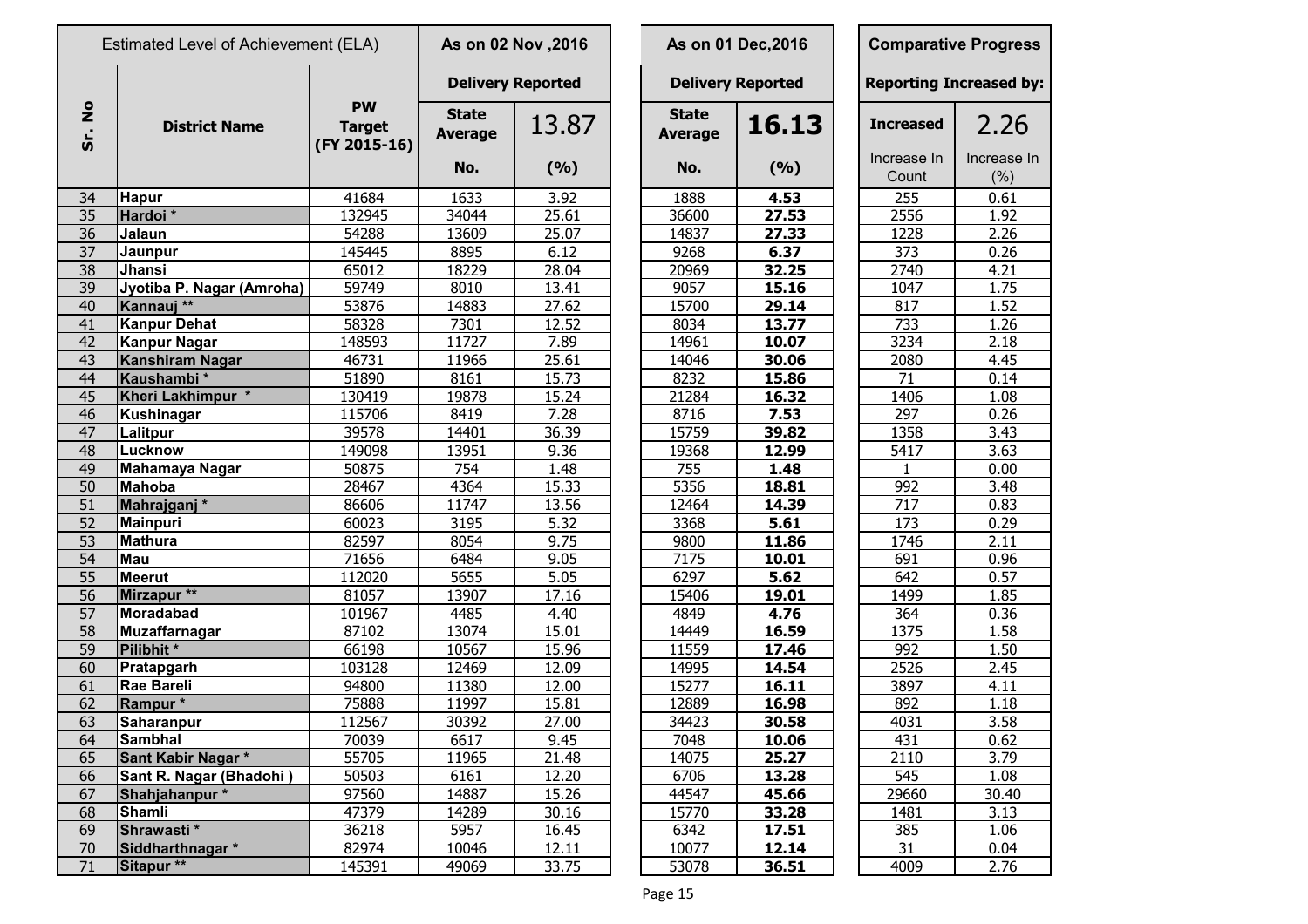|                            | Estimated Level of Achievement (ELA) | As on 02 Nov , 2016                        |                                |       | As on 01 Dec, 2016 |                                |       | <b>Comparative Progress</b> |                               |                     |  |
|----------------------------|--------------------------------------|--------------------------------------------|--------------------------------|-------|--------------------|--------------------------------|-------|-----------------------------|-------------------------------|---------------------|--|
|                            | <b>District Name</b>                 |                                            | <b>Delivery Reported</b>       |       |                    | <b>Delivery Reported</b>       |       |                             | <b>Reporting Increased by</b> |                     |  |
| $\frac{1}{2}$<br><u>ູ່</u> |                                      | <b>PW</b><br><b>Target</b><br>(FY 2015-16) | <b>State</b><br><b>Average</b> | 13.87 |                    | <b>State</b><br><b>Average</b> | 16.13 |                             | <b>Increased</b>              | 2.26                |  |
|                            |                                      |                                            | No.                            | (9/6) |                    | No.                            | (9/6) |                             | Increase In<br>Count          | Increase In<br>(% ) |  |
| 72                         | Sonbhadra *                          | 60524                                      | 6172                           | 10.20 |                    | 6781                           | 11.20 |                             | 609                           | 1.01                |  |
| 73                         | <b>Sultanpur</b>                     | 80116                                      | 9751                           | 12.17 |                    | 10178                          | 12.70 |                             | 427                           | 0.53                |  |
| 74                         | <b>Unnao</b>                         | 101076                                     | 14366                          | 14.21 |                    | 15517                          | 15.35 |                             | 1151                          | 1.14                |  |
| 75                         | lVaranasi                            | 119652                                     | 42148                          | 35.23 |                    | 46233                          | 38.64 |                             | 4085                          | 3.41                |  |
|                            | <b>Uttar Pradesh:</b>                | 6485220                                    | 899217                         | 13.87 |                    | 1045937                        | 16.13 |                             | 146720                        | 2.26                |  |
|                            | <b>Performance of Non HPD's</b>      | 4239758                                    | 524045                         | 12.36 |                    | 600775                         | 14.17 |                             | 76730                         | 1.81                |  |
|                            | Performance of HPD's *               | 2245462                                    | 375172                         | 16.71 |                    | 445162                         | 19.82 |                             | 69990                         | 3.12                |  |
|                            | Pencinance of Instituti<br>dictricts | 505628                                     | 98931                          | 19.57 |                    | 109467                         | 21.65 |                             | 10536                         | 2.08                |  |

|                | s on 02 Nov ,2016 |  |                                | As on 01 Dec, 2016 |  | <b>Comparative Progres</b>   |                  |  |  |  |  |
|----------------|-------------------|--|--------------------------------|--------------------|--|------------------------------|------------------|--|--|--|--|
|                | elivery Reported  |  | <b>Delivery Reported</b>       |                    |  | <b>Reporting Increased b</b> |                  |  |  |  |  |
| itate<br>erage | 13.87             |  | <b>State</b><br><b>Average</b> | 16.13              |  | <b>Increased</b>             | 2.26             |  |  |  |  |
| No.            | (9/6)             |  | No.<br>(9/6)                   |                    |  | Increase In<br>Count         | Increase<br>(% ) |  |  |  |  |
| 5172           | 10.20             |  | 6781                           | 11.20              |  | 609                          | 1.01             |  |  |  |  |
| 9751           | 12.17             |  | 10178                          | 12.70              |  | 427                          | 0.53             |  |  |  |  |
| 4366           | 14.21             |  | 15517                          | 15.35              |  | 1151                         | 1.14             |  |  |  |  |
| 2148           | 35.23             |  | 46233                          | 38.64              |  | 4085                         | 3.41             |  |  |  |  |
| 9217           | 13.87             |  | 1045937                        | 16.13              |  | 146720                       | 2.26             |  |  |  |  |
| 24045          | 12.36             |  | 600775                         | 14.17              |  | 76730                        | 1.81             |  |  |  |  |
| 75172          | 16.71             |  | 445162                         | 19.82              |  | 69990                        | 3.12             |  |  |  |  |
| 8931           | 19.57             |  | 109467                         | 21.65              |  | 10536                        | 2.08             |  |  |  |  |

|                      | <b>Comparative Progress</b>    |  |  |  |  |  |  |  |
|----------------------|--------------------------------|--|--|--|--|--|--|--|
|                      | <b>Reporting Increased by:</b> |  |  |  |  |  |  |  |
| <b>Increased</b>     | 2.26                           |  |  |  |  |  |  |  |
| Increase In<br>Count | Increase In<br>$(\%)$          |  |  |  |  |  |  |  |
| 609                  | 1.01                           |  |  |  |  |  |  |  |
| 427                  | 0.53                           |  |  |  |  |  |  |  |
| 1151                 | 1.14                           |  |  |  |  |  |  |  |
| 4085                 | 3.41                           |  |  |  |  |  |  |  |
| 146720               | 2.26                           |  |  |  |  |  |  |  |
| 76730                | 1.81                           |  |  |  |  |  |  |  |
| 69990                | 3.12                           |  |  |  |  |  |  |  |
| 10536                | 2.08                           |  |  |  |  |  |  |  |

| <b>SN</b> | <b>District Name</b>      | Cum.(% ) |
|-----------|---------------------------|----------|
|           | <b>Gautam Budha Nagar</b> | 1.22     |
|           | Mahamaya Nagar            | 1.48     |
| 3         | <b>Hapur</b>              | 4.53     |
| 4         | <b>Moradabad</b>          | 4.76     |
| 5         | <b>Bulandshahr</b>        | 4.81     |
| 6         | <b>Mainpuri</b>           | 5.61     |
|           | <b>Meerut</b>             | 5.62     |
| 8         | Jaunpur                   | 6.37     |
| 9         | <b>Ballia</b>             | 6.40     |
| 10        | <b>Aligarh</b>            | 6.48     |

### **Poor 10 In Comparative Progress Comparative Progress Good 10 In Comparative Progress**

|              | <b>District Name</b>      | Progress (%) |
|--------------|---------------------------|--------------|
|              | Amethi                    | $-3.13$      |
| $\mathbf{2}$ | Mahamaya Nagar            | 0.00         |
| 3            | Siddharthnagar *          | 0.04         |
| 4            | <b>Gautam Budha Nagar</b> | 0.04         |
| 5            | Kaushambi*                | 0.14         |
| 6            | <b>Etawah</b>             | 0.21         |
|              | <b>Bareilly</b> **        | 0.23         |
| 8            | Jaunpur                   | 0.26         |
| 9            | Kushinagar                | 0.26         |
| 10           | <b>Mainpuri</b>           | 0.29         |

## **Lowest 10 Performing Districts Lowest 10 Performing Districts**

| SN             | <b>District Name</b>        | Cum.(%) |
|----------------|-----------------------------|---------|
|                | Shahjahanpur*               | 45.66   |
| $\overline{2}$ | Lalitpur                    | 39.82   |
| $\mathbf{3}$   | Varanasi                    | 38.64   |
| 4              | Sitapur**                   | 36.51   |
| 5              | <b>Shamli</b>               | 33.28   |
| 6              | <b>Chitrakoot</b>           | 32.98   |
|                | <b>Jhansi</b>               | 32.25   |
| 8              | Saharanpur                  | 30.58   |
| 9              | Kanshiram Nagar (Kashganj)* | 30.06   |
| 10             | Kannauj<br>**               | 29.14   |

| <b>SN</b>       | <b>District Name</b>      | Progress (%) |
|-----------------|---------------------------|--------------|
|                 | Amethi                    | $-3.13$      |
| $\overline{2}$  | Mahamaya Nagar            | 0.00         |
| 3               | Siddharthnagar *          | 0.04         |
| $\overline{4}$  | <b>Gautam Budha Nagar</b> | 0.04         |
| $5\phantom{1}$  | Kaushambi*                | 0.14         |
| $6\phantom{1}6$ | <b>Etawah</b>             | 0.21         |
| $\overline{7}$  | <b>Bareilly</b> **        | 0.23         |
| 8               | Jaunpur                   | 0.26         |
| 9               | Kushinagar                | 0.26         |
| 10              | <b>Mainpuri</b>           | 0.29         |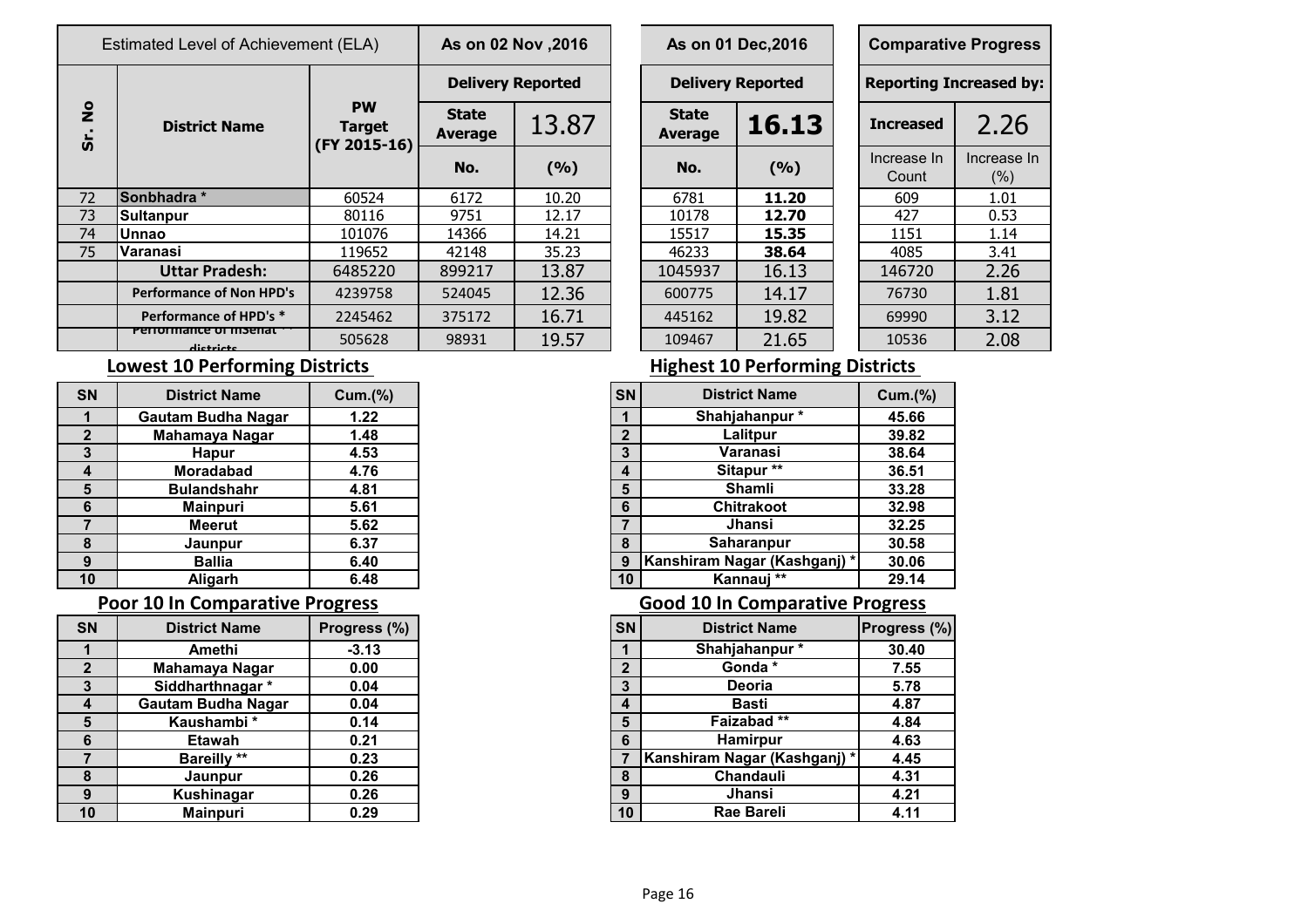# **Mother Complications (FY 2015-16)**

**Mother Complications reported FY 2015-16**

**And Comparative Progress, NHM-Uttar Pradesh (Data Source MCTS Portal)**

|                     | Estimated Level of Achievement (ELA) |                                            | As on 02 Nov , 2016            |                             |  |                                | As on 01 Dec, 2016          | <b>Comparative Progress</b>    |                      |                     |  |
|---------------------|--------------------------------------|--------------------------------------------|--------------------------------|-----------------------------|--|--------------------------------|-----------------------------|--------------------------------|----------------------|---------------------|--|
|                     |                                      | <b>PW</b><br><b>Target</b><br>(FY 2015-16) |                                | <b>Mother Complications</b> |  |                                | <b>Mother Complications</b> | <b>Reporting Increased by:</b> |                      |                     |  |
| $\frac{1}{2}$<br>ູ່ | <b>District Name</b>                 |                                            | <b>State</b><br><b>Average</b> | 1.46                        |  | <b>State</b><br><b>Average</b> | 1.52                        |                                | <b>Increased</b>     | 0.06                |  |
|                     |                                      |                                            | No.                            | (9/6)                       |  | No.                            | (9/6)                       |                                | Increase In<br>Count | Increase In<br>(% ) |  |
|                     | Agra                                 | 142350                                     | 990                            | 0.70                        |  | 1152                           | 0.81                        |                                | 162                  | 0.11                |  |
| $\overline{2}$      | Aligarh                              | 119378                                     | 428                            | 0.36                        |  | 691                            | 0.58                        |                                | 263                  | 0.22                |  |
| 3                   | Allahabad <sup>*</sup>               | 193659                                     | $\overline{922}$               | 0.48                        |  | 927                            | 0.48                        |                                | 5                    | 0.00                |  |
| $\overline{4}$      | <b>Ambedkar Nagar</b>                | 77945                                      | 912                            | 1.17                        |  | 912                            | 1.17                        |                                | $\overline{0}$       | 0.00                |  |
| 5                   | <b>Amethi</b>                        | 58877                                      | 2238                           | 3.80                        |  | 2198                           | 3.73                        |                                | $-40$                | $-0.07$             |  |
| 6                   | <b>Auraiya</b>                       | 44591                                      | 842                            | 1.89                        |  | 842                            | 1.89                        |                                | 0                    | 0.00                |  |
| 7                   | Azamgarh                             | 150009                                     | 1033                           | 0.69                        |  | 1037                           | 0.69                        |                                | $\overline{4}$       | 0.00                |  |
| 8                   | <b>Baghpat</b>                       | 42312                                      | $\overline{917}$               | 2.17                        |  | 922                            | 2.18                        |                                | $\overline{5}$       | 0.01                |  |
| 9                   | <b>Bahraich</b> *                    | 113023                                     | 1086                           | 0.96                        |  | 1086                           | 0.96                        |                                | $\overline{0}$       | 0.00                |  |
| 10                  | <b>Ballia</b>                        | 104749                                     | 145                            | 0.14                        |  | 145                            | 0.14                        |                                | 0                    | 0.00                |  |
| 11                  | <b>Balrampur</b> *                   | 69833                                      | 170                            | 0.24                        |  | 174                            | 0.25                        |                                | 4                    | $\overline{0.01}$   |  |
| 12                  | <b>Banda</b>                         | 58475                                      | 175                            | 0.30                        |  | 176                            | 0.30                        |                                | $\mathbf{1}$         | 0.00                |  |
| 13                  | Barabanki *                          | 105867                                     | 4658                           | 4.40                        |  | 4705                           | 4.44                        |                                | $\overline{47}$      | 0.04                |  |
| 14                  | <b>Bareilly</b> **                   | 145096                                     | 7373                           | 5.08                        |  | 7416                           | 5.11                        |                                | 43                   | 0.03                |  |
| $\overline{15}$     | Basti                                | 79970                                      | 525                            | 0.66                        |  | $\overline{561}$               | 0.70                        |                                | $\overline{36}$      | 0.05                |  |
| 16                  | <b>Bijnor</b>                        | 119706                                     | 687                            | 0.57                        |  | 687                            | 0.57                        |                                | 0                    | 0.00                |  |
| 17                  | Budaun *                             | 103733                                     | 1527                           | 1.47                        |  | 2536                           | 2.44                        |                                | 1009                 | 0.97                |  |
| 18                  | Bulandshahr                          | 113681                                     | 6047                           | $\overline{5.32}$           |  | 6048                           | 5.32                        |                                |                      | 0.00                |  |
| 19                  | Chandauli                            | 63451                                      | 144                            | 0.23                        |  | 161                            | 0.25                        |                                | $\overline{17}$      | 0.03                |  |
| 20                  | <b>Chitrakoot</b>                    | 32189                                      | 244                            | 0.76                        |  | 250                            | 0.78                        |                                | 6                    | 0.02                |  |
| 21                  | <b>Deoria</b>                        | 100687                                     | 235                            | 0.23                        |  | 248                            | 0.25                        |                                | $\overline{13}$      | 0.01                |  |
| 22                  | Etah <sup>*</sup>                    | 57226                                      | 2042                           | 3.57                        |  | 2042                           | 3.57                        |                                | 0                    | 0.00                |  |
| 23                  | Etawah                               | 51314                                      | 746                            | 1.45                        |  | 748                            | 1.46                        |                                | $\overline{2}$       | 0.00                |  |
| 24                  | Faizabad**                           | 80208                                      | $\overline{274}$               | 0.34                        |  | 551                            | 0.69                        |                                | $\overline{277}$     | 0.35                |  |
| 25                  | Farrukhabad*                         | 61335                                      | 1067                           | 1.74                        |  | 1104                           | 1.80                        |                                | $\overline{37}$      | 0.06                |  |
| 26                  | Fatehpur                             | 85548                                      | 596                            | 0.70                        |  | 598                            | 0.70                        |                                | $\overline{2}$       | 0.00                |  |
| 27                  | Firozabad                            | 81130                                      | 265                            | 0.33                        |  | 265                            | 0.33                        |                                | 0                    | 0.00                |  |
| 28                  | Gautam Budha Nagar                   | 54419                                      | 893                            | 1.64                        |  | 893                            | 1.64                        |                                | $\overline{0}$       | 0.00                |  |
| 29                  | Ghaziabad                            | 109786                                     | 889                            | 0.81                        |  | 891                            | 0.81                        |                                | $\overline{2}$       | 0.00                |  |
| 30                  | Ghazipur                             | 117715                                     | 457                            | 0.39                        |  | 481                            | 0.41                        |                                | 24                   | 0.02                |  |
| 31                  | Gonda *                              | 111500                                     | 8497                           | 7.62                        |  | 8787                           | 7.88                        |                                | 290                  | 0.26                |  |
| 32                  | Gorakhpur                            | 144153                                     | 4970                           | 3.45                        |  | 5083                           | 3.53                        |                                | 113                  | 0.08                |  |
|                     | 33 Hamirpur                          | 35875                                      | 211                            | 0.59                        |  | 212                            | 0.59                        |                                | $\mathbf{1}$         | 0.00                |  |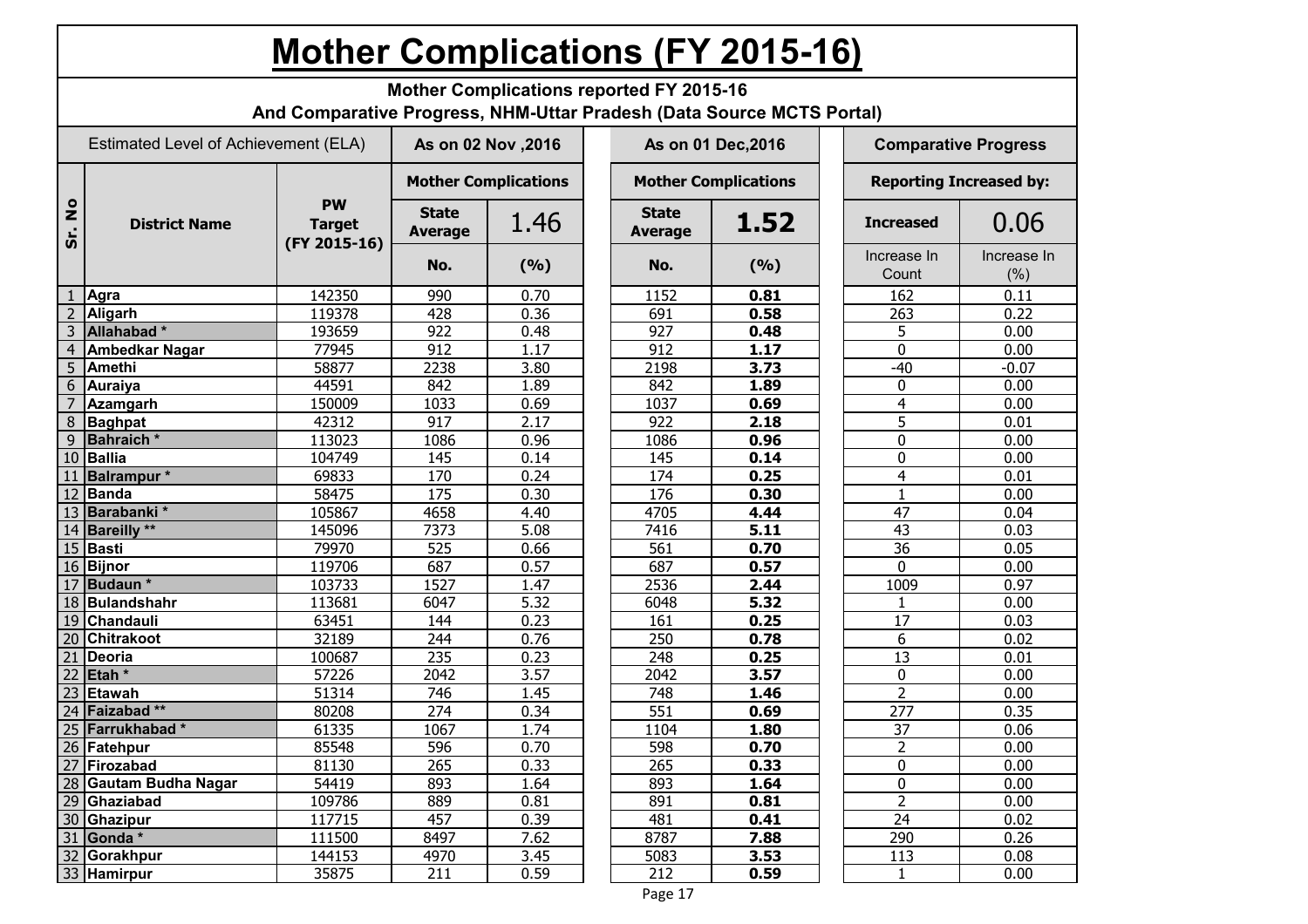|                     | Estimated Level of Achievement (ELA) |                                            | As on 02 Nov , 2016            |       |  |                                | As on 01 Dec, 2016          | <b>Comparative Progress</b> |                               |                    |  |
|---------------------|--------------------------------------|--------------------------------------------|--------------------------------|-------|--|--------------------------------|-----------------------------|-----------------------------|-------------------------------|--------------------|--|
|                     |                                      |                                            | <b>Mother Complications</b>    |       |  |                                | <b>Mother Complications</b> |                             | <b>Reporting Increased by</b> |                    |  |
| $\circ$<br>Ž<br>Sr. | <b>District Name</b>                 | <b>PW</b><br><b>Target</b><br>(FY 2015-16) | <b>State</b><br><b>Average</b> | 1.46  |  | <b>State</b><br><b>Average</b> | 1.52                        |                             | <b>Increased</b>              | 0.06               |  |
|                     |                                      |                                            | No.                            | (9/6) |  | No.                            | (9/6)                       |                             | Increase In<br>Count          | Increase I<br>(% ) |  |
|                     | 34 Hapur                             | 41684                                      | 287                            | 0.69  |  | 423                            | 1.01                        |                             | 136                           | 0.33               |  |
|                     | 35 Hardoi*                           | 132945                                     | 5310                           | 3.99  |  | 5263                           | 3.96                        |                             | $-47$                         | $-0.04$            |  |
|                     | 36 Jalaun                            | 54288                                      | 237                            | 0.44  |  | 237                            | 0.44                        |                             | 0                             | 0.00               |  |
|                     | 37 Jaunpur                           | 145445                                     | 402                            | 0.28  |  | 406                            | 0.28                        |                             | $\overline{4}$                | 0.00               |  |
|                     | 38 Jhansi                            | 65012                                      | 1916                           | 2.95  |  | 1910                           | 2.94                        |                             | $-6$                          | $-0.01$            |  |
|                     | 39 Jyotiba P. Nagar (Amroha)         | 59749                                      | 267                            | 0.45  |  | 267                            | 0.45                        |                             | 0                             | 0.00               |  |
|                     | 40 Kannauj **                        | 53876                                      | 340                            | 0.63  |  | 341                            | 0.63                        |                             | 1                             | 0.00               |  |
|                     | 41 Kanpur Dehat                      | 58328                                      | 202                            | 0.35  |  | 206                            | 0.35                        |                             | $\overline{4}$                | 0.01               |  |
|                     | 42 Kanpur Nagar                      | 148593                                     | 4696                           | 3.16  |  | 4740                           | 3.19                        |                             | $\overline{44}$               | 0.03               |  |
|                     | 43 Kanshiram Nagar                   | 46731                                      | 732                            | 1.57  |  | $\overline{772}$               | 1.65                        |                             | 40                            | 0.09               |  |
|                     | 44 Kaushambi*                        | 51890                                      | 505                            | 0.97  |  | 505                            | 0.97                        |                             | $\mathbf 0$                   | 0.00               |  |
|                     | 45 Kheri Lakhimpur *                 | 130419                                     | 4009                           | 3.07  |  | 4017                           | 3.08                        |                             | 8                             | 0.01               |  |
|                     | 46 Kushinagar                        | 115706                                     | 1027                           | 0.89  |  | 1027                           | 0.89                        |                             | $\mathbf 0$                   | 0.00               |  |
|                     | 47   Lalitpur                        | 39578                                      | 737                            | 1.86  |  | 739                            | 1.87                        |                             | 2                             | 0.01               |  |
|                     | 48 Lucknow                           | 149098                                     | 1217                           | 0.82  |  | 1518                           | 1.02                        |                             | 301                           | 0.20               |  |
|                     | 49 Mahamaya Nagar                    | 50875                                      | 101                            | 0.20  |  | 101                            | 0.20                        |                             | 0                             | 0.00               |  |
|                     | 50 Mahoba                            | 28467                                      | 222                            | 0.78  |  | 222                            | 0.78                        |                             | 0                             | 0.00               |  |
|                     | 51 Mahrajganj *                      | 86606                                      | 901                            | 1.04  |  | 903                            | 1.04                        |                             | $\overline{2}$                | 0.00               |  |
|                     | 52 Mainpuri                          | 60023                                      | 179                            | 0.30  |  | 179                            | 0.30                        |                             | 0                             | 0.00               |  |
|                     | 53 Mathura                           | 82597                                      | 198                            | 0.24  |  | 198                            | 0.24                        |                             | 0                             | 0.00               |  |
|                     | <b>54 Mau</b>                        | 71656                                      | 595                            | 0.83  |  | 596                            | 0.83                        |                             | 1                             | 0.00               |  |
|                     | 55 Meerut                            | 112020                                     | 262                            | 0.23  |  | 284                            | 0.25                        |                             | 22                            | 0.02               |  |
|                     | 56 Mirzapur **                       | 81057                                      | 1519                           | 1.87  |  | 1558                           | 1.92                        |                             | 39                            | 0.05               |  |
|                     | 57 Moradabad                         | 101967                                     | 374                            | 0.37  |  | 374                            | 0.37                        |                             | $\mathbf{0}$                  | 0.00               |  |
|                     | 58 Muzaffarnagar                     | 87102                                      | 685                            | 0.79  |  | 695                            | 0.80                        |                             | 10                            | 0.01               |  |
|                     | 59 Pilibhit *                        | 66198                                      | 1457                           | 2.20  |  | 1453                           | 2.19                        |                             | $-4$                          | $-0.01$            |  |
|                     | 60 Pratapgarh                        | 103128                                     | 774                            | 0.75  |  | 777                            | 0.75                        |                             | 3                             | 0.00               |  |
|                     | 61 Rae Bareli                        | 94800                                      | 282                            | 0.30  |  | 346                            | 0.36                        |                             | 64                            | 0.07               |  |
|                     | 62 Rampur *                          | 75888                                      | 2056                           | 2.71  |  | 2068                           | 2.73                        |                             | $\overline{12}$               | 0.02               |  |
|                     | 63 Saharanpur                        | 112567                                     | 1702                           | 1.51  |  | 1712                           | 1.52                        |                             | $10\,$                        | 0.01               |  |
|                     | 64 Sambhal                           | 70039                                      | 643                            | 0.92  |  | 643                            | 0.92                        |                             | 0                             | 0.00               |  |
|                     | 65 Sant Kabir Nagar *                | 55705                                      | 428                            | 0.77  |  | 444                            | 0.80                        |                             | 16                            | 0.03               |  |
|                     | 66 Sant R. Nagar (Bhadohi)           | 50503                                      | 459                            | 0.91  |  | 468                            | 0.93                        |                             | 9                             | 0.02               |  |
|                     | 67 Shahjahanpur *                    | 97560                                      | 577                            | 0.59  |  | 1130                           | 1.16                        |                             | 553                           | 0.57               |  |
|                     | $\overline{68}$ Shamli               | 47379                                      | 478                            | 1.01  |  | 481                            | 1.02                        |                             | 3                             | 0.01               |  |
|                     | 69 Shrawasti*                        | 36218                                      | 341                            | 0.94  |  | 346                            | 0.96                        |                             | 5                             | 0.01               |  |
|                     | 70 Siddharthnagar *                  | 82974                                      | 1936                           | 2.33  |  | 1958                           | 2.36                        |                             | 22                            | 0.03               |  |
|                     | 71 Sitapur **                        | 145391                                     | 1603                           | 1.10  |  | 1608                           | 1.11                        |                             | $\overline{5}$                | 0.00               |  |
|                     | 72 Sonbhadra *                       | 60524                                      | 314                            | 0.52  |  | 345                            | 0.57                        |                             | $\overline{31}$               | 0.05               |  |
|                     |                                      |                                            |                                |       |  |                                |                             |                             |                               |                    |  |

| As on 02 Nov , 2016            |                             |                                | As on 01 Dec, 2016          | <b>Comparative Progress</b> |                               |  |  |
|--------------------------------|-----------------------------|--------------------------------|-----------------------------|-----------------------------|-------------------------------|--|--|
|                                | <b>Mother Complications</b> |                                | <b>Mother Complications</b> |                             | <b>Reporting Increased by</b> |  |  |
| <b>State</b><br><b>Average</b> | 1.46                        | <b>State</b><br><b>Average</b> | 1.52                        | <b>Increased</b>            | 0.06                          |  |  |
| No.                            | (%)                         | No.                            | (%)                         | Increase In<br>Count        | Increase<br>(% )              |  |  |
| 287                            | 0.69                        | 423                            | 1.01                        | 136                         | 0.33                          |  |  |
| 5310                           | 3.99                        | 5263                           | 3.96                        | $-47$                       | $-0.04$                       |  |  |
| 237                            | 0.44                        | 237                            | 0.44                        | 0                           | 0.00                          |  |  |
| 402                            | 0.28                        | 406                            | 0.28                        | $\overline{4}$              | 0.00                          |  |  |
| 1916                           | 2.95                        | 1910                           | 2.94                        | $-6$                        | $-0.01$                       |  |  |
| 267                            | 0.45                        | 267                            | 0.45                        | 0                           | 0.00                          |  |  |
| 340                            | 0.63                        | 341                            | 0.63                        | 1                           | 0.00                          |  |  |
| 202                            | 0.35                        | 206                            | 0.35                        | $\overline{4}$              | 0.01                          |  |  |
| 4696                           | 3.16                        | 4740                           | 3.19                        | 44                          | 0.03                          |  |  |
| 732                            | 1.57                        | 772                            | 1.65                        | 40                          | 0.09                          |  |  |
| 505                            | 0.97                        | 505                            | 0.97                        | 0                           | 0.00                          |  |  |
| 4009                           | 3.07                        | 4017                           | 3.08                        | 8                           | 0.01                          |  |  |
| 1027                           | 0.89                        | 1027                           | 0.89                        | 0                           | 0.00                          |  |  |
| 737                            | 1.86                        | 739                            | 1.87                        | $\overline{2}$              | 0.01                          |  |  |
| 1217                           | 0.82                        | 1518                           | 1.02                        | 301                         | 0.20                          |  |  |
| 101                            | 0.20                        | 101                            | 0.20                        | 0                           | 0.00                          |  |  |
| 222                            | 0.78                        | 222                            | 0.78                        | 0                           | 0.00                          |  |  |
| 901                            | 1.04                        | 903                            | 1.04                        | $\overline{2}$              | 0.00                          |  |  |
| 179                            | 0.30                        | 179                            | 0.30                        | 0                           | 0.00                          |  |  |
| 198                            | 0.24                        | 198                            | 0.24                        | 0                           | 0.00                          |  |  |
| 595                            | 0.83                        | 596                            | 0.83                        | $\mathbf{1}$                | 0.00                          |  |  |
| 262                            | 0.23                        | 284                            | 0.25                        | 22                          | 0.02                          |  |  |
| 1519                           | 1.87                        | 1558                           | 1.92                        | 39                          | 0.05                          |  |  |
| 374                            | 0.37                        | 374                            | 0.37                        | 0                           | 0.00                          |  |  |
| 685                            | 0.79                        | 695                            | 0.80                        | 10                          | 0.01                          |  |  |
| 1457                           | 2.20                        | 1453                           | 2.19                        | $-4$                        | $-0.01$                       |  |  |
| 774                            | 0.75                        | 777                            | 0.75                        | 3                           | 0.00                          |  |  |
| 282                            | 0.30                        | 346                            | 0.36                        | 64                          | 0.07                          |  |  |
| 2056                           | 2.71                        | 2068                           | 2.73                        | 12                          | 0.02                          |  |  |
| 1702                           | 1.51                        | 1712                           | 1.52                        | 10                          | 0.01                          |  |  |
| 643                            | 0.92                        | 643                            | 0.92                        | 0                           | 0.00                          |  |  |
| 428                            | 0.77                        | 444                            | 0.80                        | 16                          | 0.03                          |  |  |
| 459                            | 0.91                        | 468                            | 0.93                        | 9                           | 0.02                          |  |  |
| 577                            | 0.59                        | 1130                           | 1.16                        | 553                         | 0.57                          |  |  |
| 478                            | 1.01                        | 481                            | 1.02                        | 3                           | 0.01                          |  |  |
| 341                            | 0.94                        | 346                            | 0.96                        | 5                           | 0.01                          |  |  |
| 1936                           | 2.33                        | 1958                           | 2.36                        | 22                          | 0.03                          |  |  |
| 1603                           | 1.10                        | 1608                           | 1.11                        | $\overline{5}$              | 0.00                          |  |  |
| 314                            | 0.52                        | 345                            | 0.57                        | 31                          | 0.05                          |  |  |
|                                |                             | RT Anc <b>y</b>                |                             |                             |                               |  |  |

| <b>Comparative Progress</b>    |             |  |  |  |  |  |
|--------------------------------|-------------|--|--|--|--|--|
| <b>Reporting Increased by:</b> |             |  |  |  |  |  |
| <b>Increased</b>               | 0.06        |  |  |  |  |  |
| Increase In                    | Increase In |  |  |  |  |  |
| Count                          | $(\% )$     |  |  |  |  |  |
| 136                            | 0.33        |  |  |  |  |  |
| $-47$                          | $-0.04$     |  |  |  |  |  |
| 0                              | 0.00        |  |  |  |  |  |
| $\overline{4}$                 | 0.00        |  |  |  |  |  |
| $-6$                           | $-0.01$     |  |  |  |  |  |
| 0                              | 0.00        |  |  |  |  |  |
| $\overline{1}$                 | 0.00        |  |  |  |  |  |
| $\overline{4}$                 | 0.01        |  |  |  |  |  |
| 44                             | 0.03        |  |  |  |  |  |
| 40                             | 0.09        |  |  |  |  |  |
| 0                              | 0.00        |  |  |  |  |  |
| 8                              | 0.01        |  |  |  |  |  |
| 0                              | 0.00        |  |  |  |  |  |
| $\overline{2}$                 | 0.01        |  |  |  |  |  |
| $\overline{301}$               | 0.20        |  |  |  |  |  |
| 0                              | 0.00        |  |  |  |  |  |
| 0                              | 0.00        |  |  |  |  |  |
|                                | 0.00        |  |  |  |  |  |
| $\frac{2}{0}$                  | 0.00        |  |  |  |  |  |
| 0                              | 0.00        |  |  |  |  |  |
| $\overline{1}$                 | 0.00        |  |  |  |  |  |
| 22                             | 0.02        |  |  |  |  |  |
| 3 <u>9</u>                     | 0.05        |  |  |  |  |  |
| 0                              | 0.00        |  |  |  |  |  |
| $\overline{1}0$                | 0.01        |  |  |  |  |  |
| -4                             | $-0.01$     |  |  |  |  |  |
| $\overline{3}$                 | 0.00        |  |  |  |  |  |
| $\overline{64}$                | 0.07        |  |  |  |  |  |
| 12                             | 0.02        |  |  |  |  |  |
| 10                             | 0.01        |  |  |  |  |  |
| $\overline{0}$                 | 0.00        |  |  |  |  |  |
| $\overline{16}$                | 0.03        |  |  |  |  |  |
| 9                              | 0.02        |  |  |  |  |  |
| $\frac{1}{553}$                | 0.57        |  |  |  |  |  |
|                                | 0.01        |  |  |  |  |  |
|                                | 0.01        |  |  |  |  |  |
| $rac{1}{2}$<br>$rac{5}{22}$    | 0.03        |  |  |  |  |  |
| $\overline{5}$                 | 0.00        |  |  |  |  |  |
| 31                             | 0.05        |  |  |  |  |  |

Page 18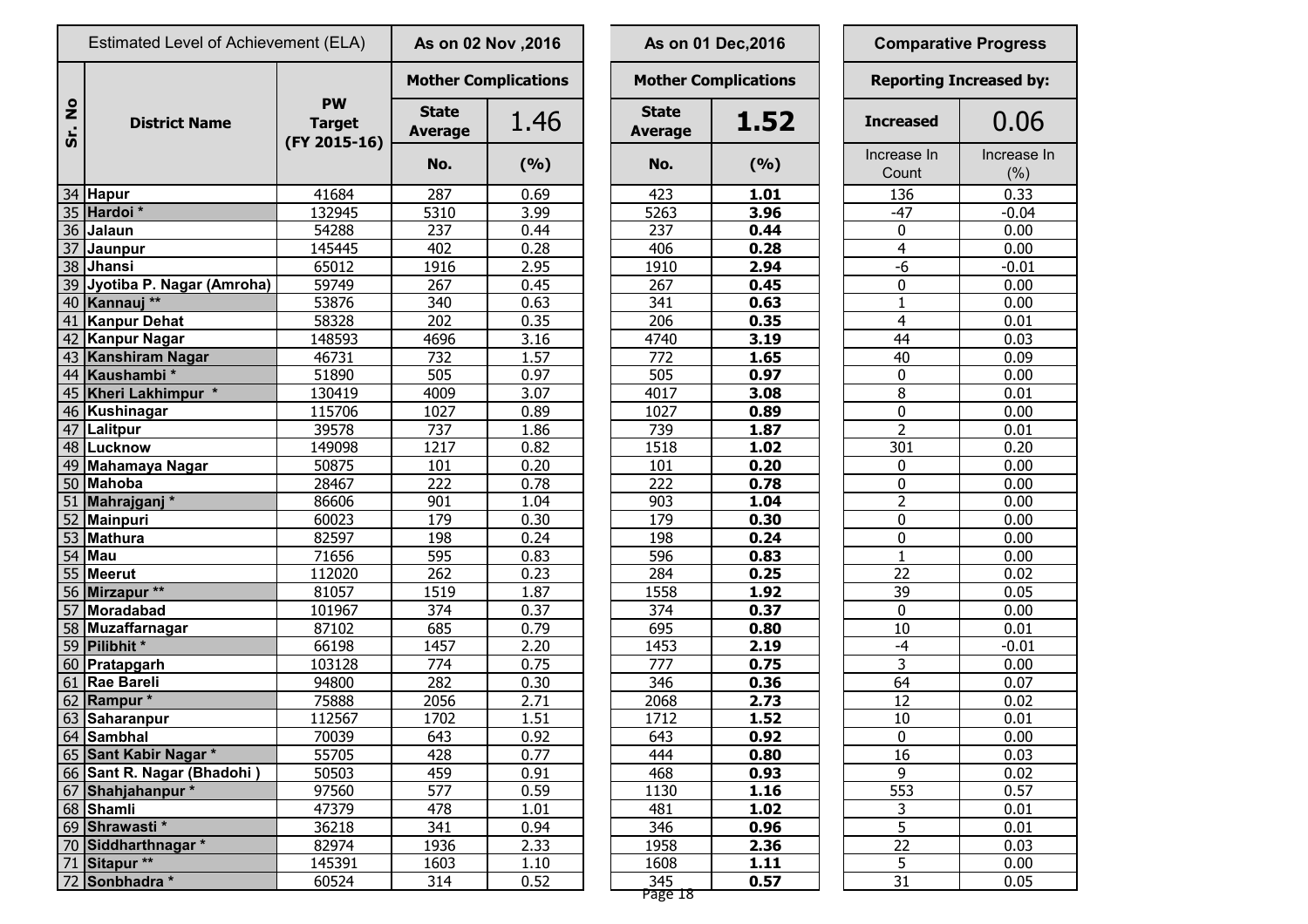|                     | Estimated Level of Achievement (ELA)       |                                            | As on 02 Nov , 2016     |                             |  | As on 01 Dec, 2016             |      |  | <b>Comparative Progress</b>   |                    |  |
|---------------------|--------------------------------------------|--------------------------------------------|-------------------------|-----------------------------|--|--------------------------------|------|--|-------------------------------|--------------------|--|
|                     |                                            |                                            |                         | <b>Mother Complications</b> |  | <b>Mother Complications</b>    |      |  | <b>Reporting Increased by</b> |                    |  |
| $\frac{1}{2}$<br>ທັ | <b>District Name</b>                       | <b>PW</b><br><b>Target</b><br>(FY 2015-16) | <b>State</b><br>Average | 1.46                        |  | <b>State</b><br><b>Average</b> | 1.52 |  | <b>Increased</b>              | 0.06               |  |
|                     |                                            |                                            | No.                     | (9/6)                       |  | No.                            | (%)  |  | Increase In<br>Count          | Increase I<br>(% ) |  |
|                     | 73 Sultanpur                               | 80116                                      | 1702                    | 2.12                        |  | 1712                           | 2.14 |  | 10                            | 0.01               |  |
|                     | 74 Unnao                                   | 101076                                     | 753                     | 0.74                        |  | 757                            | 0.75 |  | 4                             | 0.00               |  |
|                     | 75 Varanasi                                | 119652                                     | 287                     | 0.24                        |  | 301                            | 0.25 |  | 14                            | 0.01               |  |
|                     | <b>Uttar Pradesh:</b>                      | 6485220                                    | 94917                   | 1.46                        |  | 98559                          | 1.52 |  | 3642                          | 0.06               |  |
|                     | <b>Performance of Non HPD's</b>            | 4239758                                    | 45273                   | 1.07                        |  | 46520                          | 1.10 |  | 1247                          | 0.03               |  |
|                     | Performance of HPD's *                     | 2245462                                    | 49644                   | 2.21                        |  | 52039                          | 2.32 |  | 2395                          | 0.11               |  |
|                     | Performance of msenat<br>المشم فسنقم فالمر | 505628                                     | 11109                   | 2.20                        |  | 11474                          | 2.27 |  | 365                           | 0.07               |  |

| I Level of Achievement (ELA) |                                            | As on 02 Nov , 2016     |                             |     | As on 01 Dec, 2016             |       |  | <b>Comparative Progress</b> |                                |  |
|------------------------------|--------------------------------------------|-------------------------|-----------------------------|-----|--------------------------------|-------|--|-----------------------------|--------------------------------|--|
|                              |                                            |                         | <b>Mother Complications</b> |     | <b>Mother Complications</b>    |       |  |                             | <b>Reporting Increased by:</b> |  |
| trict Name                   | <b>PW</b><br><b>Target</b><br>(FY 2015-16) | <b>State</b><br>Average | 1.46                        |     | <b>State</b><br><b>Average</b> | 1.52  |  | <b>Increased</b>            | 0.06                           |  |
|                              |                                            | No.                     | (9/6)                       | No. |                                | (9/6) |  | Increase In<br>Count        | Increase In<br>$(\% )$         |  |
|                              | 80116                                      | 1702                    | 2.12                        |     | 2.14<br>1712                   |       |  | 10                          | 0.01                           |  |
|                              | 101076                                     | 753                     | 0.74                        |     | 757                            | 0.75  |  | 4                           | 0.00                           |  |
|                              | 119652                                     | 287                     | 0.24                        |     | 301                            | 0.25  |  | 14                          | 0.01                           |  |
| ır Pradesh:                  | 6485220                                    | 94917                   | 1.46                        |     | 98559                          | 1.52  |  | 3642                        | 0.06                           |  |
| nce of Non HPD's             | 4239758                                    | 45273                   | 1.07                        |     | 46520                          | 1.10  |  | 1247                        | 0.03                           |  |
| ance of HPD's *              | 2245462                                    | 49644                   | 2.21                        |     | 52039                          | 2.32  |  | 2395                        | 0.11                           |  |
| nce or msenar<br>dictricts   | 505628                                     | 11109                   | 2.20                        |     | 11474                          | 2.27  |  | 365                         | 0.07                           |  |
|                              |                                            |                         |                             |     |                                |       |  |                             |                                |  |

## **Lowest 10 Performing Districts Lowest 10 Performing Districts**

| <b>SN</b>    | <b>District Name</b> | Cum.(%) |
|--------------|----------------------|---------|
|              | <b>Ballia</b>        | 0.14    |
| $\mathbf{2}$ | Mahamaya Nagar       | 0.20    |
| 3            | <b>Mathura</b>       | 0.24    |
| 4            | Deoria               | 0.25    |
| 5            | Balrampur*           | 0.25    |
| 6            | Varanasi             | 0.25    |
| 7            | <b>Meerut</b>        | 0.25    |
| 8            | <b>Chandauli</b>     | 0.25    |
| 9            | Jaunpur              | 0.28    |
| 10           | <b>Mainpuri</b>      | 0.30    |

### **Poor 10 In Comparative Progress Comparative Progress Good 10 In Comparative Progress**

| <b>SN</b>        | <b>District Name</b>  | Progress (%) |
|------------------|-----------------------|--------------|
|                  | Amethi                | $-0.07$      |
| $\overline{2}$   | Hardoi *              | $-0.04$      |
| 3                | <b>Jhansi</b>         | $-0.01$      |
| $\boldsymbol{4}$ | Pilibhit*             | $-0.01$      |
| 5                | <b>Ambedkar Nagar</b> | 0.00         |
| 6                | <b>Auraiya</b>        | 0.00         |
|                  | <b>Bahraich</b> *     | 0.00         |
| 8                | Ballia                | 0.00         |
| 9                | <b>Bijnor</b>         | 0.00         |
|                  | Etah                  | 0.00         |

| <b>District Name</b> | Cum.(%) | <b>SN</b> | <b>District Name</b> |
|----------------------|---------|-----------|----------------------|
| <b>Ballia</b>        | 0.14    |           | Gonda *              |
| Mahamaya Nagar       | 0.20    | າ         | <b>Bulandshahr</b>   |
| <b>Mathura</b>       | 0.24    | 3         | <b>Bareilly</b> **   |
| Deoria               | 0.25    |           | Barabanki*           |
| Balrampur *          | 0.25    | 5         | Hardoi*              |
| Varanasi             | 0.25    | 6         | Amethi               |
| <b>Meerut</b>        | 0.25    |           | Etah *               |
| Chandauli            | 0.25    | 8         | Gorakhpur            |
| Jaunpur              | 0.28    | 9         | <b>Kanpur Nagar</b>  |
| <b>Mainpuri</b>      | 0.30    | 10        | Kheri Lakhimpur *    |

| SN               | <b>District Name</b>  | Progress (%) | <b>SN</b> | <b>District Name</b>        | Progress (%) |
|------------------|-----------------------|--------------|-----------|-----------------------------|--------------|
|                  | Amethi                | $-0.07$      |           | <b>Budaun</b> *             | 0.97         |
| $\overline{2}$   | Hardoi*               | $-0.04$      | C         | Shahjahanpur*               | 0.57         |
| $\mathbf{3}$     | Jhansi                | $-0.01$      | 3         | Faizabad**                  | 0.35         |
| $\overline{4}$   | Pilibhit *            | $-0.01$      | 4         | <b>Hapur</b>                | 0.33         |
| $5\phantom{.0}$  | <b>Ambedkar Nagar</b> | 0.00         | 5         | Gonda *                     | 0.26         |
| 6                | Auraiya               | 0.00         | 6         | Aligarh                     | 0.22         |
| 7                | <b>Bahraich*</b>      | 0.00         |           | Lucknow                     | 0.20         |
| $\boldsymbol{8}$ | <b>Ballia</b>         | 0.00         | 8         | Agra                        | 0.11         |
| 9                | <b>Bijnor</b>         | 0.00         | 9         | Kanshiram Nagar (Kashganj)* | 0.09         |
| 10               | Etah *                | 0.00         | 10        | Gorakhpur                   | 0.08         |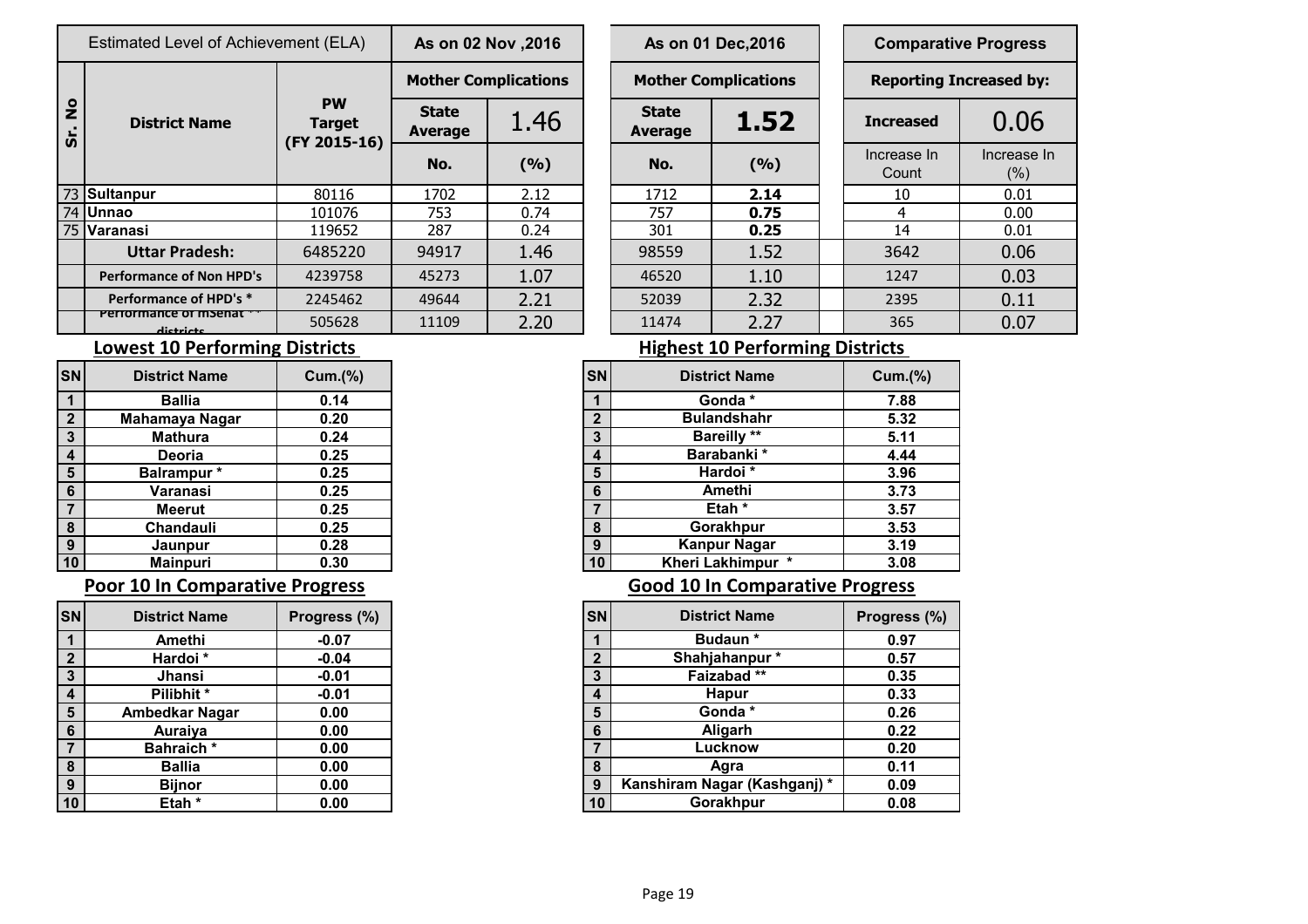# **PW Anemia HB<7 (FY 2015-16)**

|                     | <b>Mother Anemia reported FY 2015-16</b><br>And Comparative Progress, NHM-Uttar Pradesh (Data Source MCTS Portal) |                                            |                                |              |  |                    |        |  |                      |                                |
|---------------------|-------------------------------------------------------------------------------------------------------------------|--------------------------------------------|--------------------------------|--------------|--|--------------------|--------|--|----------------------|--------------------------------|
|                     | Estimated Level of Achievement (ELA)                                                                              |                                            | As on 02 Nov , 2016            |              |  | As on 01 Dec, 2016 |        |  |                      | <b>Comparative Progress</b>    |
|                     |                                                                                                                   |                                            |                                | Anemia(HB<7) |  | Anemia(HB<7)       |        |  |                      | <b>Reporting Increased by:</b> |
| $\circ$<br>Ź<br>Śr. | <b>District Name</b>                                                                                              | <b>PW</b><br><b>Target</b><br>(FY 2015-16) | <b>State</b><br><b>Average</b> | 0.787        |  |                    | 0.794  |  | <b>Increased</b>     | 0.007                          |
|                     |                                                                                                                   |                                            | No.                            | (9/6)        |  | No.                | (9/6)  |  | Increase In<br>Count | Increase In<br>(% )            |
|                     | Agra                                                                                                              | 142350                                     | 1408                           | 0.99         |  | 1565               | 1.10   |  | 157                  | 0.11                           |
| $\overline{2}$      | Aligarh                                                                                                           | 119378                                     | 826                            | 0.69         |  | 770                | 0.65   |  | $-56$                | $-0.05$                        |
| 3                   | Allahabad*                                                                                                        | 193659                                     | 905                            | 0.47         |  | 916                | 0.47   |  | 11                   | 0.01                           |
| $\overline{4}$      | Ambedkar Nagar                                                                                                    | 77945                                      | 242                            | 0.31         |  | 242                | 0.31   |  | $\mathbf 0$          | 0.00                           |
| 5                   | <b>Amethi</b>                                                                                                     | 58877                                      | 800                            | 1.36         |  | 746                | 1.27   |  | $-54$                | $-0.09$                        |
| 6                   | Auraiya                                                                                                           | 44591                                      | 208                            | 0.47         |  | 208                | 0.47   |  | 0                    | 0.00                           |
| $\overline{7}$      | Azamgarh                                                                                                          | 150009                                     | 160                            | 0.11         |  | 161                | 0.11   |  | $\mathbf{1}$         | 0.00                           |
| 8                   | <b>Baghpat</b>                                                                                                    | 42312                                      | 571                            | 1.35         |  | $\overline{573}$   | 1.35   |  | $\overline{2}$       | 0.00                           |
| 9                   | <b>Bahraich</b> *                                                                                                 | 113023                                     | 2842                           | 2.51         |  | 2896               | 2.56   |  | 54                   | 0.05                           |
| 10                  | Ballia                                                                                                            | 104749                                     | 254                            | 0.24         |  | 254                | 0.24   |  | $\mathbf 0$          | 0.00                           |
| 11                  | <b>Balrampur</b> *                                                                                                | 69833                                      | 1886                           | 2.70         |  | 1896               | 2.72   |  | 10                   | 0.01                           |
| 12                  | Banda                                                                                                             | 58475                                      | 202                            | 0.35         |  | 201                | 0.34   |  | $-1$                 | 0.00                           |
| 13                  | Barabanki*                                                                                                        | 105867                                     | 1065                           | 1.01         |  | 1066               | 1.01   |  | $\mathbf{1}$         | 0.00                           |
| 14                  | <b>Bareilly</b> **                                                                                                | 145096                                     | 2411                           | 1.66         |  | 2422               | 1.67   |  | 11                   | 0.01                           |
| 15                  | Basti                                                                                                             | 79970                                      | 101                            | 0.13         |  | 116                | 0.15   |  | 15                   | 0.02                           |
| 16                  | <b>Bijnor</b>                                                                                                     | 119706                                     | 577                            | 0.48         |  | 579                | 0.48   |  | $\overline{2}$       | 0.00                           |
| 17                  | Budaun*                                                                                                           | 103733                                     | 674                            | 0.65         |  | 711                | 0.69   |  | 37                   | 0.04                           |
| 18                  | Bulandshahr                                                                                                       | 113681                                     | 1557                           | 1.37         |  | 1557               | 1.37   |  | 0                    | 0.00                           |
| 19                  | <b>Chandauli</b>                                                                                                  | 63451                                      | 300                            | 0.47         |  | 346                | 0.55   |  | 46                   | 0.07                           |
| 20                  | <b>Chitrakoot</b>                                                                                                 | 32189                                      | 381                            | 1.18         |  | 378                | 1.17   |  | $-3$                 | $-0.01$                        |
| 21                  | <b>Deoria</b>                                                                                                     | 100687                                     | 424                            | 0.42         |  | 432                | 0.43   |  | 8                    | 0.01                           |
| 22                  | Etah <sup>*</sup>                                                                                                 | 57226                                      | 2745                           | 4.80         |  | 2745               | 4.80   |  | 0                    | 0.00                           |
| 23                  | Etawah                                                                                                            | 51314                                      | 868                            | 1.69         |  | 867                | 1.69   |  | $-1$                 | 0.00                           |
| 24                  | Faizabad**                                                                                                        | 80208                                      | 589                            | 0.73         |  | 642                | 0.80   |  | $\overline{53}$      | 0.07                           |
|                     | 25   Farrukhabad *                                                                                                | 61335                                      | 969                            | 1.58         |  | 986                | 1.61   |  | $\overline{17}$      | 0.03                           |
| 26 <sup>2</sup>     | Fatehpur                                                                                                          | 85548                                      | 454                            | 0.53         |  | 454                | 0.53   |  | 0                    | 0.00                           |
| 27                  | Firozabad                                                                                                         | 81130                                      | 895                            | 1.10         |  | 895                | $1.10$ |  | 0                    | 0.00                           |
| 28                  | Gautam Budha Nagar                                                                                                | 54419                                      | 1122                           | 2.06         |  | 1122               | 2.06   |  | 0                    | 0.00                           |
| 29                  | Ghaziabad                                                                                                         | 109786                                     | 1138                           | 1.04         |  | 1138               | 1.04   |  | 0                    | 0.00                           |
|                     | 30 Ghazipur                                                                                                       | 117715                                     | 257                            | 0.22         |  | 260                | 0.22   |  | $\overline{3}$       | 0.00                           |
| 31                  | Gonda *                                                                                                           | 111500                                     | 599                            | 0.54         |  | 611                | 0.55   |  | $\overline{12}$      | 0.01                           |
| 32 <sup>2</sup>     | Gorakhpur                                                                                                         | 144153                                     | 1632                           | 1.13         |  | 1713               | 1.19   |  | 81                   | 0.06                           |
| 33                  | Hamirpur                                                                                                          | 35875                                      | 103                            | 0.29         |  | 105                | 0.29   |  | $\overline{2}$       | 0.01                           |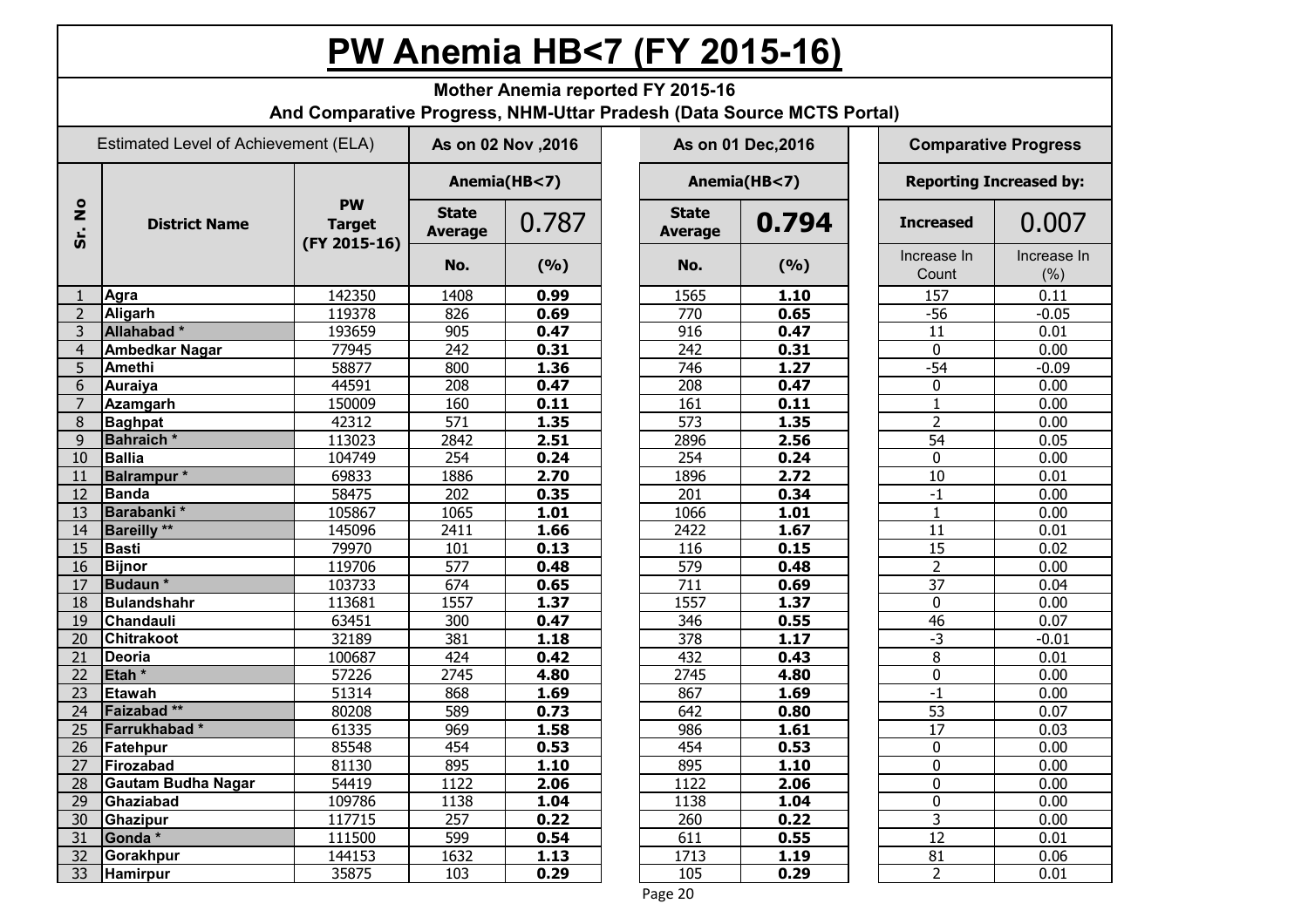| Estimated Level of Achievement (ELA) |                           |                                            | As on 02 Nov , 2016            |              | As on 01 Dec, 2016             |              | <b>Comparative Progress</b>   |                      |                    |
|--------------------------------------|---------------------------|--------------------------------------------|--------------------------------|--------------|--------------------------------|--------------|-------------------------------|----------------------|--------------------|
|                                      |                           |                                            |                                | Anemia(HB<7) |                                | Anemia(HB<7) | <b>Reporting Increased by</b> |                      |                    |
| $rac{1}{2}$<br>Sr.                   | <b>District Name</b>      | <b>PW</b><br><b>Target</b><br>(FY 2015-16) | <b>State</b><br><b>Average</b> | 0.787        | <b>State</b><br><b>Average</b> | 0.794        |                               | <b>Increased</b>     | 0.007              |
|                                      |                           |                                            | No.                            | (%)          | No.                            | (%)          |                               | Increase In<br>Count | Increase I<br>(% ) |
| 34                                   | <b>Hapur</b>              | 41684                                      | 51                             | 0.12         | 51                             | 0.12         |                               | 0                    | 0.00               |
| 35                                   | Hardoi*                   | 132945                                     | 975                            | 0.73         | 936                            | 0.70         |                               | $-39$                | $-0.03$            |
| 36                                   | Jalaun                    | 54288                                      | 312                            | 0.57         | 315                            | 0.58         |                               | 3                    | 0.01               |
| 37                                   | Jaunpur                   | 145445                                     | 53                             | 0.04         | 54                             | 0.04         |                               | $\mathbf{1}$         | 0.00               |
| 38                                   | Jhansi                    | 65012                                      | 758                            | 1.17         | 758                            | 1.17         |                               | $\boldsymbol{0}$     | 0.00               |
| 39                                   | Jyotiba P. Nagar (Amroha) | 59749                                      | 170                            | 0.28         | 170                            | 0.28         |                               | $\mathbf 0$          | 0.00               |
| 40                                   | Kannauj <sup>**</sup>     | 53876                                      | 158                            | 0.29         | 159                            | 0.30         |                               | $\mathbf{1}$         | 0.00               |
| 41                                   | Kanpur Dehat              | 58328                                      | 228                            | 0.39         | 229                            | 0.39         |                               | $\mathbf{1}$         | 0.00               |
| 42                                   | Kanpur Nagar              | 148593                                     | 1922                           | 1.29         | 1946                           | 1.31         |                               | $\overline{24}$      | 0.02               |
| 43                                   | <b>Kanshiram Nagar</b>    | 46731                                      | 263                            | 0.56         | 277                            | 0.59         |                               | 14                   | 0.03               |
| 44                                   | Kaushambi*                | 51890                                      | 546                            | 1.05         | 546                            | 1.05         |                               | $\pmb{0}$            | 0.00               |
| 45                                   | Kheri Lakhimpur *         | 130419                                     | 1227                           | 0.94         | 1226                           | 0.94         |                               | $-1$                 | 0.00               |
| 46                                   | Kushinagar                | 115706                                     | 115                            | 0.10         | 115                            | 0.10         |                               | $\mathbf 0$          | 0.00               |
| 47                                   | Lalitpur                  | 39578                                      | 373                            | 0.94         | 373                            | 0.94         |                               | $\pmb{0}$            | 0.00               |
| 48                                   | Lucknow                   | 149098                                     | 481                            | 0.32         | 508                            | 0.34         |                               | $\overline{27}$      | 0.02               |
| 49                                   | <b>Mahamaya Nagar</b>     | 50875                                      | 186                            | 0.37         | 186                            | 0.37         |                               | $\boldsymbol{0}$     | 0.00               |
| 50                                   | <b>Mahoba</b>             | 28467                                      | 37                             | 0.13         | 37                             | 0.13         |                               | $\bf{0}$             | 0.00               |
| 51                                   | Mahrajganj*               | 86606                                      | 293                            | 0.34         | 293                            | 0.34         |                               | $\pmb{0}$            | 0.00               |
| 52                                   | Mainpuri                  | 60023                                      | 131                            | 0.22         | 132                            | 0.22         |                               | $\mathbf{1}$         | 0.00               |
| 53                                   | Mathura                   | 82597                                      | 256                            | 0.31         | 261                            | 0.32         |                               | 5                    | 0.01               |
| 54                                   | <b>Mau</b>                | 71656                                      | 699                            | 0.98         | 699                            | 0.98         |                               | 0                    | 0.00               |
| 55                                   | Meerut                    | 112020                                     | 281                            | 0.25         | 285                            | 0.25         |                               | $\overline{4}$       | 0.00               |
| 56                                   | Mirzapur **               | 81057                                      | 252                            | 0.31         | 253                            | 0.31         |                               | $\mathbf{1}$         | 0.00               |
| 57                                   | Moradabad                 | 101967                                     | 1159                           | 1.14         | 1159                           | 1.14         |                               | $\pmb{0}$            | 0.00               |
| 58                                   | Muzaffarnagar             | 87102                                      | 278                            | 0.32         | 280                            | 0.32         |                               | $\overline{2}$       | 0.00               |
| 59                                   | Pilibhit *                | 66198                                      | 546                            | 0.82         | 539                            | 0.81         |                               | $-7$                 | $-0.01$            |
| 60                                   | Pratapgarh                | 103128                                     | 286                            | 0.28         | 286                            | 0.28         |                               | $\pmb{0}$            | 0.00               |
| 61                                   | Rae Bareli                | 94800                                      | 699                            | 0.74         | 754                            | 0.80         |                               | 55                   | 0.06               |
| 62                                   | Rampur*                   | 75888                                      | 609                            | 0.80         | 609                            | 0.80         |                               | $\bf{0}$             | 0.00               |
| 63                                   | Saharanpur                | 112567                                     | 876                            | 0.78         | 878                            | 0.78         |                               | $\overline{2}$       | 0.00               |
| 64                                   | Sambhal                   | 70039                                      | 462                            | 0.66         | 463                            | 0.66         |                               | $\mathbf{1}$         | 0.00               |
| 65                                   | Sant Kabir Nagar *        | 55705                                      | 286                            | 0.51         | 291                            | 0.52         |                               | $\overline{5}$       | 0.01               |
| 66                                   | Sant R. Nagar (Bhadohi)   | 50503                                      | 480                            | 0.95         | 482                            | 0.95         |                               | $\overline{2}$       | 0.00               |
| 67                                   | Shahjahanpur*             | 97560                                      | 599                            | 0.61         | 546                            | 0.56         |                               | $-53$                | $-0.05$            |
| 68                                   | Shamli                    | 47379                                      | 209                            | 0.44         | 210                            | 0.44         |                               | $\mathbf{1}$         | 0.00               |
| 69                                   | Shrawasti*                | 36218                                      | 1049                           | 2.90         | 1051                           | 2.90         |                               | $\overline{2}$       | 0.01               |
| 70                                   | Siddharthnagar *          | 82974                                      | 411                            | 0.50         | 430                            | 0.52         |                               | 19                   | 0.02               |
| 71                                   | Sitapur **                | 145391                                     | 1083                           | 0.74         | 1077                           | 0.74         |                               | $-6$                 | 0.00               |
| 72                                   | Sonbhadra *               | 60524                                      | 193                            | 0.32         | 195                            | 0.32         |                               | $\overline{2}$       | 0.00               |
|                                      |                           |                                            |                                |              |                                |              |                               |                      |                    |

| s on 02 Nov ,2016     |              |                                | As on 01 Dec, 2016 | <b>Comparative Progress</b> |                                |  |  |  |
|-----------------------|--------------|--------------------------------|--------------------|-----------------------------|--------------------------------|--|--|--|
|                       | Anemia(HB<7) |                                | Anemia(HB<7)       |                             | <b>Reporting Increased by:</b> |  |  |  |
| <b>itate</b><br>erage | 0.787        | <b>State</b><br><b>Average</b> | 0.794              |                             | 0.007                          |  |  |  |
| No.                   | (%)          | No.                            | (%)                | Increase In<br>Count        | Increase In<br>(%)             |  |  |  |
| 51                    | 0.12         | 51                             | 0.12               | 0                           | 0.00                           |  |  |  |
| 975                   | 0.73         | 936                            | 0.70               | $-39$                       | $-0.03$                        |  |  |  |
| 312                   | 0.57         | 315                            | 0.58               | 3                           | 0.01                           |  |  |  |
| 53                    | 0.04         | 54                             | 0.04               | 1                           | 0.00                           |  |  |  |
| 758                   | 1.17         | 758                            | 1.17               | $\mathbf 0$                 | 0.00                           |  |  |  |
| 170                   | 0.28         | 170                            | 0.28               | 0                           | 0.00                           |  |  |  |
| 158                   | 0.29         | 159                            | 0.30               | 1                           | 0.00                           |  |  |  |
| 228                   | 0.39         | 229                            | 0.39               | 1                           | 0.00                           |  |  |  |
| 1922                  | 1.29         | 1946                           | 1.31               | 24                          | 0.02                           |  |  |  |
| 263                   | 0.56         | 277                            | 0.59               | 14                          | 0.03                           |  |  |  |
| 546                   | 1.05         | 546                            | 1.05               | 0                           | 0.00                           |  |  |  |
| 1227                  | 0.94         | 1226                           | 0.94               | $-1$                        | 0.00                           |  |  |  |
| 115                   | 0.10         | 115                            | 0.10               | 0                           | 0.00                           |  |  |  |
| 373                   | 0.94         | 373                            | 0.94               | 0                           | 0.00                           |  |  |  |
| 481                   | 0.32         | 508                            | 0.34               | 27                          | 0.02                           |  |  |  |
| 186                   | 0.37         | 186                            | 0.37               | 0                           | 0.00                           |  |  |  |
| 37                    | 0.13         | 37                             | 0.13               | $\mathbf 0$                 | 0.00                           |  |  |  |
| <u>293</u>            | 0.34         | 293                            | 0.34               | $\mathbf 0$                 | 0.00                           |  |  |  |
| 131                   | 0.22         | 132                            | 0.22               | $\mathbf{1}$                | 0.00                           |  |  |  |
| 256                   | 0.31         | 261                            | 0.32               | 5                           | 0.01                           |  |  |  |
| <u>699</u>            | 0.98         | 699                            | 0.98               | $\mathbf 0$                 | 0.00                           |  |  |  |
| 281                   | 0.25         | 285                            | 0.25               | $\overline{4}$              | 0.00                           |  |  |  |
| 252                   | 0.31         | 253                            | 0.31               | 1                           | 0.00                           |  |  |  |
| 1159                  | 1.14         | 1159                           | 1.14               | 0                           | 0.00                           |  |  |  |
| 278                   | 0.32         | 280                            | 0.32               | $\overline{2}$              | 0.00                           |  |  |  |
| 546                   | 0.82         | 539                            | 0.81               | -7                          | $-0.01$                        |  |  |  |
| 286                   | 0.28         | 286                            | 0.28               | 0                           | 0.00                           |  |  |  |
| 699                   | 0.74         | 754                            | 0.80               | 55                          | 0.06                           |  |  |  |
| 609                   | 0.80         | 609                            | 0.80               | 0                           | 0.00                           |  |  |  |
| 876                   | 0.78         | 878                            | 0.78               | $\overline{2}$              | 0.00                           |  |  |  |
| 462                   | 0.66         | 463                            | 0.66               | $\mathbf 1$                 | 0.00                           |  |  |  |
| 286                   | 0.51         | 291                            | 0.52               | $\overline{5}$              | 0.01                           |  |  |  |
| 480                   | 0.95         | 482                            | 0.95               | $\overline{2}$              | 0.00                           |  |  |  |
| 599                   | 0.61         | 546                            | 0.56               | $-53$                       | $-0.05$                        |  |  |  |
| 209                   | 0.44         | 210                            | 0.44               | 1                           | 0.00                           |  |  |  |
| 1049                  | 2.90         | 1051                           | 2.90               | $\overline{2}$              | 0.01                           |  |  |  |
| 411                   | 0.50         | 430                            | 0.52               | 19                          | 0.02                           |  |  |  |
| <u> 1083</u>          | 0.74         | 1077                           | 0.74               | -6                          | 0.00                           |  |  |  |
| 193                   | 0.32         | 195<br>Page 21                 | 0.32               | $\overline{2}$              | 0.00                           |  |  |  |

| <b>Comparative Progress</b>    |                    |  |  |  |  |  |
|--------------------------------|--------------------|--|--|--|--|--|
| <b>Reporting Increased by:</b> |                    |  |  |  |  |  |
| <b>Increased</b>               | 0.007              |  |  |  |  |  |
| Increase In<br>Count           | Increase In<br>(%) |  |  |  |  |  |
| 0                              | 0.00               |  |  |  |  |  |
| $-39$                          | $-0.03$            |  |  |  |  |  |
| $\frac{3}{1}$                  | 0.01               |  |  |  |  |  |
|                                | 0.00               |  |  |  |  |  |
| 0                              | 0.00               |  |  |  |  |  |
| 0                              | 0.00               |  |  |  |  |  |
| $\overline{1}$                 | 0.00               |  |  |  |  |  |
| $\overline{1}$                 | 0.00               |  |  |  |  |  |
| $2\overline{4}$                | 0.02               |  |  |  |  |  |
| $\overline{14}$                | 0.03               |  |  |  |  |  |
| 0                              | 0.00               |  |  |  |  |  |
| $\overline{-1}$                | 0.00               |  |  |  |  |  |
| 0                              | 0.00               |  |  |  |  |  |
| 0                              | 0.00               |  |  |  |  |  |
| $\overline{27}$                | 0.02               |  |  |  |  |  |
| 0                              | 0.00               |  |  |  |  |  |
| 0                              | 0.00               |  |  |  |  |  |
| O                              | 0.00               |  |  |  |  |  |
| $\overline{1}$                 | 0.00               |  |  |  |  |  |
| 5                              | 0.01               |  |  |  |  |  |
| $\bar{0}$                      | 0.00               |  |  |  |  |  |
| 4                              | 0.00               |  |  |  |  |  |
| $\overline{1}$                 | 0.00               |  |  |  |  |  |
| 0                              | 0.00               |  |  |  |  |  |
| $\overline{2}$                 | 0.00               |  |  |  |  |  |
| -7                             | $-0.01$            |  |  |  |  |  |
| 0                              | 0.00               |  |  |  |  |  |
|                                | 0.06               |  |  |  |  |  |
|                                | 0.00               |  |  |  |  |  |
|                                | 0.00               |  |  |  |  |  |
|                                | 0.00               |  |  |  |  |  |
| $\frac{150021152231}{2521212}$ | 0.01               |  |  |  |  |  |
|                                | 0.00               |  |  |  |  |  |
|                                | $-0.05$            |  |  |  |  |  |
|                                | 0.00               |  |  |  |  |  |
|                                | 0.01               |  |  |  |  |  |
| <u> 19</u>                     | 0.02               |  |  |  |  |  |
| $-\overline{6}$                | 0.00               |  |  |  |  |  |
| 2                              | 0.00               |  |  |  |  |  |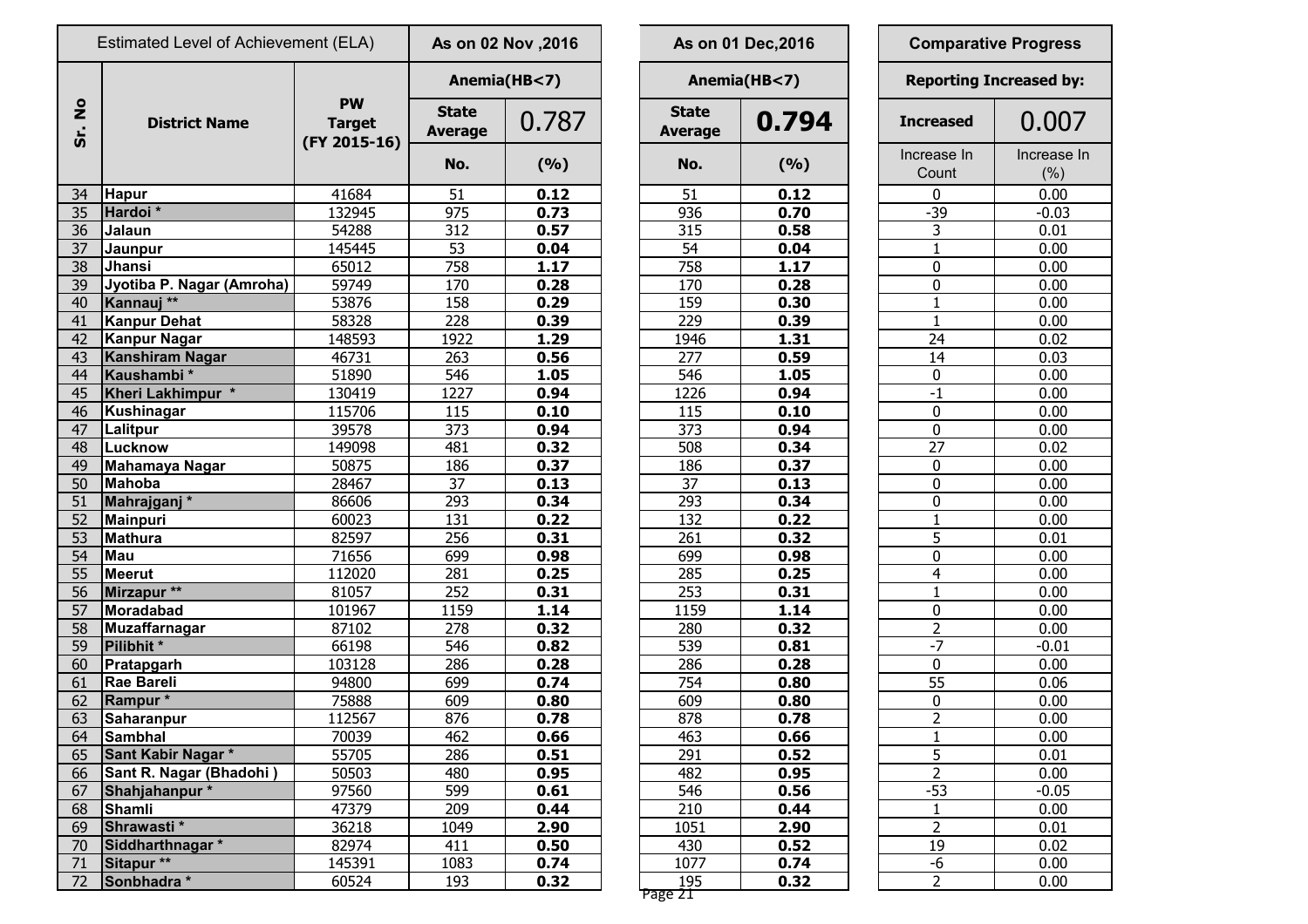|               | Estimated Level of Achievement (ELA) | As on 02 Nov , 2016                        |                                |       | As on 01 Dec, 2016 |                         |              | <b>Comparative Progress</b> |                               |                    |  |
|---------------|--------------------------------------|--------------------------------------------|--------------------------------|-------|--------------------|-------------------------|--------------|-----------------------------|-------------------------------|--------------------|--|
|               | <b>District Name</b>                 |                                            | Anemia(HB<7)                   |       |                    |                         | Anemia(HB<7) |                             | <b>Reporting Increased by</b> |                    |  |
| $\frac{1}{2}$ |                                      | <b>PW</b><br><b>Target</b><br>(FY 2015-16) | <b>State</b><br><b>Average</b> | 0.787 |                    | <b>State</b><br>Average | 0.794        |                             | <b>Increased</b>              | 0.007              |  |
| <b>SD</b>     |                                      |                                            | No.                            | (9/6) |                    | No.                     | (9/6)        |                             | Increase In<br>Count          | Increase I<br>(% ) |  |
| 73            | Sultanpur                            | 80116                                      | 479                            | 0.60  |                    | 480                     | 0.60         |                             |                               | 0.00               |  |
| 74            | <b>Unnao</b>                         | 101076                                     | 2121                           | 2.10  |                    | 2122                    | 2.10         |                             |                               | 0.00               |  |
| 75            | Varanasi                             | 119652                                     | 275                            | 0.23  |                    | 276                     | 0.23         |                             |                               | 0.00               |  |
|               | <b>Uttar Pradesh:</b>                | 6485220                                    | 51032                          | 0.787 |                    | 51510                   | 0.794        |                             | 478                           | 0.01               |  |
|               | <b>Performance of Non HPD's</b>      | 4239758                                    | 27857                          | 0.66  |                    | 28191                   | 0.66         |                             | 334                           | 0.01               |  |
|               | Performance of HPD's *               | 2245462                                    | 23175                          | 1.03  |                    | 23319                   | 1.04         |                             | 144                           | 0.01               |  |
|               | Penomance of msenar<br>dictricts     | 505628                                     | 4493                           | 0.89  |                    | 4553                    | 0.90         |                             | 60                            | 0.01               |  |

|                       | s on 02 Nov ,2016 | As on 01 Dec, 2016             |       |  |                      | <b>Comparative Progress</b>    |
|-----------------------|-------------------|--------------------------------|-------|--|----------------------|--------------------------------|
| Anemia(HB<7)          |                   | Anemia(HB<7)                   |       |  |                      | <b>Reporting Increased by:</b> |
| <b>itate</b><br>erage | 0.787             | <b>State</b><br><b>Average</b> | 0.794 |  | <b>Increased</b>     | 0.007                          |
| No.                   | (9/6)             | No.                            | (9/6) |  | Increase In<br>Count | Increase In<br>(% )            |
| 479                   | 0.60              | 480                            | 0.60  |  |                      | 0.00                           |
| $\overline{2121}$     | 2.10              | 2122                           | 2.10  |  |                      | 0.00                           |
| 275                   | 0.23              | 276                            | 0.23  |  |                      | 0.00                           |
| 1032                  | 0.787             | 51510                          | 0.794 |  | 478                  | 0.01                           |
| 7857                  | 0.66              | 28191                          | 0.66  |  | 334                  | 0.01                           |
| 3175                  | 1.03              | 23319                          | 1.04  |  | 144                  | 0.01                           |
| <b>CON1</b>           | <u>N QN</u>       | A E E 2                        | n on  |  | $\epsilon$           | $\Omega$ $\Omega$ 1            |

| <b>Comparative Progress</b><br><b>Reporting Increased by:</b> |                       |  |  |  |  |  |  |  |  |  |
|---------------------------------------------------------------|-----------------------|--|--|--|--|--|--|--|--|--|
|                                                               |                       |  |  |  |  |  |  |  |  |  |
| Increase In<br>Count                                          | Increase In<br>$(\%)$ |  |  |  |  |  |  |  |  |  |
| ı                                                             | 0.00                  |  |  |  |  |  |  |  |  |  |
|                                                               | 0.00                  |  |  |  |  |  |  |  |  |  |
|                                                               | 0.00                  |  |  |  |  |  |  |  |  |  |
| 478                                                           | 0.01                  |  |  |  |  |  |  |  |  |  |
| 334                                                           | 0.01                  |  |  |  |  |  |  |  |  |  |
| 144                                                           | 0.01                  |  |  |  |  |  |  |  |  |  |
| 6በ                                                            | በ በ1                  |  |  |  |  |  |  |  |  |  |

### **Lowest 10 Performing Districts Lowest 10 Performing Districts**

| <b>SN</b>    | <b>District Name</b> | Cum.(%) |
|--------------|----------------------|---------|
|              | Jaunpur              | 0.04    |
| $\mathbf{2}$ | <b>Kushinagar</b>    | 0.10    |
| 3            | <b>Azamgarh</b>      | 0.11    |
| 4            | <b>Hapur</b>         | 0.12    |
| 5            | <b>Mahoba</b>        | 0.13    |
| 6            | <b>Basti</b>         | 0.15    |
| 7            | <b>Mainpuri</b>      | 0.22    |
| 8            | <b>Ghazipur</b>      | 0.22    |
| 9            | Varanasi             | 0.23    |
| 10           | <b>Ballia</b>        | 0.24    |

| SN             | <b>District Name</b>              | Progress (%) |
|----------------|-----------------------------------|--------------|
| 1              | Amethi                            | $-0.09$      |
| $\overline{2}$ | Shahjahanpur*                     | $-0.05$      |
| 3              | Aligarh                           | $-0.05$      |
| 4              | Hardoi*                           | $-0.03$      |
| 5              | Pilibhit *                        | $-0.01$      |
| 6              | <b>Chitrakoot</b>                 | $-0.01$      |
| 7              | Sitapur**                         | 0.00         |
| 8              | <b>Etawah</b>                     | 0.00         |
| 9              | <b>Banda</b>                      | 0.00         |
| 10             | $\star$<br><b>Kheri Lakhimpur</b> | 0.00         |

| <b>SN</b>               | <b>District Name</b> | <b>Cum.(%)</b> |
|-------------------------|----------------------|----------------|
|                         | Jaunpur              | 0.04           |
| $\overline{2}$          | Kushinagar           | 0.10           |
| $\mathbf{3}$            | Azamgarh             | 0.11           |
| $\overline{\mathbf{4}}$ | <b>Hapur</b>         | 0.12           |
| $5\phantom{1}$          | <b>Mahoba</b>        | 0.13           |
| 6                       | <b>Basti</b>         | 0.15           |
| $\overline{7}$          | <b>Mainpuri</b>      | 0.22           |
| 8                       | <b>Ghazipur</b>      | 0.22           |
| 9                       | Varanasi             | 0.23           |
| 10                      | <b>Ballia</b>        | 0.24           |

## **Poor 10 In Comparative Progress Cool 10 In Comparative Progress**

| <b>District Name</b> | Progress (%) |
|----------------------|--------------|
| Amethi               | $-0.09$      |
| Shahjahanpur*        | $-0.05$      |
| Aligarh              | $-0.05$      |
| Hardoi *             | $-0.03$      |
| Pilibhit*            | $-0.01$      |
| Chitrakoot           | $-0.01$      |
| Sitapur**            | 0.00         |
| Etawah               | 0.00         |
| <b>Banda</b>         | 0.00         |
| Kheri Lakhimpur *    | 0.00         |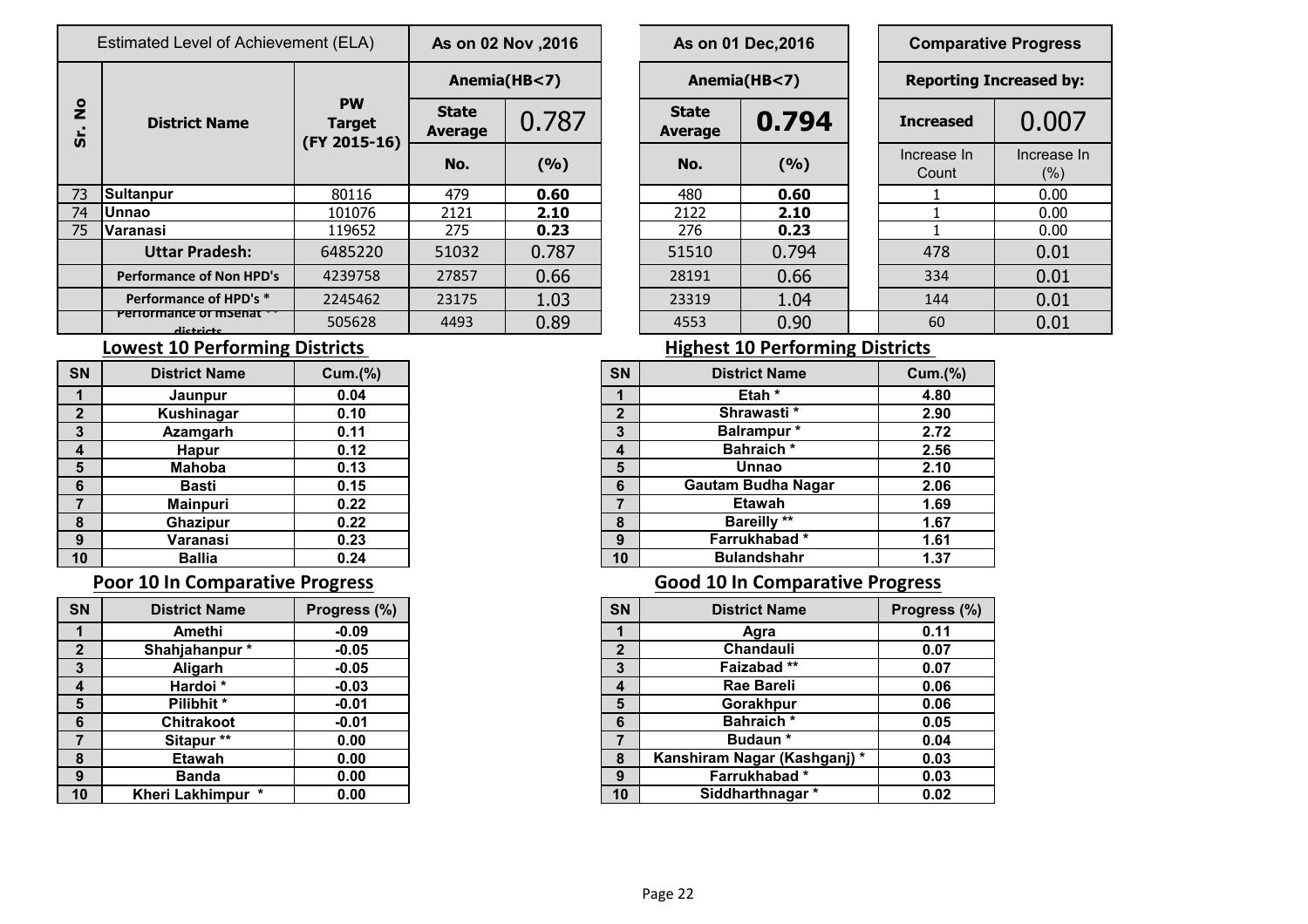### **MCTS COMPOSITE RANKING OF DISTRICTS (AS ON 01 Dec, 2016)**

| SI.<br>No.     | <b>Districts</b><br>(and marks achived out of 10<br>on each indicator) | Mother Reg. | Child reg. | Full Imm. | Full ANC | Delivery | Complications | Anemia<br>(HB< 7) | <b>TOTAL MARKS</b><br><b>INDICATORS</b><br>IN ALL | 2016)<br>Ranking<br>(01.12. | (02.11.2016)<br>Ranking | (02.10.2016)<br>Ranking | 2016)<br>Ranking<br>(02.09. | (02.08.2016)<br>Ranking | (26.07.2016)<br>Ranking |
|----------------|------------------------------------------------------------------------|-------------|------------|-----------|----------|----------|---------------|-------------------|---------------------------------------------------|-----------------------------|-------------------------|-------------------------|-----------------------------|-------------------------|-------------------------|
| -1             | Agra                                                                   | 4.00        | 3.34       | 2.73      | 0.68     | 0.77     | 0.08          | 0.11              | 11.71                                             | 61                          | 68                      | 69                      | 72                          | 69                      | 67                      |
| $\overline{2}$ | Aligarh                                                                | 4.15        | 2.52       | 2.60      | 1.36     | 0.65     | 0.06          | 0.06              | 11.40                                             | 65                          | $\overline{71}$         | 68                      | 69                          | 62                      | 61                      |
| 3              | Allahabad*                                                             | 3.39        | 2.36       | 2.57      | 1.17     | 2.11     | 0.05          | 0.05              | 11.70                                             | 62                          | 48                      | 40                      | 67                          | 68                      | 68                      |
| 4              | <b>Ambedkar Nagar</b>                                                  | 3.98        | 3.38       | 4.31      | 2.56     | 1.66     | 0.12          | 0.03              | 16.03                                             | 23                          | 31                      | 31                      | 28                          | 34                      | 33                      |
| 5              | <b>Amethi</b>                                                          | 4.86        | 3.92       | 3.75      | 1.36     | 1.91     | 0.37          | 0.13              | 16.29                                             | $\overline{20}$             | 4                       | $\overline{\mathbf{5}}$ | 6                           | 10                      | $\overline{11}$         |
| 6              | Auraiya                                                                | 4.70        | 3.18       | 2.57      | 1.34     | 1.36     | 0.19          | 0.05              | 13.39                                             | 41                          | 35                      | $\overline{28}$         | $\overline{26}$             | 23                      | $\overline{20}$         |
| $\overline{7}$ | Azamgarh                                                               | 3.13        | 2.71       | 2.56      | 1.20     | 1.45     | 0.07          | 0.01              | 11.12                                             | 67                          | 60                      | 53                      | 46                          | $\overline{47}$         | $\overline{45}$         |
| 8              | <b>Baghpat</b>                                                         | 5.01        | 5.02       | 3.95      | 4.57     | 1.13     | 0.22          | 0.14              | 20.05                                             | $\overline{\mathbf{3}}$     | $\overline{2}$          | $\mathbf{1}$            | $\mathbf{1}$                | $\mathbf{1}$            | $\mathbf{1}$            |
| 9              | Bahraich*                                                              | 5.00        | 2.75       | 3.51      | 0.49     | 0.96     | 0.10          | 0.26              | 13.06                                             | 43                          | 63                      | 54                      | $\overline{52}$             | 54                      | $\overline{54}$         |
| 10             | <b>Ballia</b>                                                          | 3.98        | 3.23       | 2.29      | 0.57     | 0.64     | 0.01          | 0.02              | 10.75                                             | 70                          | 59                      | 61                      | 68                          | 66                      | 66                      |
| 11             | Balrampur*                                                             | 5.51        | 3.50       | 3.62      | 1.54     | 1.70     | 0.02          | 0.27              | 16.17                                             | 21                          | $\overline{26}$         | $\overline{22}$         | 27                          | 35                      | 34                      |
| 12             | <b>Banda</b>                                                           | 4.70        | 3.37       | 3.44      | 2.86     | 1.36     | 0.03          | 0.03              | 15.79                                             | 25                          | 13                      | 11                      | 10                          | $\overline{7}$          | $\overline{\mathbf{z}}$ |
| 13             | Barabanki*                                                             | 5.26        | 4.15       | 3.75      | 0.62     | 0.76     | 0.44          | 0.10              | 15.09                                             | 30                          | 32                      | 33                      | 35                          | $\overline{37}$         | 38                      |
| 14             | <b>Bareilly</b> **                                                     | 3.90        | 3.09       | 2.10      | 0.68     | 1.10     | 0.51          | 0.17              | 11.55                                             | 64                          | 49                      | 44                      | 40                          | 28                      | 31                      |
| 15             | <b>Basti</b>                                                           | 4.28        | 2.77       | 4.84      | 4.27     | 2.57     | 0.07          | 0.01              | 18.82                                             | 5                           | 8                       | 26                      | 19                          | 15                      | 13                      |
| 16             | <b>Bijnor</b>                                                          | 3.44        | 3.01       | 1.66      | 0.95     | 0.73     | 0.06          | 0.05              | 9.90                                              | 74                          | 69                      | 72                      | 71                          | 72                      | 72                      |
| 17             | Budaun*                                                                | 4.20        | 2.76       | 2.04      | 2.21     | 1.53     | 0.24          | 0.07              | 13.07                                             | 42                          | 40                      | 49                      | 58                          | 55                      | 58                      |
| 18             | <b>Bulandshahr</b>                                                     | 4.48        | 3.72       | 4.12      | 3.69     | 0.48     | 0.53          | 0.14              | 17.16                                             | $\overline{12}$             | $\overline{\mathbf{z}}$ | 8                       | $\overline{7}$              | 6                       | $\overline{6}$          |
| 19             | Chandauli                                                              | 4.79        | 3.33       | 4.25      | 3.31     | 1.97     | 0.03          | 0.05              | 17.73                                             | 9                           | $\overline{17}$         | 45                      | 49                          | 67                      | 69                      |
| 20             | <b>Chitrakoot</b>                                                      | 4.18        | 2.85       | 3.27      | 2.74     | 3.30     | 0.08          | 0.12              | 16.53                                             | $\overline{16}$             | 9                       |                         | $\overline{5}$              | 4                       | 4                       |
| 21             | <b>Deoria</b>                                                          | 4.09        | 3.80       | 3.66      | 1.04     | 1.53     | 0.02          | 0.04              | 14.19                                             | 34                          | 44                      | 47                      | $\overline{47}$             | $\overline{57}$         | $\overline{57}$         |
| 22             | Etah <sup>*</sup>                                                      | 5.61        | 4.69       | 5.61      | 1.62     | 1.82     | 0.36          | 0.48              | 20.18                                             | $\overline{2}$              | $\mathbf{1}$            | $\overline{2}$          | $\overline{2}$              | $\overline{2}$          | $\overline{2}$          |
| 23             | <b>Etawah</b>                                                          | 4.63        | 3.06       | 2.97      | 0.81     | 0.85     | 0.15          | 0.17              | 12.63                                             | 48                          | 61                      | 60                      | 48                          | 41                      | 44                      |
| 24             | Faizabad **                                                            | 3.45        | 2.25       | 3.29      | 1.42     | 1.17     | 0.07          | 0.08              | 11.73                                             | 60                          | 74                      | 74                      | 75                          | 74                      | 73                      |
| 25             | Farrukhabad*                                                           | 5.08        | 4.07       | 4.03      | 0.51     | 1.60     | 0.18          | 0.16              | 15.63                                             | $\overline{26}$             | $\overline{25}$         | $\overline{32}$         | $\overline{24}$             | $\overline{20}$         | $\overline{22}$         |
| 26             | Fatehpur                                                               | 3.63        | 2.27       | 2.79      | 2.49     | 1.59     | 0.07          | 0.05              | 12.90                                             | 46                          | 38                      | 29                      | $\overline{21}$             | $\overline{17}$         | $\overline{19}$         |
| 27             | Firozabad                                                              | 4.21        | 3.23       | 2.31      | 0.60     | 1.26     | 0.03          | 0.11              | 11.75                                             | 59                          | 45                      | 46                      | $\overline{42}$             | 30                      | $\overline{28}$         |
| 28             | <b>Gautam Budha Nagar</b>                                              | 5.07        | 3.48       | 2.32      | 1.21     | 0.12     | 0.16          | 0.21              | 12.58                                             | 49                          | 56                      | 56                      | 50                          | 44                      | 46                      |
| 29             | Ghaziabad                                                              | 1.94        | 1.38       | 1.86      | 1.22     | 1.04     | 0.08          | 0.10              | 7.63                                              | 75                          | $\overline{75}$         | $\overline{75}$         | $\overline{74}$             | $\overline{75}$         | 74                      |
| 30             | Ghazipur                                                               | 4.89        | 3.93       | 2.76      | 1.07     | 1.73     | 0.04          | 0.02              | 14.44                                             | 32                          | 29                      | $\overline{20}$         | 33                          | 36                      | 39                      |
| 31             | Gonda*                                                                 | 4.77        | 3.55       | 2.38      | 1.74     | 2.60     | 0.79          | 0.05              | 15.89                                             | 24                          | $\overline{19}$         | $\overline{21}$         | $\overline{25}$             | $\overline{25}$         | $\overline{25}$         |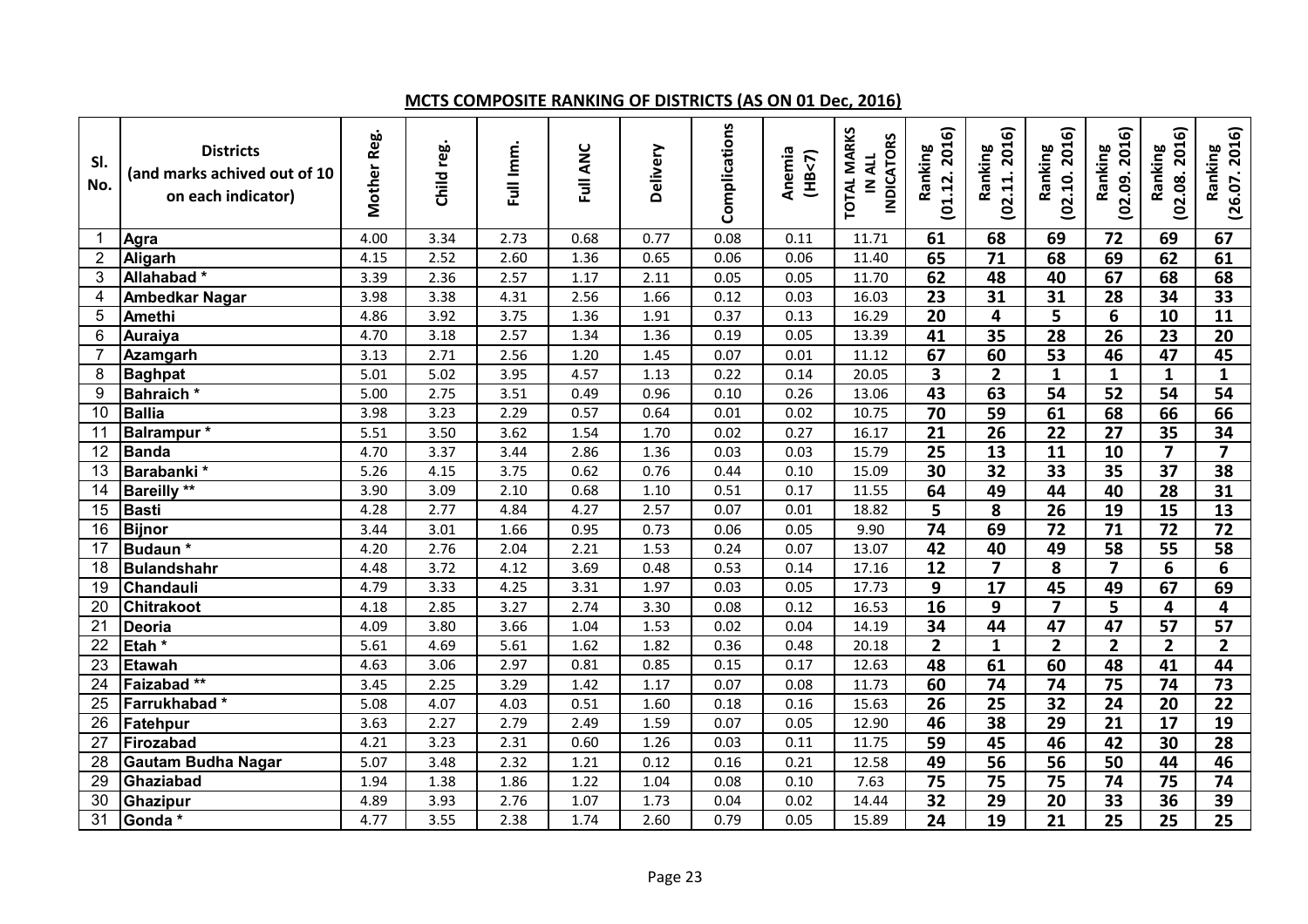### **MCTS COMPOSITE RANKING OF DISTRICTS (AS ON 01 Dec, 2016)**

| SI.<br>No.      | <b>Districts</b><br>(and marks achived out of 10<br>on each indicator) | Mother Reg. | Child reg. | Full Imm. | Full ANC | Delivery | Complications | Anemia<br>(HB< 7) | <b>TOTAL MARKS</b><br><b>INDICATORS</b><br>IN ALL | 2016)<br>Ranking<br>(01.12. | 2016)<br>Ranking<br>(02.11. | (02.10.2016)<br>Ranking | 2016)<br>Ranking<br>(02.09. | (02.08.2016)<br>Ranking | (26.07.2016)<br>Ranking |
|-----------------|------------------------------------------------------------------------|-------------|------------|-----------|----------|----------|---------------|-------------------|---------------------------------------------------|-----------------------------|-----------------------------|-------------------------|-----------------------------|-------------------------|-------------------------|
| 32              | Gorakhpur                                                              | 3.86        | 3.28       | 3.62      | 2.60     | 1.78     | 0.35          | 0.12              | 15.61                                             | 27                          | 24                          | 34                      | 45                          | 48                      | $\overline{47}$         |
| 33              | <b>Hamirpur</b>                                                        | 3.95        | 2.70       | 3.28      | 2.79     | 2.79     | 0.06          | 0.03              | 15.61                                             | $\overline{28}$             | $\overline{33}$             | $\overline{27}$         | $\overline{34}$             | $\overline{22}$         | $\overline{23}$         |
| 34              | <b>Hapur</b>                                                           | 3.85        | 3.89       | 2.95      | 1.48     | 0.45     | 0.10          | 0.01              | 12.73                                             | 47                          | $\overline{37}$             | 58                      | $\overline{55}$             | $\overline{51}$         | $\overline{51}$         |
| 35              | Hardoi <sup>*</sup>                                                    | 4.27        | 3.38       | 1.95      | 1.73     | 2.75     | 0.40          | 0.07              | 14.55                                             | 31                          | $\overline{23}$             | $\overline{19}$         | $\overline{16}$             | 14                      | 14                      |
| $\overline{36}$ | Jalaun                                                                 | 3.64        | 2.54       | 2.41      | 1.50     | 2.73     | 0.04          | 0.06              | 12.93                                             | 45                          | 34                          | $\overline{35}$         | $\overline{32}$             | $\overline{33}$         | $\overline{32}$         |
| 37              | Jaunpur                                                                | 4.43        | 4.01       | 4.73      | 3.83     | 0.64     | 0.03          | 0.00              | 17.67                                             | $\overline{10}$             | $\overline{5}$              | $\overline{6}$          | $\overline{\mathbf{8}}$     | $\overline{\mathbf{8}}$ | $\overline{\mathbf{8}}$ |
| 38              | Jhansi                                                                 | 3.95        | 2.74       | 2.56      | 3.51     | 3.23     | 0.29          | 0.12              | 16.40                                             | $\overline{19}$             | $\overline{14}$             | $\overline{14}$         | $\overline{14}$             | $\overline{12}$         | $\overline{12}$         |
| 39              | Jyotiba P. Nagar (Amroha)                                              | 3.94        | 3.23       | 1.78      | 1.28     | 1.52     | 0.04          | 0.03              | 11.81                                             | $\overline{58}$             | $\overline{53}$             | 52                      | $\overline{51}$             | 61                      | 64                      |
| 40              | Kannauj **                                                             | 4.95        | 3.52       | 2.57      | 3.98     | 2.91     | 0.06          | 0.03              | 18.03                                             | $\overline{7}$              | 6                           | $\overline{\mathbf{4}}$ | 4                           | 3                       | $\overline{\mathbf{3}}$ |
| 41              | <b>Kanpur Dehat</b>                                                    | 3.67        | 2.47       | 3.56      | 1.19     | 1.38     | 0.04          | 0.04              | 12.34                                             | $\overline{54}$             | 65                          | 66                      | 62                          | 65                      | 65                      |
| 42              | <b>Kanpur Nagar</b>                                                    | 1.58        | 2.03       | 3.50      | 1.52     | 1.01     | 0.32          | 0.13              | 10.08                                             | $\overline{73}$             | $\overline{73}$             | $\overline{73}$         | $\overline{73}$             | $\overline{73}$         | $\overline{75}$         |
| 43              | Kanshiram Nagar (Kashganj)                                             | 5.06        | 4.42       | 3.99      | 1.03     | 3.01     | 0.17          | 0.06              | 17.74                                             | 8                           | $\overline{21}$             | $\overline{24}$         | $\overline{23}$             | $\overline{32}$         | $\overline{35}$         |
| 44              | Kaushambi*                                                             | 6.43        | 2.81       | 1.92      | 0.58     | 1.59     | 0.10          | 0.11              | 13.53                                             | $\overline{37}$             | $\overline{27}$             | $\overline{37}$         | 44                          | $\overline{38}$         | $\overline{37}$         |
| 45              | Kheri Lakhimpur *                                                      | 4.75        | 3.41       | 2.49      | 0.99     | 1.63     | 0.31          | 0.09              | 13.68                                             | 36                          | 41                          | 39                      | 43                          | 49                      | 48                      |
| 46              | <b>Kushinagar</b>                                                      | 3.85        | 3.01       | 2.90      | 0.29     | 0.75     | 0.09          | 0.01              | 10.91                                             | 69                          | 58                          | 65                      | 60                          | 60                      | 63                      |
| 47              | Lalitpur                                                               | 4.55        | 3.31       | 3.11      | 1.27     | 3.98     | 0.19          | 0.09              | 16.50                                             | 17                          | 18                          | 15                      | 12                          | 16                      | 15                      |
| 48              | Lucknow                                                                | 3.48        | 2.58       | 3.82      | 2.12     | 1.30     | 0.10          | 0.03              | 13.43                                             | $\overline{39}$             | 64                          | $\overline{71}$         | 70                          | 63                      | 60                      |
| 49              | Mahamaya Nagar (Hathras)                                               | 4.20        | 2.74       | 3.07      | 0.20     | 0.15     | 0.02          | 0.04              | 10.41                                             | $\overline{72}$             | 67                          | 64                      | $\overline{57}$             | 50                      | 50                      |
| 50              | <b>Mahoba</b>                                                          | 3.83        | 2.32       | 3.19      | 1.05     | 1.88     | 0.08          | 0.01              | 12.36                                             | 53                          | 54                          | $\overline{51}$         | 59                          | 71                      | 71                      |
| 51              | Mahrajganj*                                                            | 5.02        | 3.88       | 3.17      | 2.39     | 1.44     | 0.10          | 0.03              | 16.04                                             | 22                          | $\overline{12}$             | 10                      | 11                          | 13                      | 18                      |
| 52              | Mainpuri                                                               | 4.14        | 3.23       | 2.91      | 1.36     | 0.56     | 0.03          | 0.02              | 12.26                                             | 56                          | $\overline{52}$             | $\overline{43}$         | $\overline{36}$             | 39                      | $\overline{36}$         |
| 53              | <b>Mathura</b>                                                         | 3.69        | 3.07       | 2.59      | 1.98     | 1.19     | 0.02          | 0.03              | 12.57                                             | 50                          | 47                          | $\overline{41}$         | $\overline{37}$             | $\overline{45}$         | 41                      |
| 54              | Mau                                                                    | 4.06        | 3.29       | 2.01      | 1.35     | 1.00     | 0.08          | 0.10              | 11.89                                             | 57                          | $\overline{51}$             | $\overline{50}$         | 64                          | $\overline{59}$         | 59                      |
| 55              | <b>Meerut</b>                                                          | 2.60        | 2.77       | 3.71      | 1.50     | 0.56     | 0.03          | 0.03              | 11.20                                             | 66                          | 70                          | 67                      | 61                          | $\overline{58}$         | 55                      |
| 56              | Mirzapur <sup>**</sup>                                                 | 3.50        | 2.23       | 3.36      | 1.28     | 1.90     | 0.19          | 0.03              | 12.49                                             | 51                          | 66                          | 62                      | 63                          | $\overline{52}$         | $\overline{52}$         |
| 57              | Moradabad                                                              | 3.94        | 3.21       | 2.83      | 0.48     | 0.48     | 0.04          | 0.11              | 11.09                                             | 68                          | 62                          | $\overline{57}$         | 41                          | 40                      | 40                      |
| 58              | <b>Muzaffarnagar</b>                                                   | 3.57        | 2.65       | 3.72      | 1.71     | 1.66     | 0.08          | 0.03              | 13.42                                             | 40                          | 39                          | 48                      | 38                          | 31                      | $\overline{26}$         |
| 59              | Pilibhit*                                                              | 4.43        | 3.42       | 3.14      | 2.54     | 1.75     | 0.22          | 0.08              | 15.57                                             | 29                          | $\overline{22}$             | $\overline{17}$         | $\overline{31}$             | $\overline{27}$         | 27                      |
| 60              | Pratapgarh                                                             | 4.06        | 2.85       | 2.48      | 1.33     | 1.45     | 0.08          | 0.03              | 12.28                                             | 55                          | 50                          | $\overline{42}$         | 65                          | 70                      | 70                      |
| 61              | <b>Rae Bareli</b>                                                      | 3.53        | 2.06       | 1.58      | 1.63     | 1.61     | 0.04          | 0.08              | 10.52                                             | $\overline{71}$             | $\overline{72}$             | $\overline{70}$         | 66                          | 64                      | 62                      |
| 62              | Rampur*                                                                | 5.02        | 5.03       | 3.05      | 1.67     | 1.70     | 0.27          | 0.08              | 16.83                                             | 13                          | 11                          | 13                      | 13                          | 26                      | 30                      |